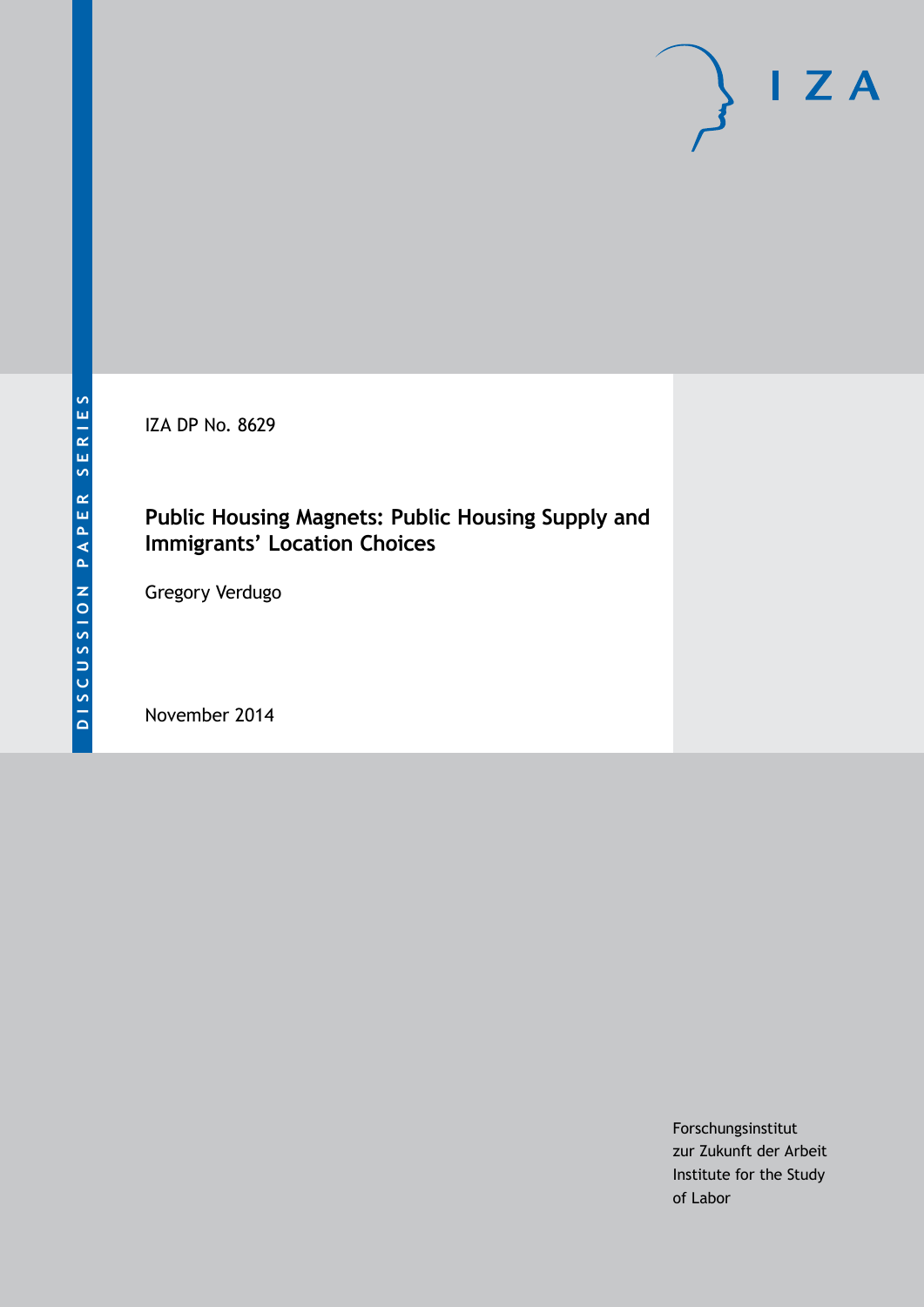# **Public Housing Magnets: Public Housing Supply and Immigrants' Location Choices**

**Gregory Verdugo** *Banque de France*

*and IZA*

Discussion Paper No. 8629 November 2014

IZA

P.O. Box 7240 53072 Bonn **Germany** 

Phone: +49-228-3894-0 Fax: +49-228-3894-180 E-mail: [iza@iza.org](mailto:iza@iza.org)

Any opinions expressed here are those of the author(s) and not those of IZA. Research published in this series may include views on policy, but the institute itself takes no institutional policy positions. The IZA research network is committed to the IZA Guiding Principles of Research Integrity.

The Institute for the Study of Labor (IZA) in Bonn is a local and virtual international research center and a place of communication between science, politics and business. IZA is an independent nonprofit organization supported by Deutsche Post Foundation. The center is associated with the University of Bonn and offers a stimulating research environment through its international network, workshops and conferences, data service, project support, research visits and doctoral program. IZA engages in (i) original and internationally competitive research in all fields of labor economics, (ii) development of policy concepts, and (iii) dissemination of research results and concepts to the interested public.

<span id="page-1-0"></span>IZA Discussion Papers often represent preliminary work and are circulated to encourage discussion. Citation of such a paper should account for its provisional character. A revised version may be available directly from the author.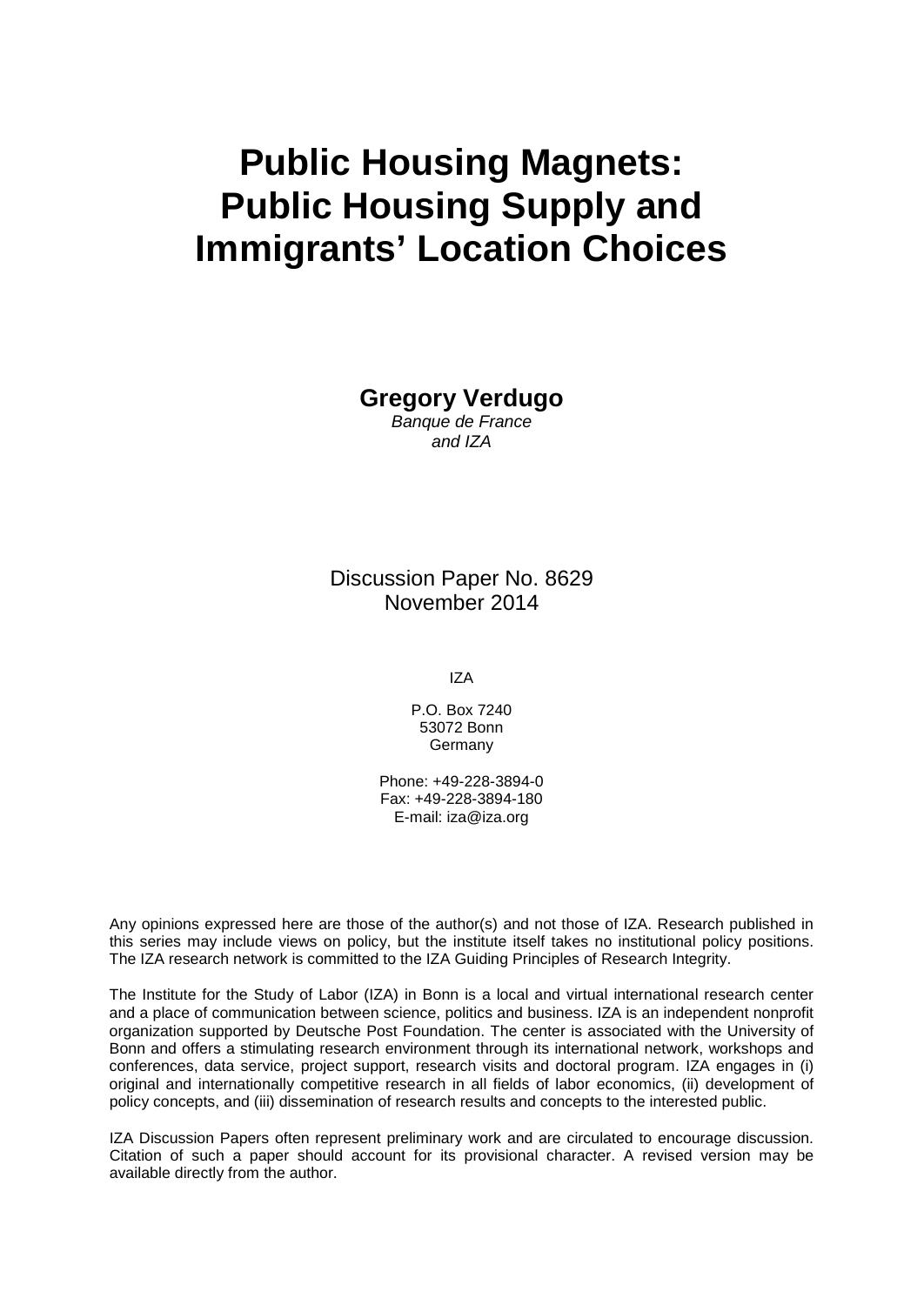IZA Discussion Paper No. 8629 November 2014

# **ABSTRACT**

## **Public Housing Magnets: Public Housing Supply and Immigrants' Location Choices[\\*](#page-1-0)**

This paper investigates how a reform allowing immigrants with children in France access to public housing during the 1970s influenced their initial location choices across local labour markets. We find that cities with higher public housing supplies have a large 'magnetic effect' on the location choice. The estimated effect is substantial and quantitatively similar to the effect of the size of the ethnic group in the urban area. In cities with higher public housing supply, these immigrants tend to benefit from better housing conditions, but non-European immigrants are also more likely to be unemployed.

JEL Classification: J15, R50

Keywords: public housing, social housing, immigration, location choice

Corresponding author:

Gregory Verdugo Banque de France 31 rue Croix-des-petits-champs 75049 Paris Cedex 01 France E-mail: [gregory.verdugo@banque-france.fr](mailto:gregory.verdugo@banque-france.fr)

\* Forthcoming in *Journal of Economic Geography*. Data used in this paper – except data from 1999 Census - are available upon request for researchers from the Centre Maurice Halbwachs. The author accessed the 1999 Census data via the *Centre d'Accès Sécurisé Distant* (CASD), dedicated to the use of authorized researchers, following the approval of the *Comité français du secret statistique*. This research was partially supported by a French State grant ANR-10-EQPX-17 (Centre d'accès sécurisé aux données - CASD). I thank three anonymous referees, Karin Edmark, Thierry Magnac, Eric Maurin, Javier Ortega, Amine Ouazad, Jean-Louis Pan Ké Shon, Gilles Saint-Paul, Karine Van Der Straeten, Etienne Wasmer, and seminar participants in many places for insightful comments. This paper does not necessarily reflect the views of the Banque de France.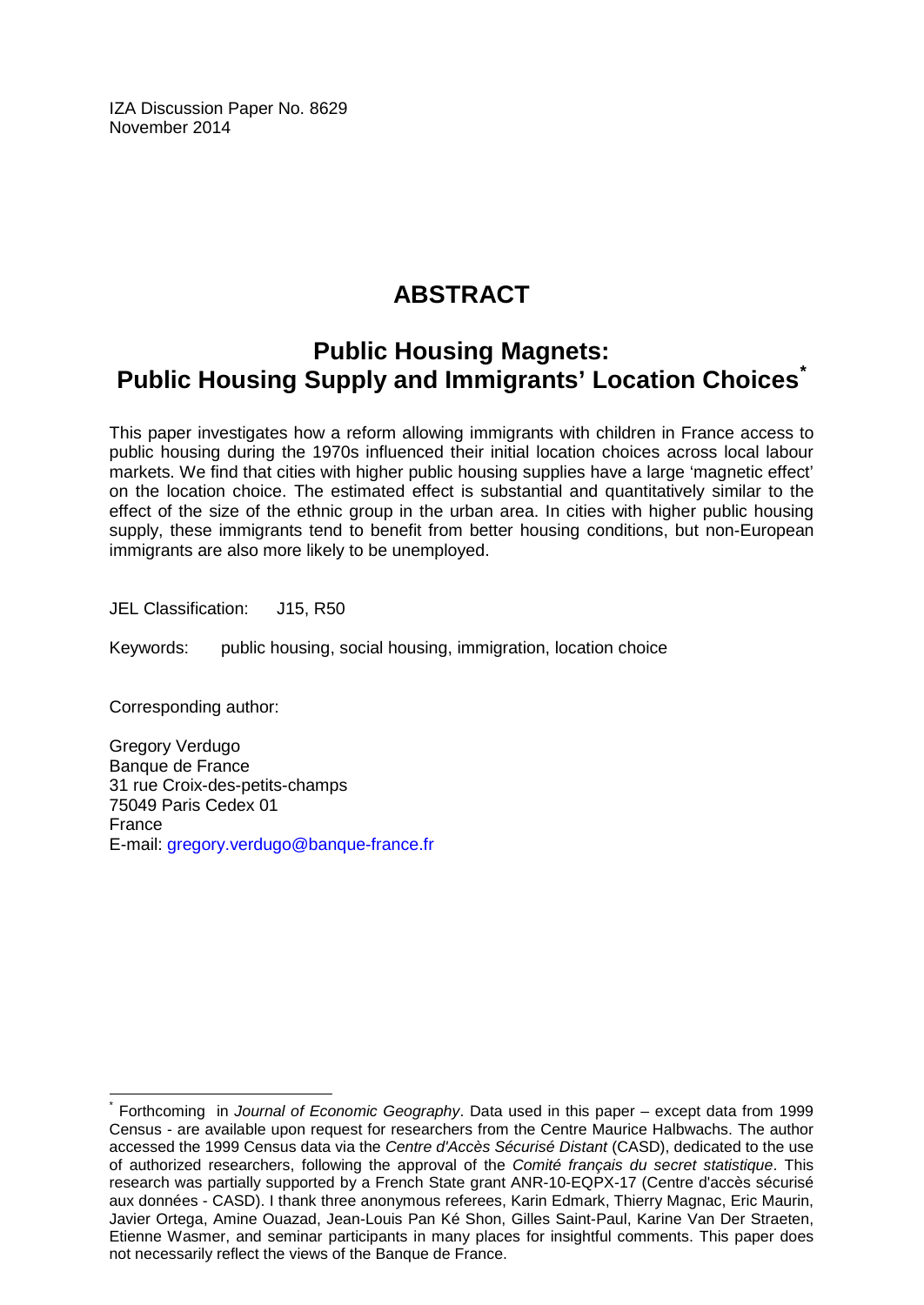## **Introduction**

 $\overline{a}$ 

The economic outcomes of immigrants in their host countries depend in large part on their location. New immigrants are more likely to succeed economically if they are located in cities with a higher labour demand. For these reasons, extensive research has been conducted on whether the settlement patterns of new immigrants respond to differences in local economic conditions.<sup>1</sup> The evidence from the literature is mixed and suggests that other factors, such as the availability of local ethnic networks, have a larger influence on immigrants' location decisions.

Recently, a growing stream of literature has investigated whether differences in welfare availability also influence the location of immigrants. It has been noted by Borjas (1999) and others that unlike natives, recent immigrants might be disproportionately attracted to places with more generous welfare policies because initially, they do not have any local ties to a particular region.<sup>2</sup> Localised differences in welfare benefits might attract large numbers of immigrants to relatively generous regions, and these inflows might be more difficult to absorb by the local labour market.

In this paper, we examine the impact on the location choice of a welfare program that is quite important for immigrants: public housing. Public housing is currently a major policy issue in many countries, particularly in Europe. In 1996, public housing accounted for more than 40% of the total housing stock in the Netherlands; 20% in Austria, the United Kingdom, Sweden, and Denmark; and more than 10% in Germany, Ireland, France, and Belgium (Priemus and Dieleman, 2002).

<sup>1</sup> See, for example, Jaeger (2001,2008), Borjas (2001), Bauer et al. (2005), and Bartel (1989) for the U.S., Pischke and Velling (1997) for Germany, Desplanques and Tabard (1991), and Jayet and Ukrayinchuk (2007) for France.

<sup>2</sup> For the U.S., Borjas (1999) finds evidence of interactions between welfare and the location choices of immigrants, while Kaushal (2005) reports no impact. Giorgi and Pellizzari (2009) report a positive effect of differences in welfare benefits across European states.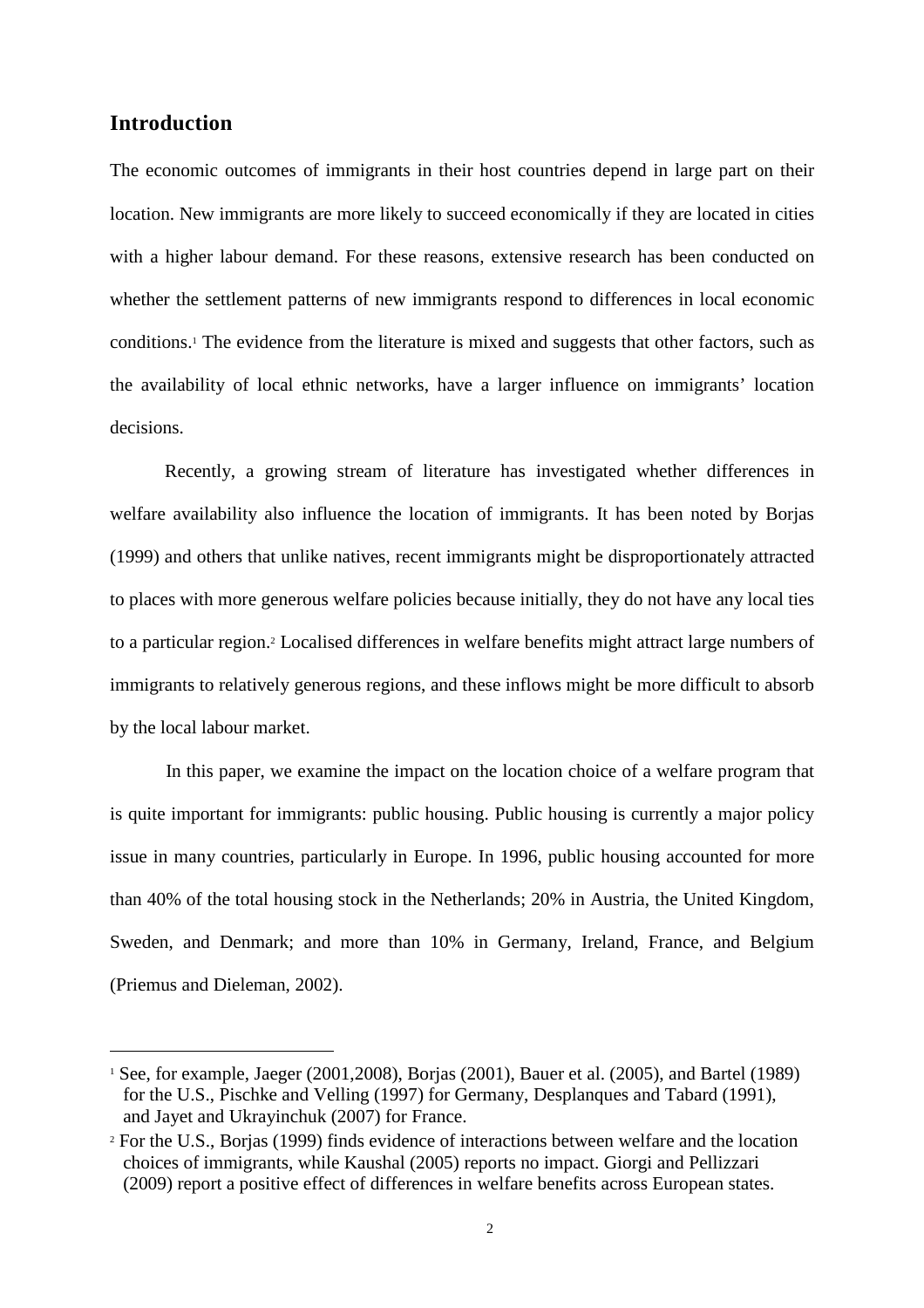In most of these countries, immigrants are disproportionately represented in public housing. In Amsterdam, more than 80% of Turkish and Moroccan immigrants lived in public housing in 1990 (Musterd and Deurloo, 1997), and in London, 40% of foreign-born residents were social tenants (Rutter and Latorre, 2008). In France, these rates are particularly high among non-European immigrants; 50% of immigrants from Algeria and Morocco lived in public housing in 1999 (Verdugo, 2011b).

These figures suggest that public housing policies are an important issue for immigration policymakers. However, there has been relatively little systematic research to date on the consequences of public housing policies for immigrant outcomes.<sup>3</sup> In light of the recent welfare magnet literature, an important question is whether public housing influences the spatial distribution of immigrants *across* local labour markets, leading them to live in regions with better access to public housing but potentially less favourable labour market prospects.

This risk is not negligible because, in practice, spatial variations in the public housing supply across localities may be quite dramatic: in 1999, in France, public housing rates ranged from 13% of households in the urban area of Nice to 40% in Rouen. If public housing influences location choices, cities with large stocks might receive a disproportionate share of immigrants. Such a spatial mismatch might explain in part the high unemployment rates of low-skilled immigrants observed in some European countries, notably in France.<sup>4</sup>

However, empirically identifying the effect of differences in the public housing supply on immigrants' location choices and outcomes is difficult because cities might differ

<sup>&</sup>lt;sup>3</sup> Previous important papers on public housing focused mainly on the U.S., where the supply of public housing is very low and declining, with a share of only 3% of occupied rental units in 2000 (Baum-Snow and Marion, 2009). Many papers focused on the consequences of living in public housing: see e.g., Jacob (2004), Currie and Yelowitz (2000).

<sup>4</sup> In France, the unemployment rate of immigrants from Maghreb or Africa was 16 points higher than that of natives in 2005 (Verdugo, 2009).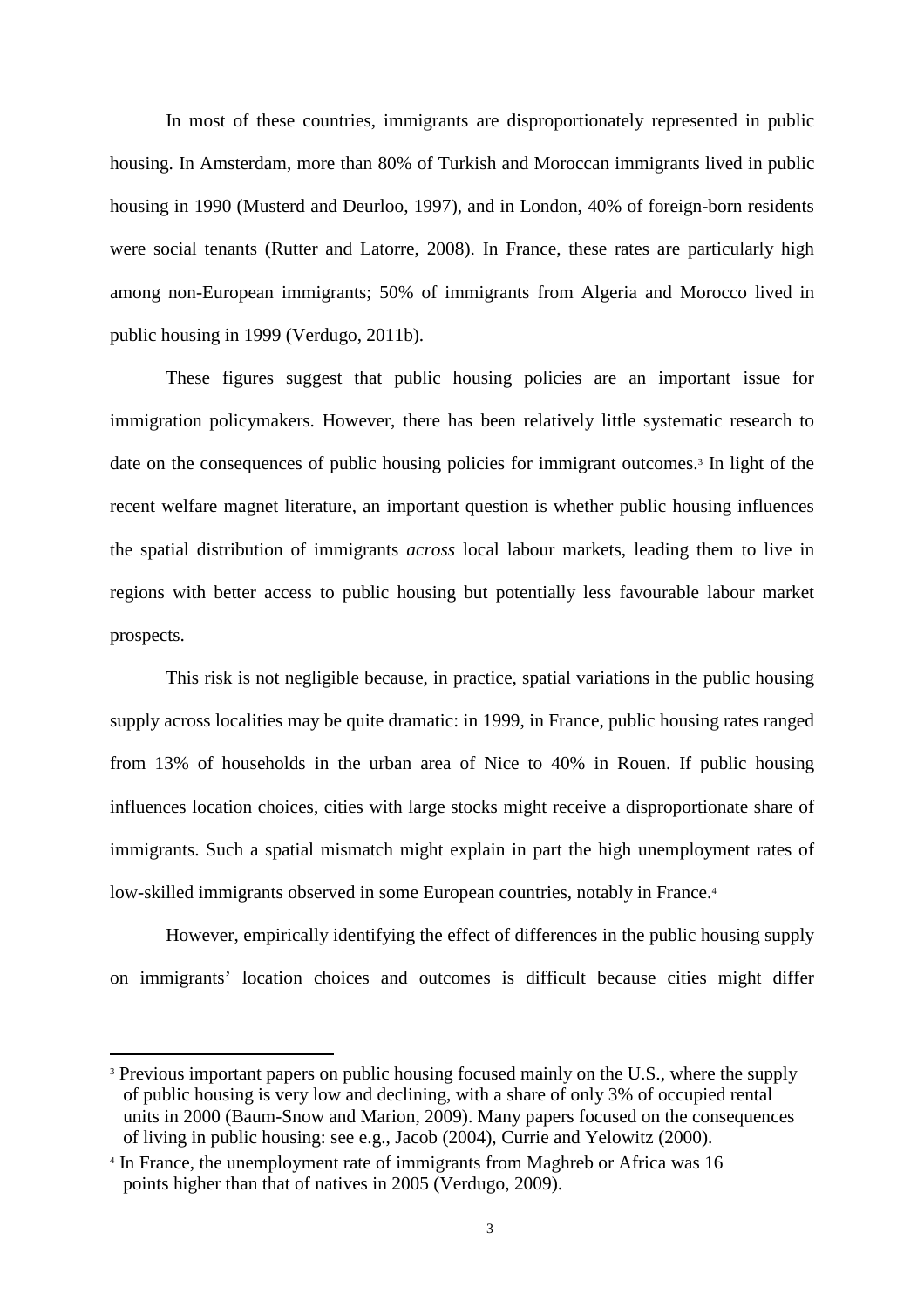systematically in unobserved ways that affect the location decision and are correlated with the availability of public housing.

To overcome these difficulties, we exploit a policy change in France that allowed the access to public housing to new immigrants with children during the 1970s, while this group was completely excluded during the 1960s. In addition, we use immigrants without children that are much less likely to be eligible to public housing as a comparison group. We identify the impact of public housing using a difference-in-differences approach, where we compare *changes* in the location choice of new immigrants with children with respect to immigrants without children before and after the implementation of the new policy. Under the hypothesis that the two groups would have reacted similarly to other unobserved factors influencing the location choice, a comparison of the changes in the location choices before and after the policy can identify the causal effect of public housing on the location choices.

We find that a one-standard-deviation increase (approximately 9%) in the number of public housing units per household in the urban area increases the probability of choosing an urban area with 'average' characteristics by approximately 40%. As the probability of choosing the average urban area is 3% in our sample, the model thus predicts that increasing the public housing supply per household by 9 p.p. will increase the probability of choosing such an urban area to 4.2%. This effect is substantial, as it is quantitatively similar to the estimated effect of the size of the ethnic group living in the urban area.

These results are consistent with additional evidence we provide that new immigrants are less likely to live in overcrowded housing in cities with a larger supply of public housing. On the other hand, we also find that non-European new immigrants are more likely to be unemployed in these cities. Taken together, these results provide new evidence that public housing might negatively affect the labour market prospects of immigrants while having a positive impact on their housing conditions.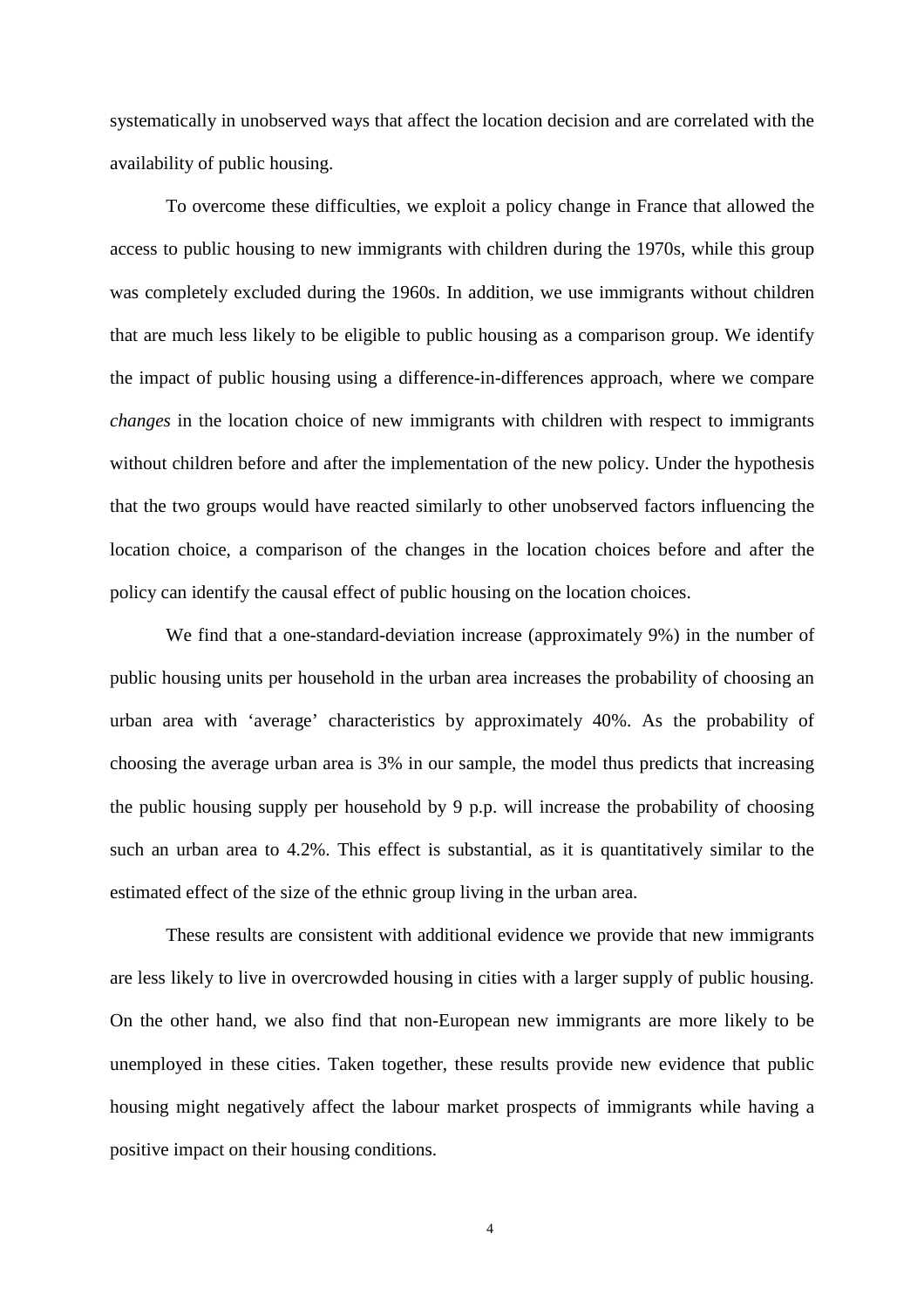These results provide an important contribution to the debates on how best to provide housing assistance for low-income families. One important implication of our results is that public housing policies might have important disadvantages relative to programs such as person-based vouchers, which can be more easily adjusted. In particular, our results suggest that persistent spatial differences in the public housing supply might influence the composition of cities by attracting low-skill immigrants, which may be detrimental for the labour market outcomes of these individuals.

These results notwithstanding, two caveats are in order. First, we do not investigate the factors underlying the negative correlation observed between employment outcomes and location in a city with a larger public housing supply. This negative correlation could reflect alternative mechanisms such as spatial mismatch, neighbourhood effects or the negative selection of individuals attracted by public housing. Further research is needed to disentangle the respective importance of each factor. Second, by focusing on the period just before and after a policy change, we mainly capture the direct effect of public housing on the location choice. However, as public housing increases the share of immigrants in some locations, it will also have an indirect effect through the creation of new ethnic networks. The direct effect of public housing that we estimate is thus a lower bound of its total impact on immigrant location.

The remainder of this paper is organised as follows. Section I discusses the theoretical framework. Section II discusses the data that we use, and Section III provides relevant institutional details about public housing and immigration in France. Section IV presents the empirical model. Section V discusses the main estimation results. Section VI provides evidence on the effect of public housing on housing conditions. The final section provides conclusions.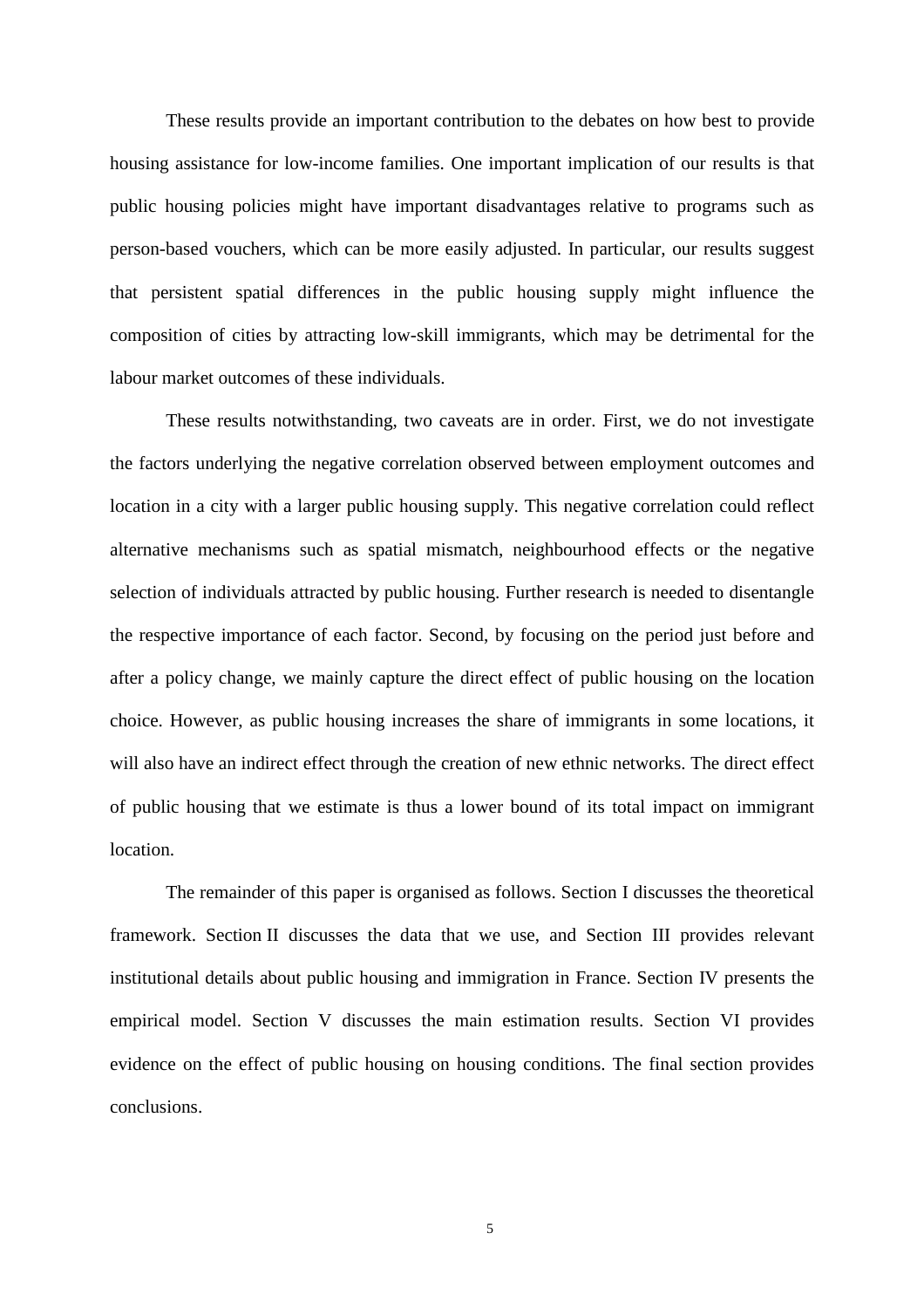# **I. How Public Housing May Affect the Location Choices of Immigrants?**

Consider a simple spatial equilibrium model (see e.g. Moretti, 2011). Unlike the baseline model in which all workers are identical, assume that individuals differ only with respect to their family size: there are households with and without children. Two types of housing are available in each city: private and public housing. Private housing is accessible to all households, but public housing can only be used by households with children, and housing costs are always lower in public housing. Individuals with large households will prefer to live in public housing if sufficiently low rents compensate for the differences in utility related to housing consumption in the public and private housing sectors.

Following Borjas (2001), now assume there are fixed costs of moving. Fixed costs may be explained by the existence of family or other social ties, for example, which might deter natives' internal migration, as emphasised by Borjas (2001). For sufficiently large fixed costs, differences in the public housing supply will not influence the location choice of natives. In contrast, newly arrived immigrants have already paid the fixed costs of migration. This implies that they should be more responsive to differences in welfare benefits across localities, as argued by Borjas (1999).<sup>5</sup>

These theoretical implications can be generalised to any welfare program with localised variations in benefits. However, two key aspects of public housing can be underlined. First, the benefits associated with living in public housing are relatively large. In France, rents for public housing were 40% lower on average than those in the private sector during the 2000s

<sup>5</sup> Bouvard et al. (2009) argue that public housing might also attract immigrants, particularly non-Europeans, because of the existence of discrimination in the private sector housing market. Immigrants will also prefer public housing if they have to bear higher housing costs in the private market than do natives because of discrimination. Algan et al. (2011) provide evidence that immigrants are not discriminated against in public housing and that the allocation of families follows a strictly delimited administrative process.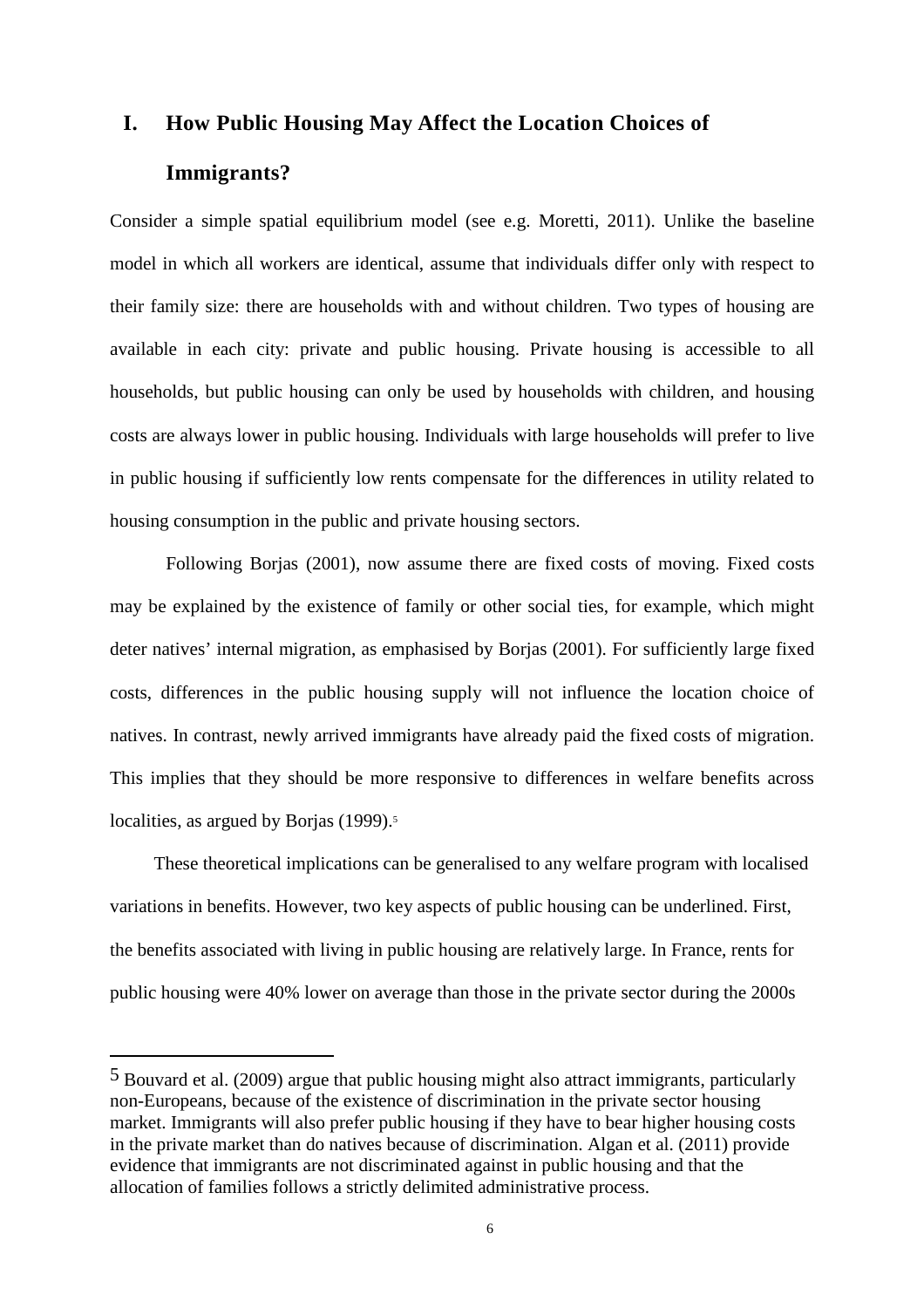(Trevien, 2013) and the 1990s (Le Blanc et al., 1999) and 30% lower during the 1970s (Durif and Marchand, 1975). Thus, public housing offers a very good test for the welfare-magnet hypothesis by introducing potentially more spatial variation in the benefits of settling in different areas than other welfare programs.

Second, given that public housing constructions are durable, the spatial differences in the supply across cities will be costly to adjust over time. Differences in supply might persist over a long period of time and trigger persistent changes in the composition of the population if public housing attracts households with specific characteristics, such as immigrant households.

### **II. The Data**

l

A key feature of the French case is the availability of high-quality data on public housing and immigrants over a relatively long time period. Our main analysis draws on the French Census of Population and Housing for the years 1962, 1968, 1975, and 1982, which we supplement with data from 1990 and 1999. The sampling rate is extremely high: 5% for the 1962 Census; 20% for the 1975 Census; and 25% for the 1968, 1982, 1990, and 1999 Censuses. Such high sampling rates ensure that we can study the location choices of relatively narrow subpopulations of immigrants separately without facing large sampling errors (Aydemir and Borjas, 2011).

As in the rest of the literature, the focus of our study is the initial location choice of male 'new immigrants', who are defined as immigrants who declared that they were living abroad at the time of the previous census.<sup>6</sup> We focus on males because most female migration during the sample period was family-based. A new immigrant is defined as being in a household with children if he lives with at least one child.

<sup>&</sup>lt;sup>6</sup> Unlike U.S. Census data, there was no variable indicating the arrival year for each foreignborn individual until the 1999 Census.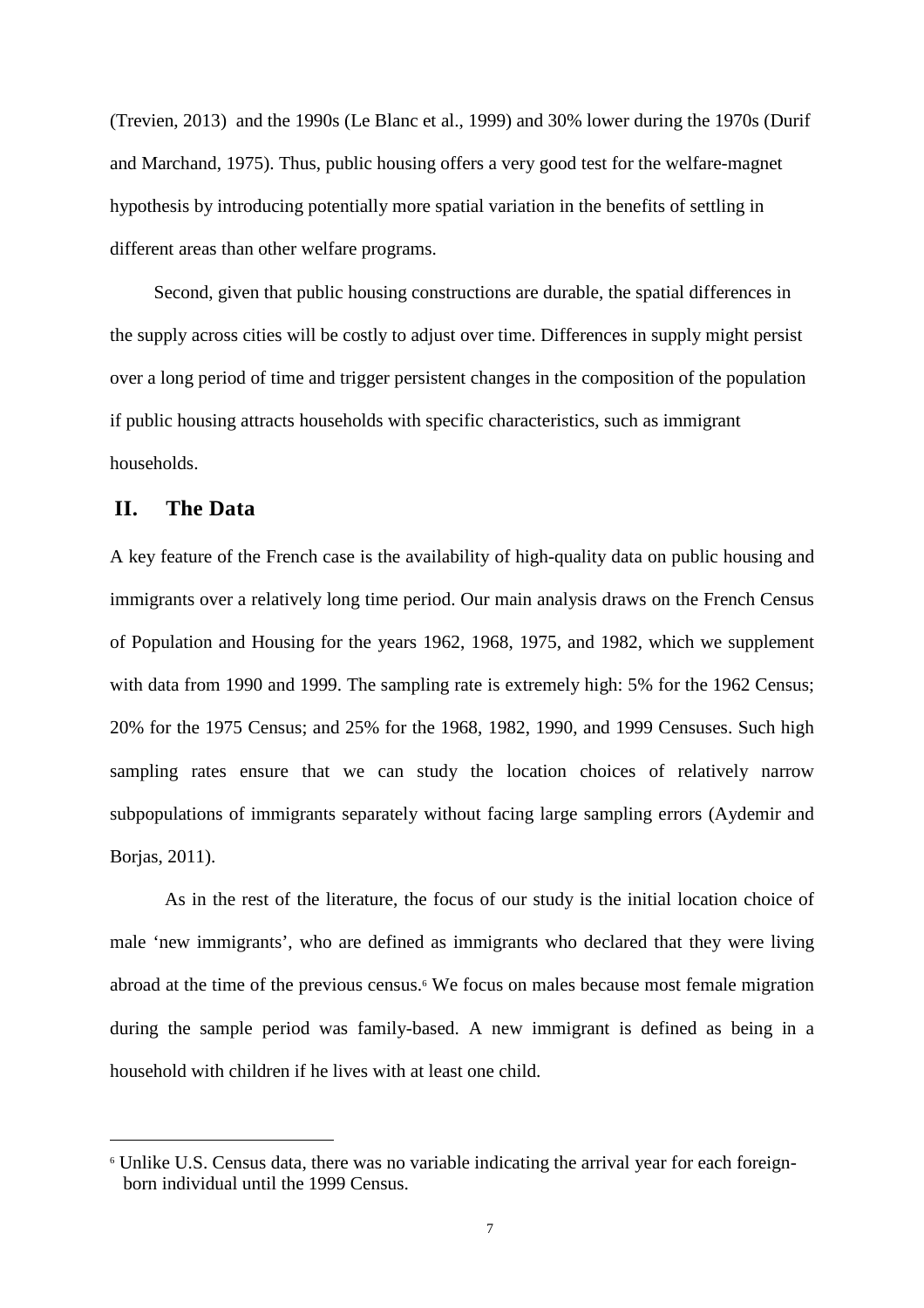Panel A of Table 1 presents the main characteristics of immigrant inflows to France from 1962 to 1999. Annual immigrant inflows during the 1990s were lower than those during the period before 1975, but they remained large nonetheless. Panel B describes the characteristics of male new immigrants with and without children for those who arrived in 1962-1968 and 1975-1982. New immigrants with children tended to be older and more educated. For all groups, the education level of new immigrants increased during the 1970s.

To approximate local labour markets, we use the 57 largest urban areas with more than 100,000 inhabitants in 1982. These urban areas were chosen by more than 86% of new immigrants in 1968 and 1982. Column 4 of Table 2 shows the spatial distribution of new immigrants in France across the largest urban areas. As in many countries, immigrants tend to be spatially concentrated: cities such as Paris, Lyon and Marseille receive much larger flows of immigrants than do other cities.

In the French context, public housing refers to rented housing units managed by local public housing authorities. One data constraint is that the 1968 and 1975 censuses did not collect information on public housing. For those years, we approximate the number of public housing units per urban area using the indicated construction year of each building from the 1982 census on dwellings.<sup>7</sup>

While public housing availability depends on both supply and demand factors, the existing evidence suggests that the number of public housing units per household might offer a reasonable proxy. Data from the 1996 and the 2002 Housing Condition surveys indicates that the average waiting period is, with few exceptions, proportional to the number of public housing units per household at the regional level.<sup>8</sup> Figure 1 shows a clear negative relationship

<sup>7</sup> Because there were basically no demolitions of public housing units from 1968 to 1982, this method provides a relatively accurate approximation for those years.

<sup>&</sup>lt;sup>8</sup> The average waiting period for new inhabitants in public housing is not collected in the Census. Waiting times are not available on earlier Housing Condition surveys. The small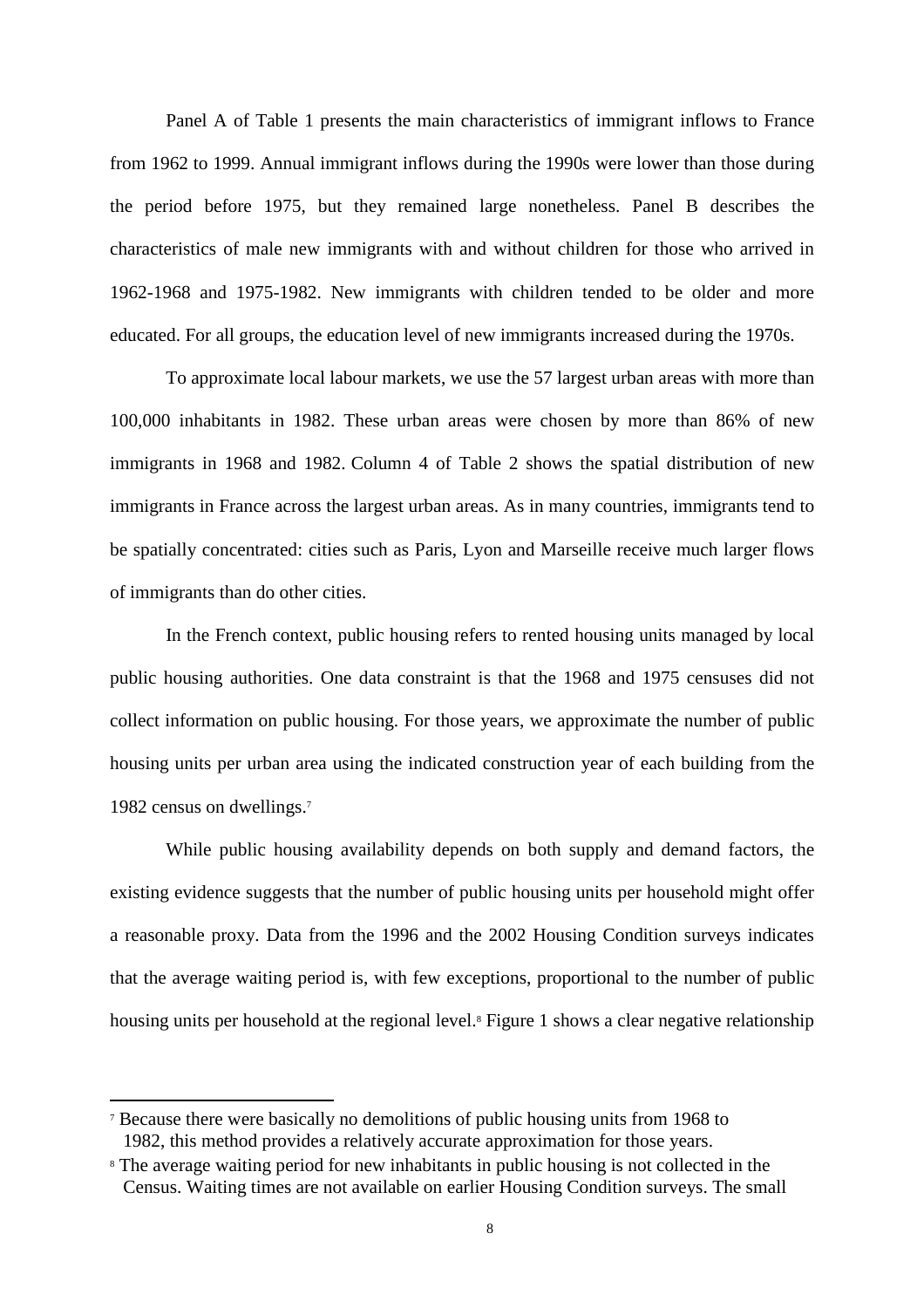between the log average waiting times and the log of public housing per household across regions. However, the region Ile-de-France (in which Paris is located) stands out as an obvious outlier.

### **III. Institutional Background of Public Housing**

To address an acute housing crisis, the first massive construction plan for public housing was launched in 1958.<sup>9</sup> Panel C of Table 1 indicates that more than half of the existing public housing stock in 1999 was constructed between 1945 and 1975. Construction rates declined thereafter, but they remained relatively large, increasing the share of public housing per household from 25% in 1975 to 30% in 1999.<sup>10</sup>

Public housing construction projects were undertaken through cooperation between the central government and local authorities (mainly municipalities) through local public housing agencies.<sup>11</sup> Politically independent municipalities could, in practice, veto any construction project. As a result of this decentralised organisation, large spatial disparities in the public housing supply arose across urban areas in France, as documented in Table 2. For example, the urban area of Antibes had a very low supply in 1990, with 10% of public housing units per household, while the urban area with the largest supply in 1990 was Rouen, with 41%.

sample size does not allow for the estimation of specific waiting times for immigrants. See Appendix for details.

<sup>9</sup> War damage created severe housing shortages. A system of rent control implemented in 1948 drastically reduced new constructions despite very high demand.

<sup>&</sup>lt;sup>10</sup> Over the sample period, public housing constructions have been highly durable: through 1999, there has been essentially no demolition of public housing units; in addition, there have been no policies converting public housing apartments into condominiums as there have been in the U.S. (see Stébé, 2007).

<sup>&</sup>lt;sup>11</sup> There exist approximately 820 different public housing agencies in France. The boards of these organisations are composed of local politicians from different levels of the French local and national administrations.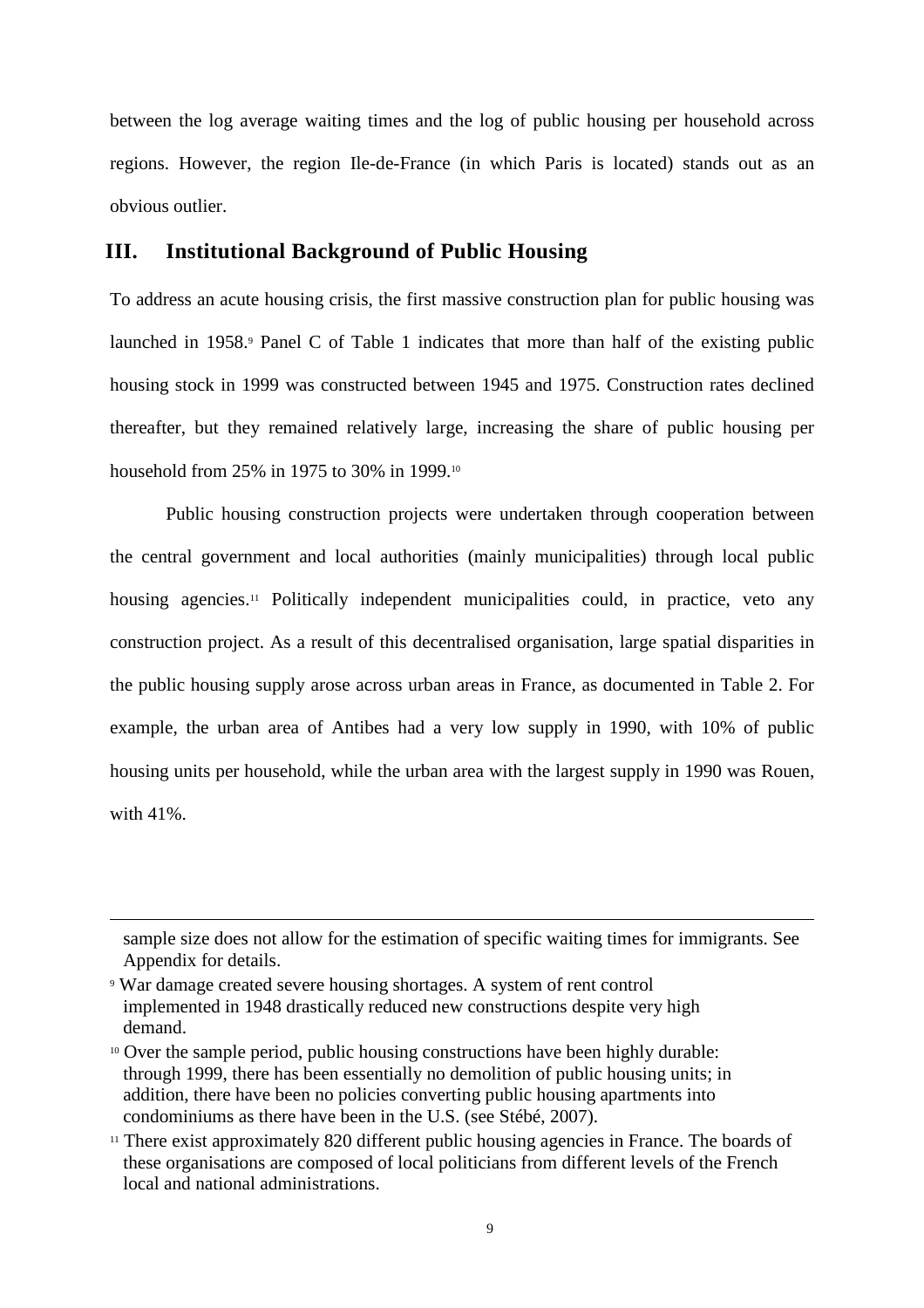These spatial disparities can be explained by several factors. First, part of the dispersion of the initial stock of public housing is related to variations in war destruction. As described by Voldman (1997), the government used public housing to accelerate the pace of reconstruction in bombed cities. Second, according to evidence from Verdugo (2011a), a large share of public housing was constructed in places with higher housing demand during the 1960s. Given that public housing is durable, population changes and differences in the initial public housing stock explain a large share of the variation in the public housing supply over the period.<sup>12</sup>

An important factor is that the initial public housing stock is not related to immigration. In practice, initial construction was larger in urban areas with fewer immigrants: Figure 2a shows that there is a negative correlation between the immigrant share of the population and the stock of public housing in 1968. Figure 2b shows this negative correlation appears to be spurious and disappears once controls for differences in bombing intensity are included. The fact that the initial stock is not related to immigration rules out a direct relationship between the settlement patterns of immigrants and the public housing stock.

### *Public Housing and Immigration*

l

Eligibility rules for public housing are set by the central government and are thus uniform across France. Eligible families can apply in any municipality, regardless of their current location or nationality. Currently, the only requirements are to be legally living in France (as a French citizen or migrant with a valid residence permit) and to be living under a certain threshold of income per unit of consumption, which is set at a rather high level.<sup>13</sup>

<sup>&</sup>lt;sup>12</sup> Left-wing politicians have also usually been more in favour of public housing in the recent period. However, the effect of differences in political partisanship on the evolution of the supply at the urban area level appeared to be negligible before the 1990s: see Verdugo (2011a).

 $13$  Currently, the number of eligible families is three times as large as the available supply of public housing, and the average waiting period varies widely at the local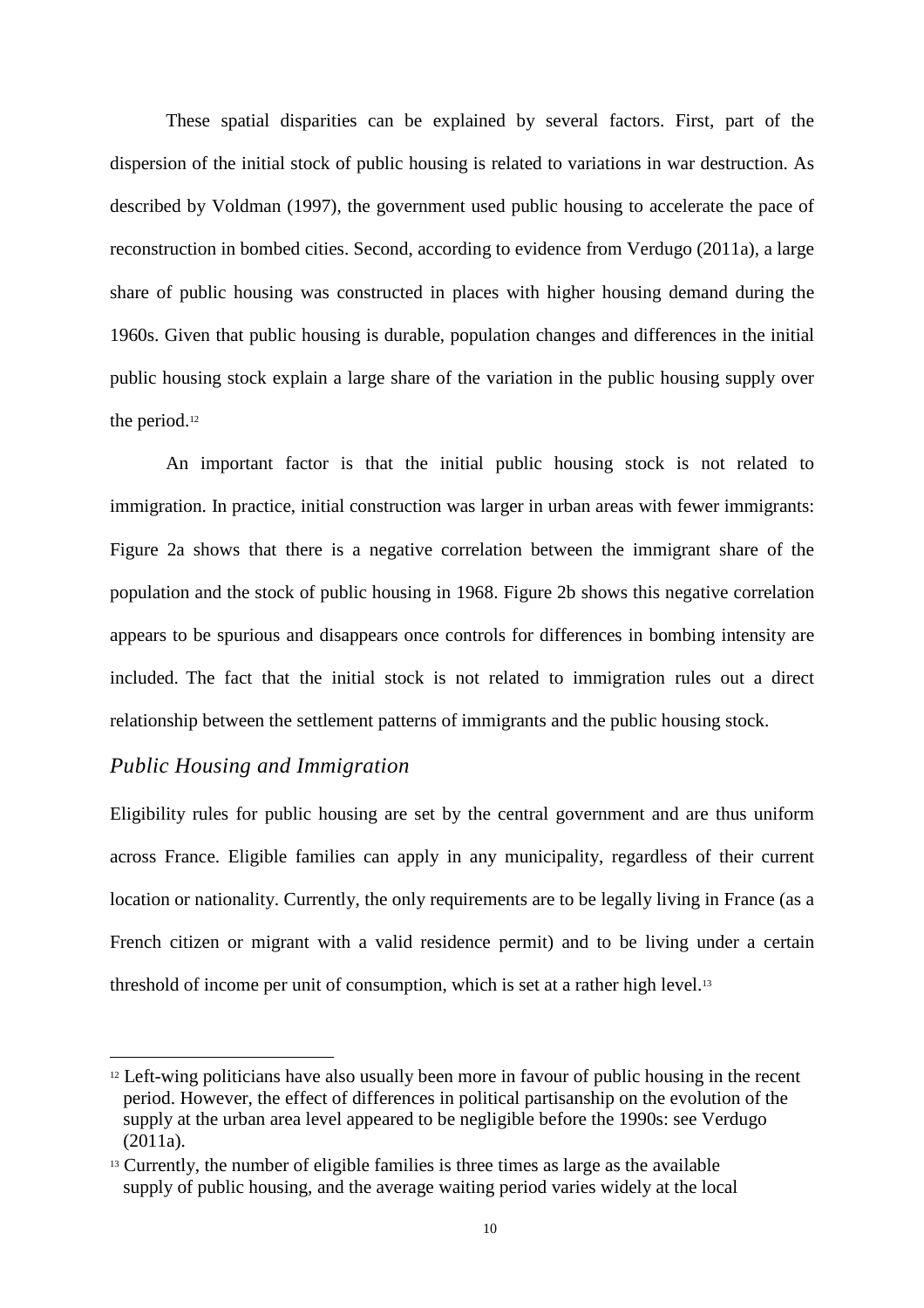However, the accessibility of public housing to immigrants changed drastically between the 1960s and the mid-1970s. During the 1960s, the government wanted to discourage the family-based migration of immigrants from Maghreb and to provide incentives for return migration during periods of economic downturn (Weil, 2005). As a result, strict rules limited the eligibility of immigrants; crucially, public housing agencies required immigrants to first maintain residency for 10 years before applying (Schor, 1996, p. 214), which rules out an effect of public housing on immigrants who arrived during the 1960s.<sup>14</sup> These discriminatory policies, combined with large immigrant inflows during the 1960s, resulted in many immigrants living in slums near French cities (Lequin, 2006).

In response to the increasing pressure from the public to eliminate immigrant slums, housing policy changed drastically throughout the 1970s, particularly after a new government was elected in 1974 and decided to end immigrant discrimination with regard to the access to public housing (Schor, 1996). As a result, non-European immigrants settled disproportionately in public housing in the subsequent decades. Table 3 shows that the share of immigrants participating in public housing increased by 10-15 percentage points for immigrants from Africa and Maghreb from 1982 to 1990. Another remarkable feature is that in 1999, approximately half of the immigrants from Maghreb lived in public housing in 1999, a difference of 34 p.p. compared to natives. In contrast, neither the share of natives nor the share of European immigrants living in public housing changed substantially over the period.

A final important feature is that the participation rate in public housing varies widely with respect to family status because most public housing units are large dwellings specifically designed for families. Panel B of Table 3 shows that the participation rates of

level. In the extreme case of the Paris area, average waiting times are currently longer than five years (Guillouet and Pauquet, 2011).

<sup>&</sup>lt;sup>14</sup> The participation rate of immigrants in public housing was much lower than that of natives during the 1960s: Pinçon (1976) reports that in 1968, only 5.5% of foreign workers in the urban area of Paris lived in public housing, compared to 15.3% of natives.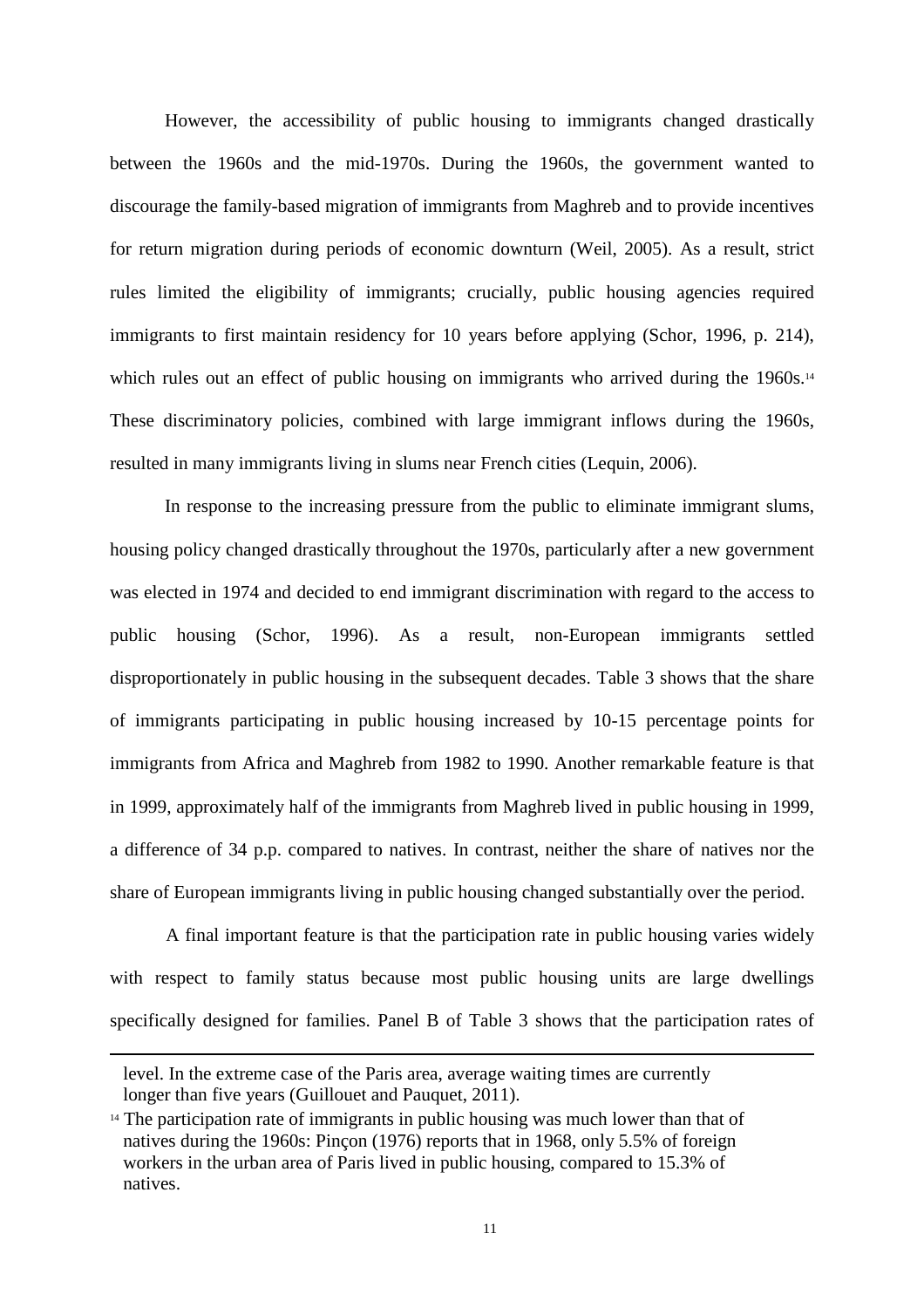households without children or with only one person are quite low. This low participation rate reflects in a large part that some of them cohabit with other larger households in the same public housing dwelling.

### **IV. Empirical Methods**

 $\overline{a}$ 

With this background, we turn to a discussion of our econometric methods for estimating the impact of public housing on the location choices of newly arrived immigrants. The main challenge in estimating the impact of public housing is that differences in supply across cities might be correlated with the unobserved characteristics of the urban area that also influence location choices. In particular, public housing projects might be constructed as a response to immigrant inflows that were driven by other factors.

To address this issue, we exploit the above-mentioned fact that public housing authorities during the 1960s required immigrants to have at least 10 years of residency in France and that this condition was relaxed during the mid-1970s. Our strategy is to compare the location patterns of new immigrants that arrived between 1962-1968 (observed in the 1968 Census), who should not have reacted to public housing, with those who arrived between 1975-1982 (observed in the 1982 Census) and potentially had full access to public housing.<sup>15</sup> Using changes over time, we non-parametrically control for the effect of unobservable or omitted urban area characteristics that are constant over time, such as average temperature and other various amenities.

However, a key concern is the existence of trends that are correlated both with public housing supply and the location choice. Following Cascio and Lewis (2011), we use male new immigrants in households without children as a comparison group. This group should react similarly to changes in other unobserved factors but not to public housing because they are much less likely to be eligible. By differencing between groups, we eliminate the potential

<sup>&</sup>lt;sup>15</sup> We do not use the arrival period 1968-1975 because it was a transition period during which the access to public housing was only partial for immigrants (see Weil (2005) p. 52).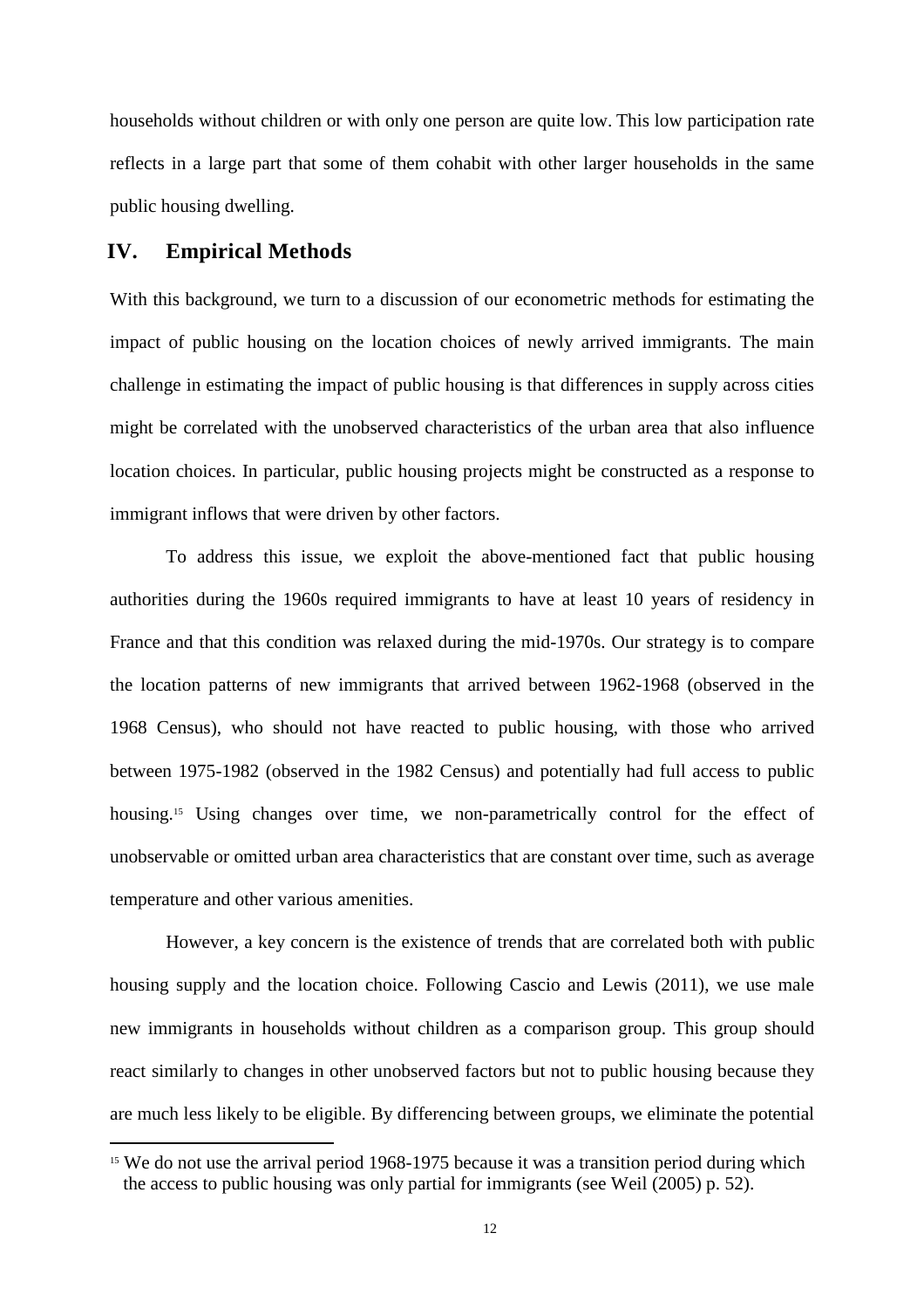bias from the correlation between public housing and time-varying unobserved factors at the urban area level that influence the location choice. 16

We use a discrete choice model where the dependent variable is one of the 57 urban areas included in our sample. To facilitate the computation of the standard errors and inference, as we are interested in a variable that only varies at the very aggregated urban area level, we follow the two-step method of Berry et al. (1995), which has been used recently to analyse location choices in Bayer et al. (2007) and Bayer and McMillan (2012).<sup>17</sup>

In the first step, assuming an additive stochastic utility function, we estimate the following conditional logit model separately for each group, denoted *g* , of male new immigrants with and without children who arrived in France in 1962-1968 or in 1975-1982:

$$
U_{i\mathbf{k}t}^s = Z_{\mathbf{k},t-1}\theta_t^s + \gamma_{kt}^s + e_{i\mathbf{k}t} \tag{1}
$$

where  $U_{ikt}$  denotes the level of utility for a new immigrant *i* from ethnic group *l* provided by location *k* that arrived between (Census) year *t* −1 and *t* was observed in France in year *t*. The unobserved component of utility  $e_{ik}$  captures unobserved factors affecting utility.

The set of control variables  $Z_{lk,t-1}$  accounts for characteristics specific to each ethnic group in the location and includes the percentage of individuals from the observed ethnic group in the urban area population, their average number of years of education and the share of immigrants from the group who were married. We normalise all predictors in  $Z_{lk,t-1}$  to have

<sup>&</sup>lt;sup>16</sup> Some members of the comparison group might react to differences in supply if they live with households eligible to public housing. If this effect is non negligible, our estimates yield lower bounds. However, as discussed below, we do not find evidence that members of the comparison group were influenced by public housing.

 $17$  The model is simplified here with respect to Berry et al. (1995) or Bayer et al. (2007) because there are no random coefficients in the first step. The two-step method produces conservative estimates of the standard error because the number of observations corresponds to the number of locations in the choice set (Donald and Lang, 2007), which corresponds here to the level of variation of our variable of interest. In addition, using a linear model facilitates the treatment of endogeneity because standard 2SLS methods can be used.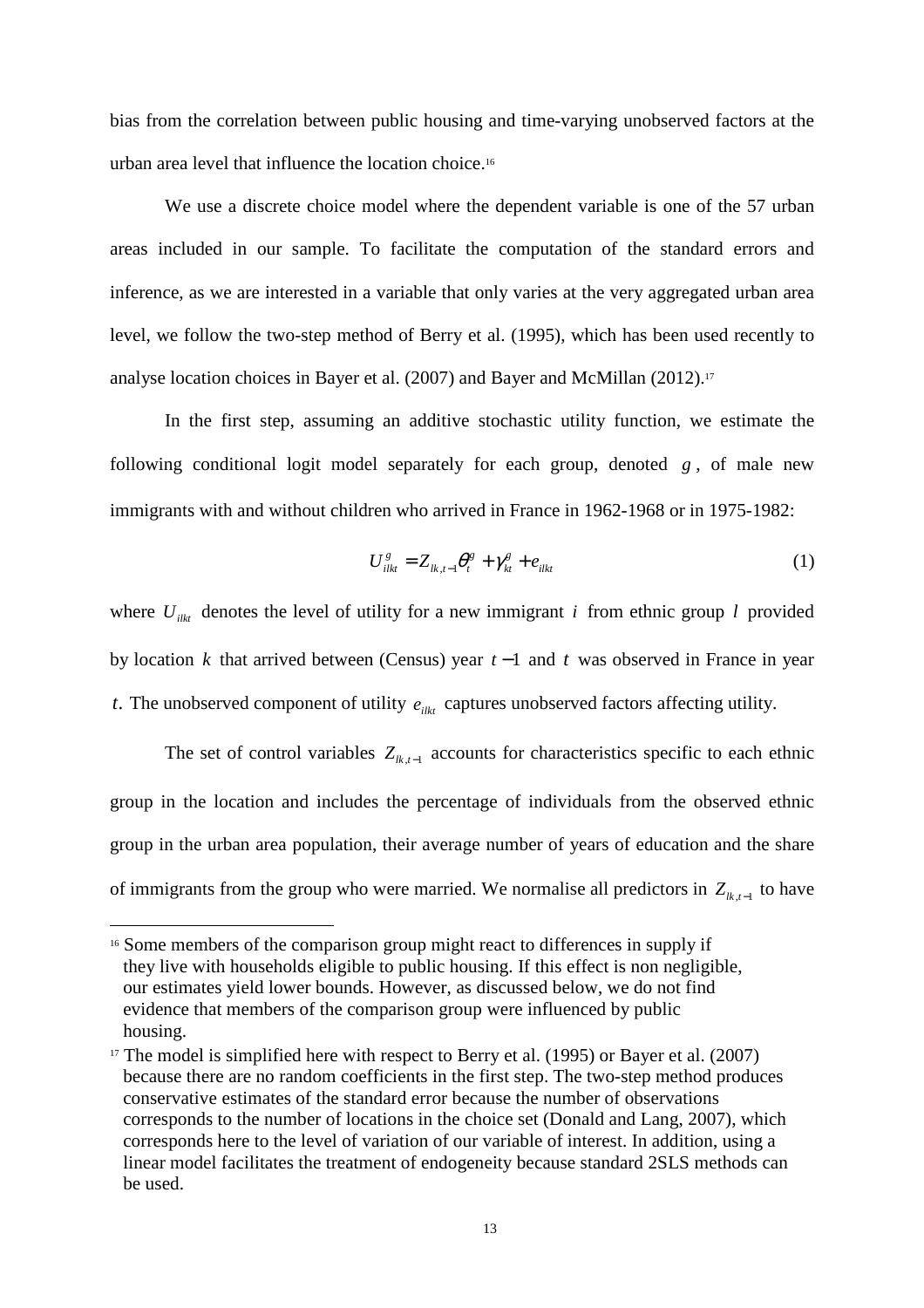means of zero and standard deviations of one across the choice set of each individual.18 Note that this model cannot directly include individual socio-demographic variables such as education level because they do not vary across cities (see e.g., Train 2003, p. 25).<sup>19</sup>

The parameters  $\gamma_{kt}^s$  are specific urban-area-by-census-year fixed effects for each group. These parameters capture the 'adjusted' probability of choosing a given urban area after the effect of  $Z_{lk,t-1}$  has been taken into account. The logistic form of the model and the standardisation of  $Z_{lk,t-1}$  imply that each parameter can be directly interpreted as the percentage *increase* in the probability of choosing the reference urban area when the variable of interest increases by one standard deviation.<sup>20</sup>

In the second step, we use this adjusted probability as a dependent variable.<sup>21</sup> Using arrivals during 1962-1968 and 1975-1982, we first estimate separately for each group *g* :

$$
\hat{\gamma}_{kt}^g = \delta_g p_{k,75} e_{82} + \beta_g p_{k,t-1} + \Gamma_{gk} + X_{k,t-1} \alpha_g + u_{kgt}
$$
\n(2)

where the term  $e_{82}$  is an indicator function equal to one if the immigrants are observed in the 1982 Census and zero otherwise. We estimate this model separately for male new immigrants with and without children. Our main coefficient of interest is  $\delta_{g}$ , which captures the effect of lagged public housing per household  $p_{k,75}$  on the utility of immigrants arrived after 1975. To

l

<sup>&</sup>lt;sup>18</sup> This implies we use the relative dispersion of these variables within ethnic group and year averages rather than using the absolute value. For example, the average share in the population across urban areas is 1% for immigrants from Algeria and 0.01% for immigrants from Cameroon. Normalising allows the effect of a one standard deviation increase in the share of immigrants in both groups to be similar.

<sup>19</sup> In a discrete choice model, individual attributes can only be included if they are specified in ways that create differences in utility across the choice set, such as by using interactions. We experiment with more flexible models below.

<sup>&</sup>lt;sup>20</sup> More precisely, the parameter  $\gamma_k^s$  can be interpreted as the log ratio of the probability of choosing urban area *k* in period *t* for group *g* with respect to the urban area. See the Appendix for details.

<sup>&</sup>lt;sup>21</sup> The estimates of this second-stage regression are consistent because the sample size used in the first- stage regression is always greater than the square of the number of alternatives (Berry et al. 2004 ).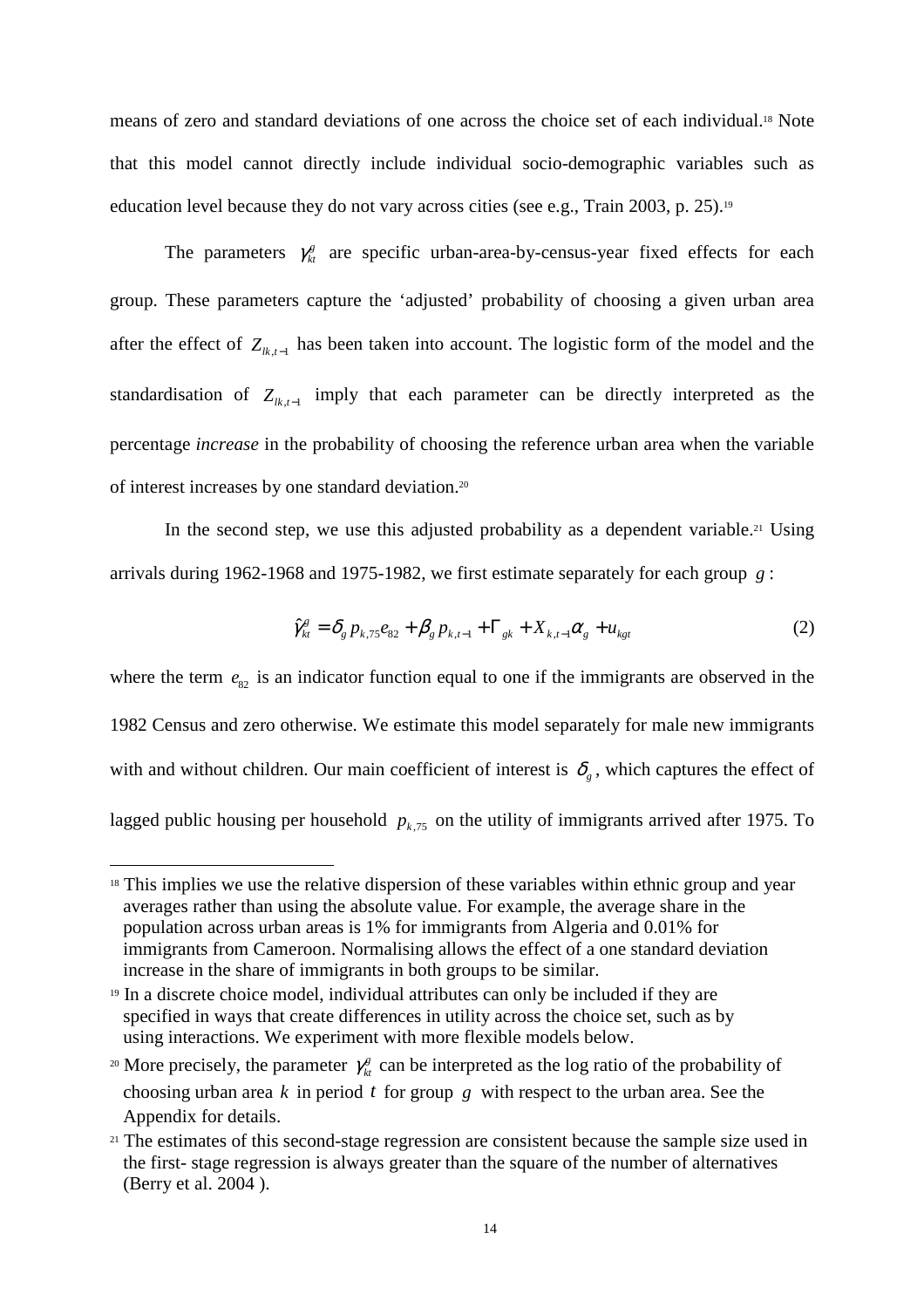rule out the possibility that the potential correlation between public housing and location decisions comes from new housing that was built in response to immigrant flows, we use the lagged stock of public housing as evaluated from the previous census.

The public housing magnet hypothesis is true if  $\delta_{g}$  is positive and significantly different from zero. We expect to find a significant effect of public housing on the location of male new immigrants with children but no effect or a small effect on those without children. Estimates of the parameter  $\beta_{g}$  provide a test of our identification strategy: we should find that new immigrants do not react to differences in public housing before the reform if our empirical strategy is valid.

The model also includes a full set of lagged urban area-specific covariates  $X_{k,t-1}$  that control for the effect of local labour market conditions on the two groups: we include the local unemployment rate, regional differences in wages and housing costs, and the share of the labour force employed in the manufacturing sector. As a proxy for the socio-demographic characteristics of the urban area, we include the share of immigrants in the population, the share of university graduates and the log of the total population.

As discussed previously, these simple estimates might be biased if public housing is correlated with time varying unobserved characteristics of the city. Under the hypothesis that immigrants without children do not react directly to public housing supply but react in a similar manner to unobserved factors correlated with public housing, we can use a differencein-differences analysis to get rid of these biases. We use the following differenced model:

$$
\hat{\gamma}_{kt}^c - \hat{\gamma}_{kt}^s = \tilde{\delta} p_{k,75} e_{82} + \tilde{\beta} p_{k,t-1} + \tilde{\Gamma}_k + X_{k,t-1} \tilde{\alpha} + u_{kt}
$$
\n(3)

where the dependent variable  $\hat{\gamma}_{kt}^c - \hat{\gamma}_{kt}^s$  captures *differences* in the probability of choosing the urban area *k* for immigrants who are married with children relative to the comparison group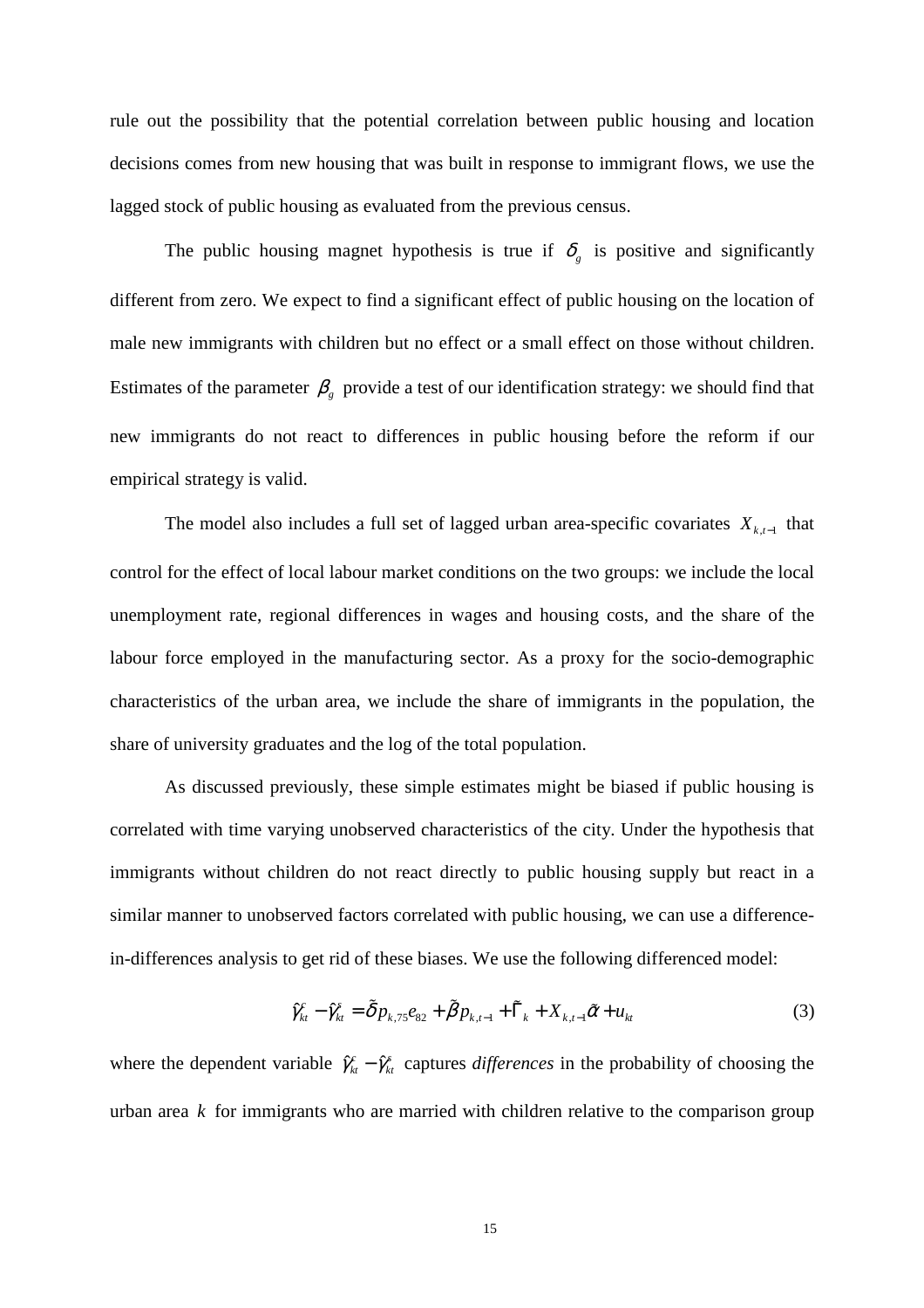of immigrants without children.22 By definition, the effect of any unobserved urban area characteristics common to both groups is differenced out, while urban area-fixed effects  $\tilde{\Gamma}_k$ controls for the differential effect of these characteristics. Similarly, in the differenced specification, the vector  $X_{kt-1}$  accounts for the potential differential effect of city characteristics on the relative location choice of the two groups.

If public housing supply is correlated with unobserved city-specific trends, estimates using the model of equation (2) and the difference-in-differences model of equation (3) should differ in an important way. We should also find a significant correlation between the location of immigrant without children and public housing, which will reflect the effect of the correlation with unobserved factors.

For the models of equation (2) and (3), we weight the second-step regression by the precision with which we estimate the sets of parameters in the first step.<sup>23</sup>

#### *Construction of the Instrument*

 $\overline{a}$ 

The fact that we use immigrants without children as a control group and estimate the differential response of those with children attenuates the risk of bias. However, previous estimates would still be biased if public housing were constructed in response to flows of immigrant families who are attracted by an unobserved factor that does not attract immigrants without children.

We address this problem by using in alternative specifications an instrument for equation (3), which predicts the dispersion of public housing in 1975 but should have no

invariant across cities and it thus absorbed by the intercept.

<sup>&</sup>lt;sup>22</sup> Denote by  $P_{kt}$  and  $P_{0t}$  the probability of an individual with average characteristics  $Z_{kt}$  to choose urban area *k* and the reference urban area indexed by 0, respectively. We have (see Appendix) 0  $\ln \frac{I_{kt}}{I} = \gamma_{kt}$ *t P P*  $=\gamma_{kt}$ . This implies that  $\gamma_{kt}^c - \gamma_{kt}^s = \ln \frac{I_{kt}}{R} - \ln \frac{I_0}{R}$ 0,  $\ln \frac{I_{kt}}{R_s} - \ln$  $\frac{c}{c}$  *c*  $\frac{c}{c}$  **c**  $\frac{P_t^c}{k}$  **c**  $\frac{P_t^c}{k}$  $k t$  / $k t$  **m**  $\boldsymbol{D}^s$  **m**  $\boldsymbol{D}^s$  $kt$   $\qquad \qquad 0,t$  $P_{kt}^c$  *n*  $P_t$  $P_{\scriptscriptstyle kt}^{\scriptscriptstyle s}$   $P_{\scriptscriptstyle (}$  $\gamma_{kt}^c - \gamma_{kt}^s = \ln \frac{I_{kt}}{R} - \ln \frac{I_{0t}}{R}$ . The second term is

<sup>&</sup>lt;sup>23</sup> The appropriate weight is the inverse of the standard deviation of an observation. Assuming independent sampling, it is the inverse of the sum of the standard errors of the parameter estimates for the model of equation (3).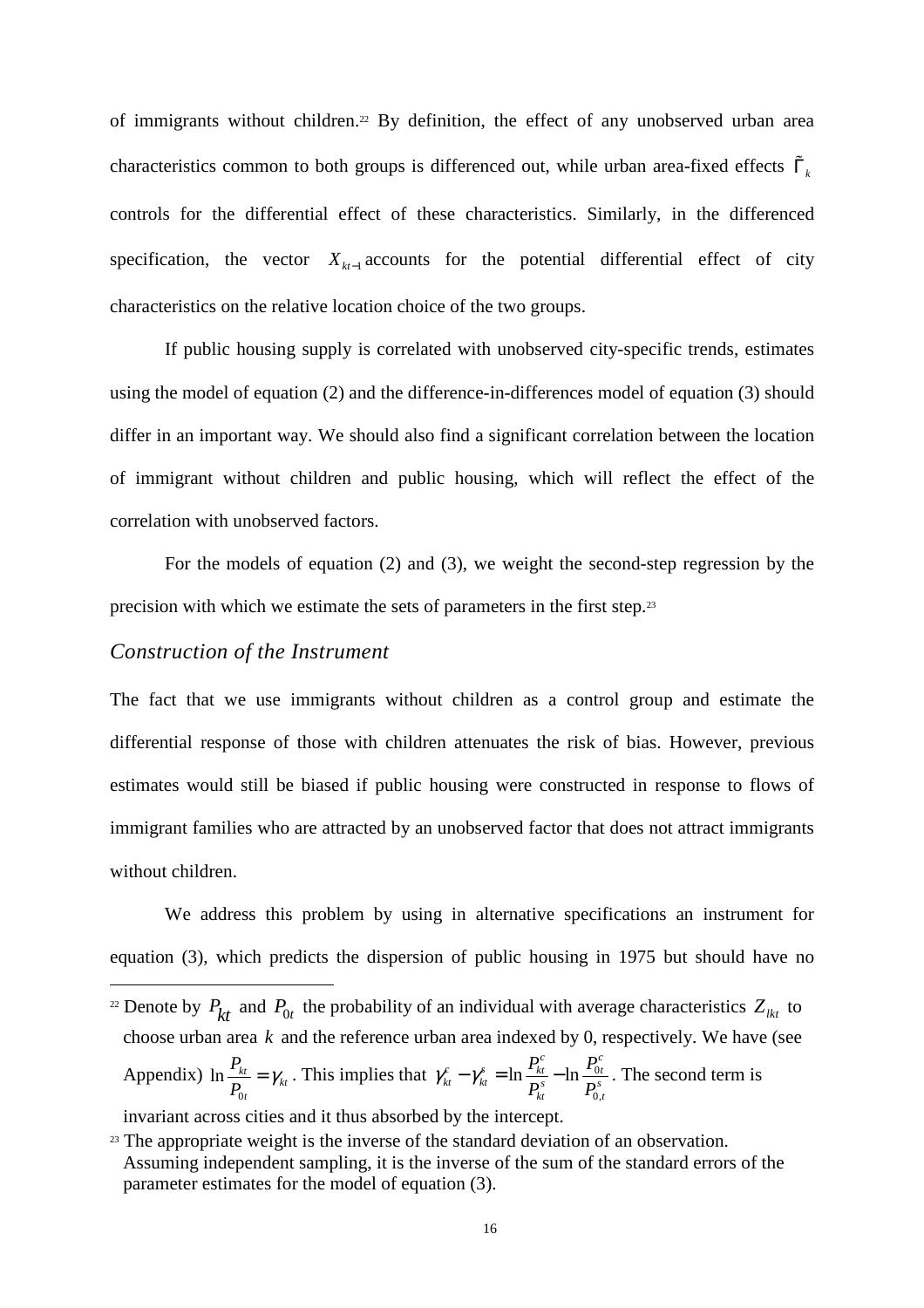direct impact on the location choices of immigrants. Our instrument relies on the previously discussed fact that large differences in the public housing stock result from the great variations in war damage across cities.

We construct a 'destruction index' by using differences in bombing intensity during the Second World War, reported by Florentin (1997) and Middlebrook and Everitt (1990) which we have adjusted to account for the fact that some cities were destroyed in the first part of the war in 1940. We calculate the sum of the number of bombings across municipalities of the urban area weighted by the share of the population in the municipality obtained from the 1936 Census. We take the square root of this sum to allow for a non-linear effect.

Figure 3 shows that there is a strong correlation between the share of public housing per household in 1975 and the intensity of destruction during the Second World War. In addition, cities affected by war destruction were located all over France. Many destroyed cities were in Normandy, Brittany or the North, but destructions were also great in the East (Saint-Etienne, Strasbourg, and Colmar) and the South of France (Toulon and Marseille) and in several cities in the West (Saint-Nazaire and Royan).

The validity of this instrument relies on the hypothesis that war destruction is not correlated with the unobservable determinants of the location choice of immigrants that are also correlated with the public housing supply. If war destruction had a persistent effect on the characteristics of bombed cities, this might violate the exclusion restriction of this instrument.24 However, the fact that the models use differences over time controls for the persistent effect of bombing on cities. Similarly, the fact that we also use the difference between the location choices of families with and without children removes the effect of unobserved factors that influence both groups similarly in a given time period.

<sup>&</sup>lt;sup>24</sup> Most of the literature finds that even the most destructive bombings had little impact on city size or the distribution of economic activities (Davis and Weinstein, 2002, 2008), city growth (Brakman et al., 2004) or the poverty rate (Miguel and Roland, 2011).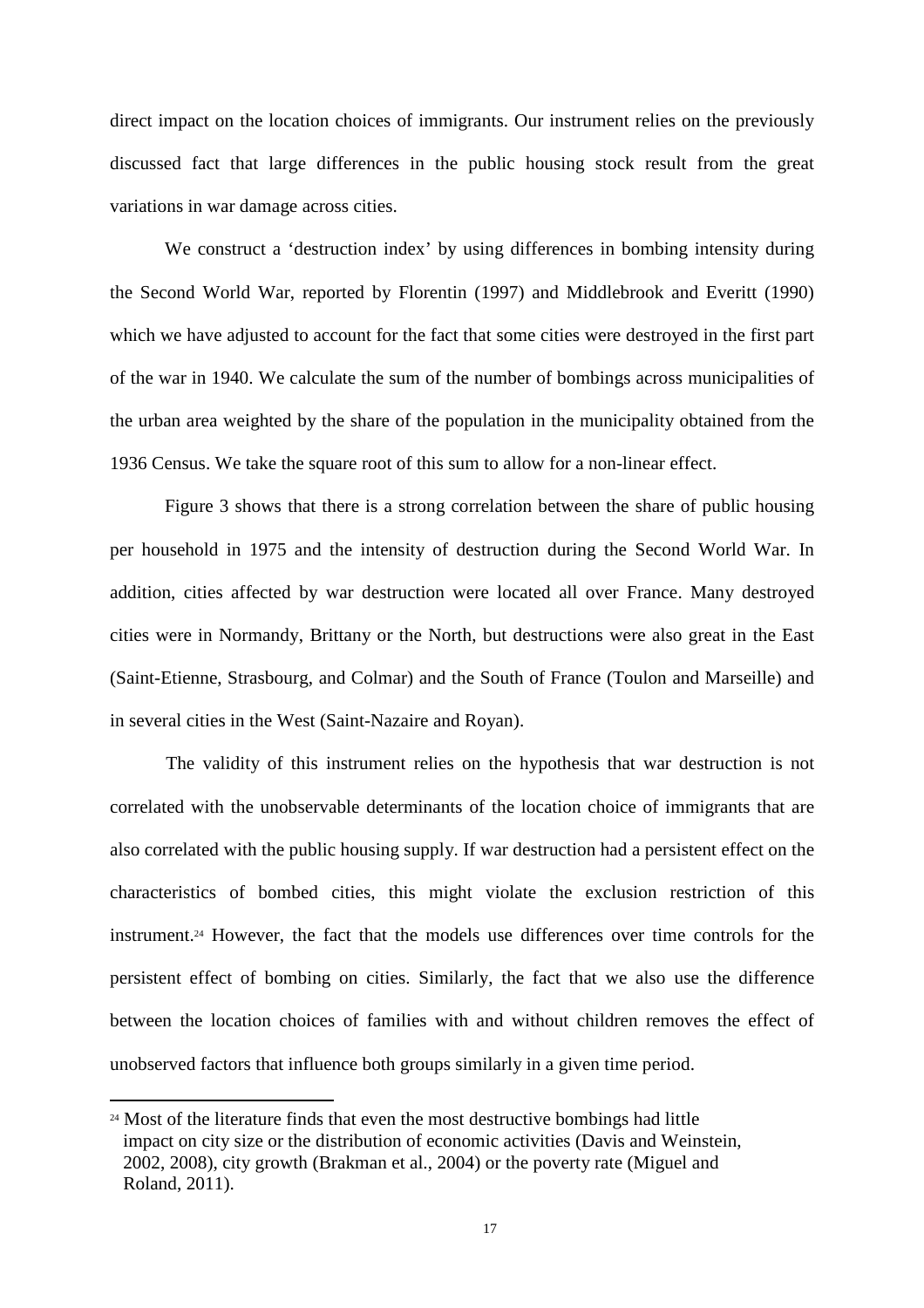### **V. Estimating the Effect of Public Housing on the Location Choices**

#### *Main Estimates*

We begin by presenting the estimates from the conditional logit model of equation (1) in Table 4. We estimate a separate model for the location choices of immigrants who arrived between 1962-1968 and 1975-1982 (and therefore are observed in the 1968 and the 1982 Census, respectively). For each Census year, the models are estimated separately for those in households with children and other immigrants.

As in previous studies, the results indicate that the share of the national group in the population is strongly positively correlated with the location choice. The estimates are between 0.42 and 0.48 and are quite similar across groups and periods. They predict that an increase of one standard deviation of this variable increases the probability to choose the 'average' urban area by between 42 to 47%, which is a 1.3 to 1.4 p.p. increase in the initial probability of 3%.

The estimates of other variables introduced in the model are more difficult to interpret. The effect of the average age of the group is unambiguously negative but varies across groups. The effect related to the average years of education of the group is also often negative, with the noticeable exception of couples with children, for which it is positive during the 1960s.

Table 5 and 6 presents the article's main results. In these specifications, the dependent variables are the group- and year-specific urban area-fixed effects, which measure the 'adjusted' probability of choosing an urban area estimated using the previous conditional logit model. Notice that to estimate the model, one urban area has to be dropped.

We start in Columns 1, 2 and 3 in Table 5 by presenting the baseline model of equation (2) estimated on couples with children. Column 1 presents estimates of a simple model without additional controls: we find a positive effect of public housing after the policy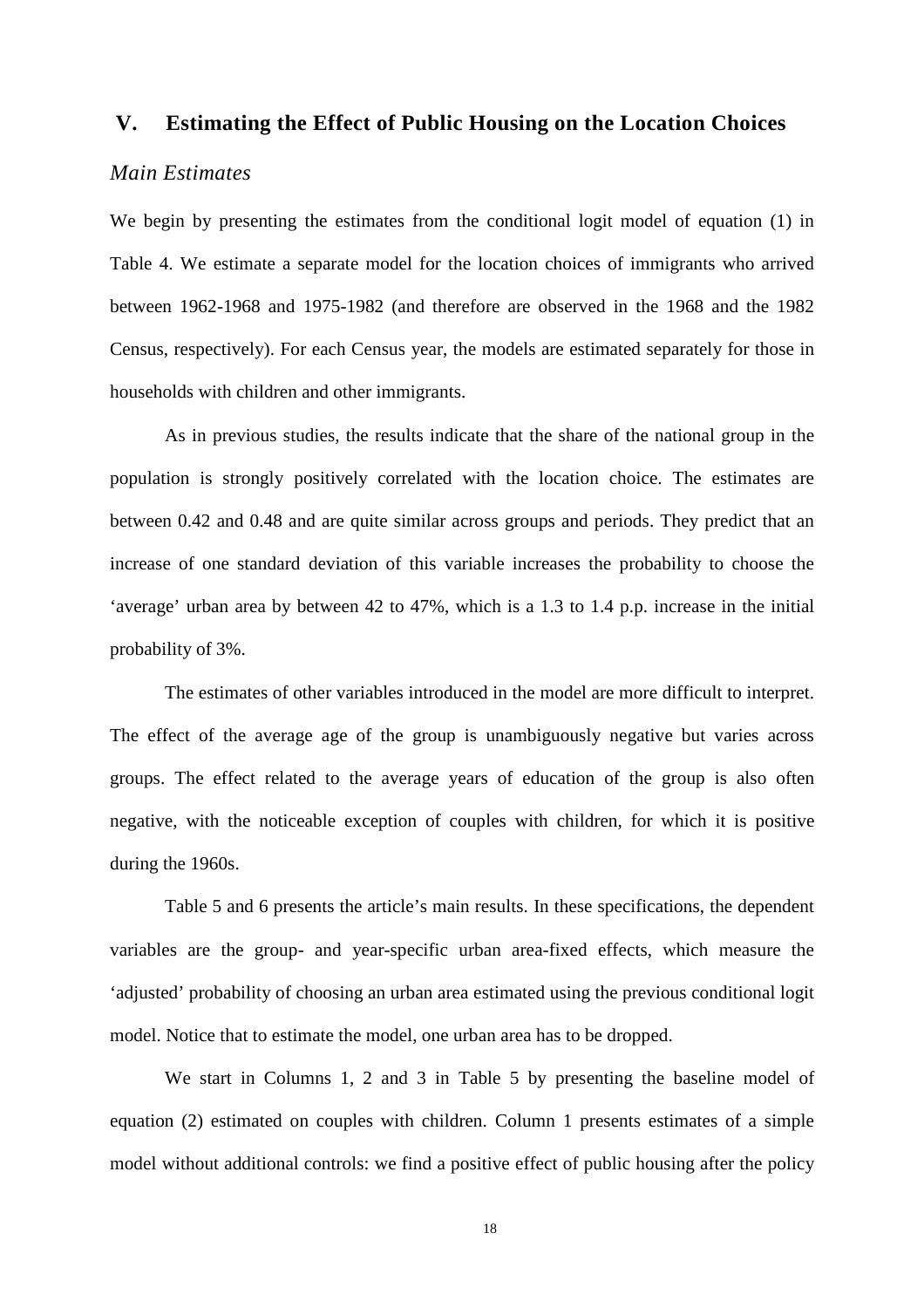change but a large negative main effect of public housing. This last negative coefficient reflects mainly the fact, discussed before, that the distribution of public housing is negatively correlated with the share of immigrants in the location (Figure 2a). In Column 2 and 3, we include a full set of controls for city characteristics and the coefficient of the main effect of public housing becomes small and statistically insignificant.

Results in Columns 2 and 3 suggest that after 1975, the dispersion of public housing influenced significantly the location choices of new immigrants with children. Quantitatively, the effects appear strong. The estimates in Column 2 indicate that an increase of one standard deviation in the share of public housing units per household (approximately 9 p.p. over the sample period) increases the probability of choosing the 'average' urban area by approximately 12%. In Column 3, we add to the model a full set of urban areas fixed effects which absorb the effect of constant over time city characteristics. If the regressions were simply picking up something unobserved that is related to the urban area, then the exclusion or addition of city fixed effects should change the coefficient on public housing considerably. If anything, the estimated effect is larger in this specification.

Because immigrants who are single should not respond to differences in the public housing supply, a direct estimate of the model on this group offers a simple test for how much the previous results are biased by unobserved confounding factors. Columns 4, 5 and 6 shows that public housing is not correlated with the location choices of immigrants without children after the reform, with each respective coefficient being small and statistically insignificant.

In Columns 7 to 9, we turn to evidence based on the difference-in-differences model of equation (3), where the dependent variable captures the *differences* in settlement patterns between new immigrants with and without children. As expected, since we found basically no effect of public housing on immigrants without children, these coefficients are very close to those obtained previously. In Column 9, the model includes both fixed effects and urban areas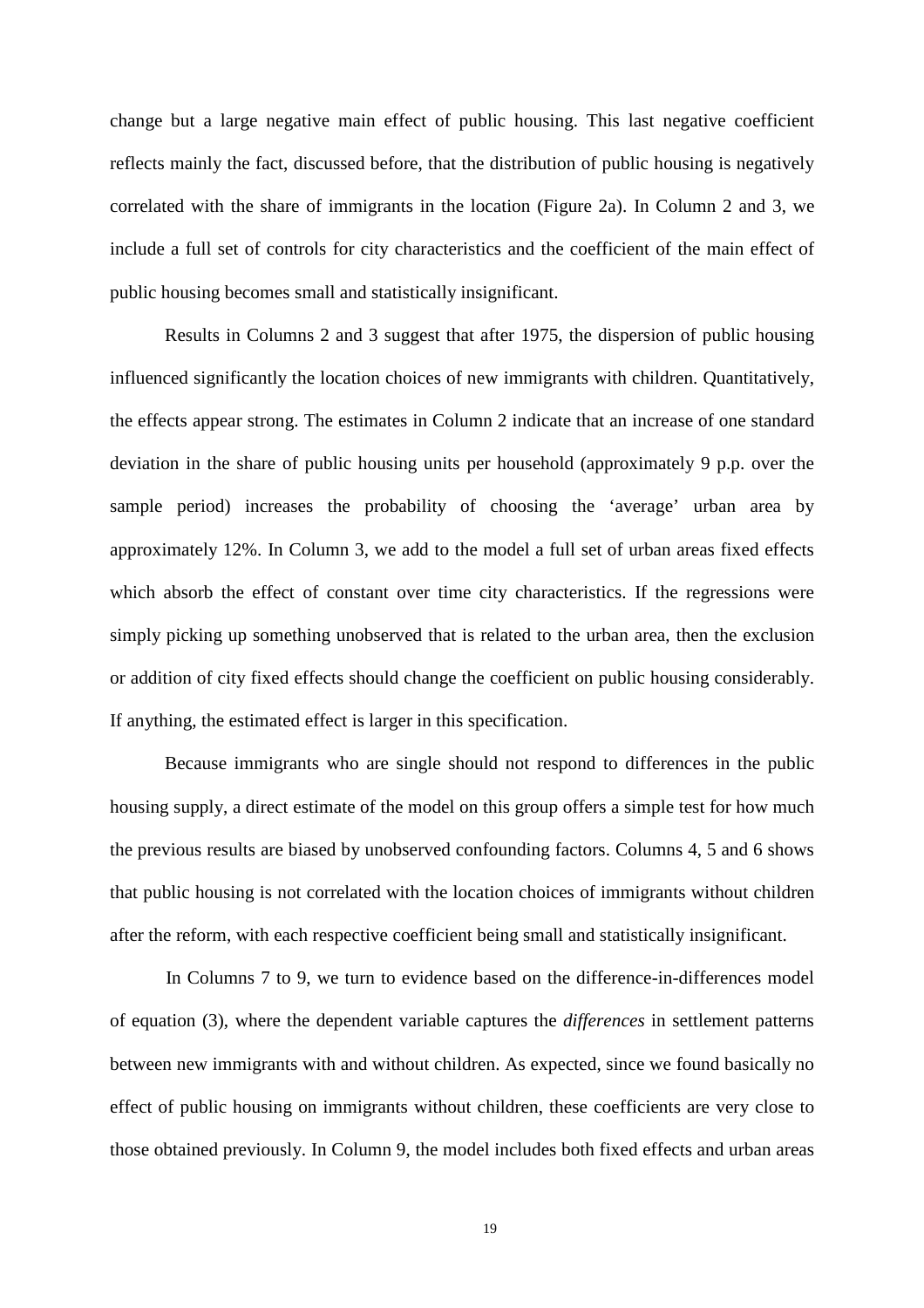characteristics which accounts for the differential effects of city characteristics on the relative location of each groups. The estimates are barely affected.

Next, we repeat the same analysis with the difference-in-differences model separately on European and non-European immigrants in Table 6.25 Interestingly, the estimated coefficients are substantially larger for both groups in these specifications. This indicates there is a substantial heterogeneity of preferences between groups which is confirmed by an inspection of the coefficient of the main effect of public housing in columns (1) and (4) which varies widely. When we take into account these systematic differences, the estimated effect of public housing is multiplied by two. With parameter estimates close to 0.37 for Europeans and 0.50 for non-Europeans when a full set of controls is included in the model, these coefficients imply that the relative probability of choosing a location increases by between 40 to 50% when the public housing supply increases by one standard deviation; this translates into an increase of between 1.2 to 1.5 p.p. in the baseline probability of 3% of choosing the average urban area. Such estimated effects are quantitatively comparable to the effects of ethnic networks reported in Table 4.

We graphically present the variations underlying these results in Figure 4 for non-European immigrants. While there is no observable correlation between public housing and the relative location choices for immigrants arrived in the 1962-68 period, there is a strong positive correlation between the two for those arrived in 1975-82, which is not driven by any particular outlier. In particular, La Rochelle from the sample does not practically affect the parameter estimates.

### *Examining the Robustness to Alternative Specifications*

We investigate the robustness of our estimates in a series of alternative specifications in Tables 7 and 8. To save space, we focus on the robustness of the difference-in-differences

 $25$  We estimate separate first stage models for European and non-European using Eq.

<sup>(1)</sup> to obtain the location probabilities used as dependent variables.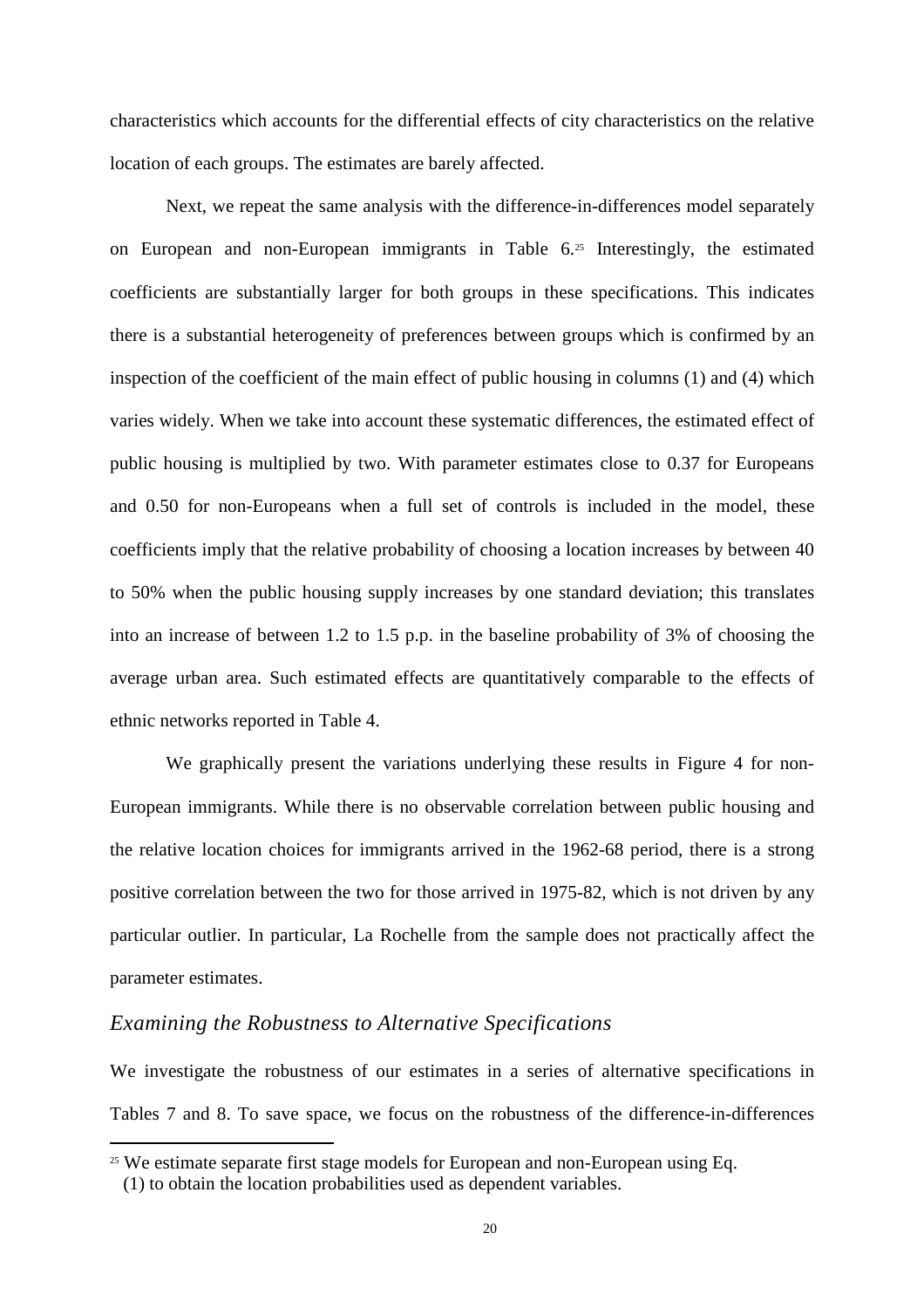model including fixed effects, and, as conducted previously, we report separate estimates for European and non-European immigrants.

In Panel 1 of Table 7, we account for the possibility that some endogeneity may remain in the public housing supply using the war destruction index previously described as an instrumental variable. The results from the IV estimates confirm the positive effect of public housing on the location choices of new immigrants that are married with children. The estimates tend to be quite similar to the corresponding OLS estimate for non-Europeans, while they are slightly lower for non-European immigrants. The first-stage Fisher test statistic indicates that the instrument is reasonably strong: with F-statistics close to 10 in all specifications, they pass the weak instrument test.

The model presented so far ignored any heterogeneity in the impact of public housing across immigrants with respect to characteristics such as education or age.<sup>26</sup> However, we have observed in Table 1 that the characteristics of new immigrants with and without children tend to differ and have evolved over time. New immigrants with children tend to be older and more educated on average than those without children. In addition, the share of educated immigrants increases over time. If the response to public housing varies with the characteristics of immigrants, immigrants without children might be an invalid control group. Similarly, if immigrants that arrived in the 1960s are very different from those that arrived in the 1970s, our estimates might be affected by these compositional changes.

To address this issue, we adopt an approach inspired by the synthetic control method of Abadie et al. (2010) that we adapt to our context of a discrete choice model. Our method is to control for differences in characteristics across groups and over time by reweighting individual observations such that the weighted distribution of education and age is similar in

<sup>&</sup>lt;sup>26</sup> As mentioned before, we cannot directly control for the effect of education or any other individual characteristics in the model because the education of an individual is invariant across cities and therefore cannot be identified (Train, 2003).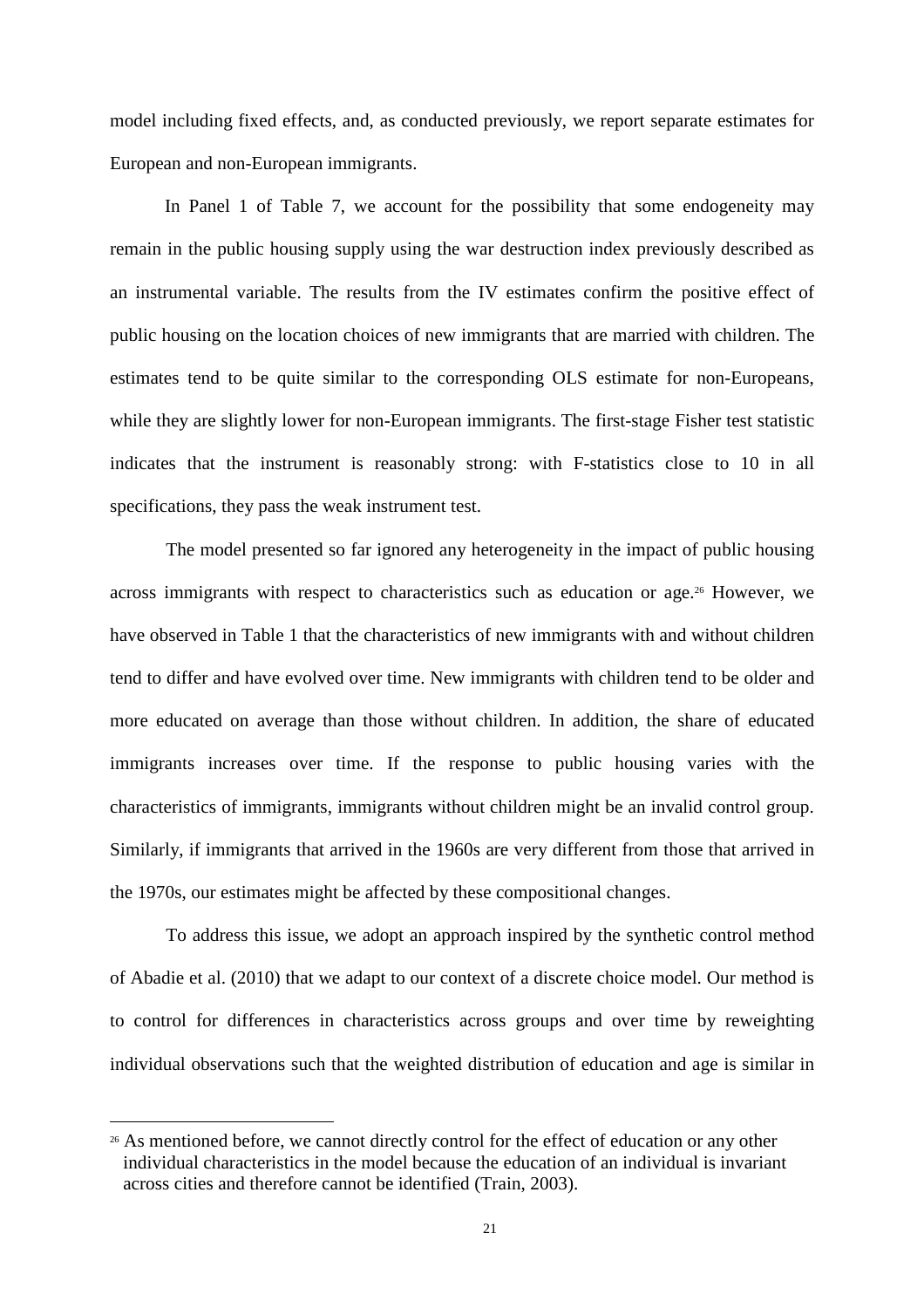both the control and treated groups and also during both periods of time. By keeping constant the composition over time and across groups, our estimates of the effect of public housing between and after the policy change are by definition not affected by changes in the distribution of immigrant characteristics over time or between groups.

In Panel 2, we use reference weights based on the distribution of the education and a of non-European immigrants in 1968. We use 24 cells defined by the interaction between six age groups and four education groups.<sup>27</sup> The results indicate that keeping constant the distribution of education and age does not change the coefficient in an important way with respect to the baseline specification. In Panel 3, we follow the same approach but use the distribution of the education and age of non-Europeans in 1982 as a reference instead. As observed in Panel C of Table 1, this group is more educated, which tends to put more weight on more educated immigrants. We obtain broadly similar results.

In Panels 4 and 5, we directly investigate the heterogeneity of the response to public housing for new immigrants with different education levels. In Panel 4, we restrict the sample to individuals with an education level strictly inferior to high school. We also observe positive and statistically significant coefficients for both groups with significantly larger coefficients for European immigrants. In contrast, estimates with high school and university graduates in Panel 5 are smaller and measured very imprecisely. Overall, there is much less evidence that the public housing supply influenced the location choices of the most educated immigrants.

To probe the possibility of reverse causality, Panel 1 of Table 8 reports the estimates of models that also include future measures of the public housing supply in 1990 using a dynamic version of equation (2):

l

<sup>&</sup>lt;sup>27</sup> The groups of education are primary education, secondary education, high school and university graduates. The age groups are younger than 25, 25-29, 30-34, 35-39, 40-44, and older than 45. Notice that we also reweight the distribution of the characteristics of European immigrants using the distribution of non-European characteristics to derive whether differences between groups are due to differences in characteristics.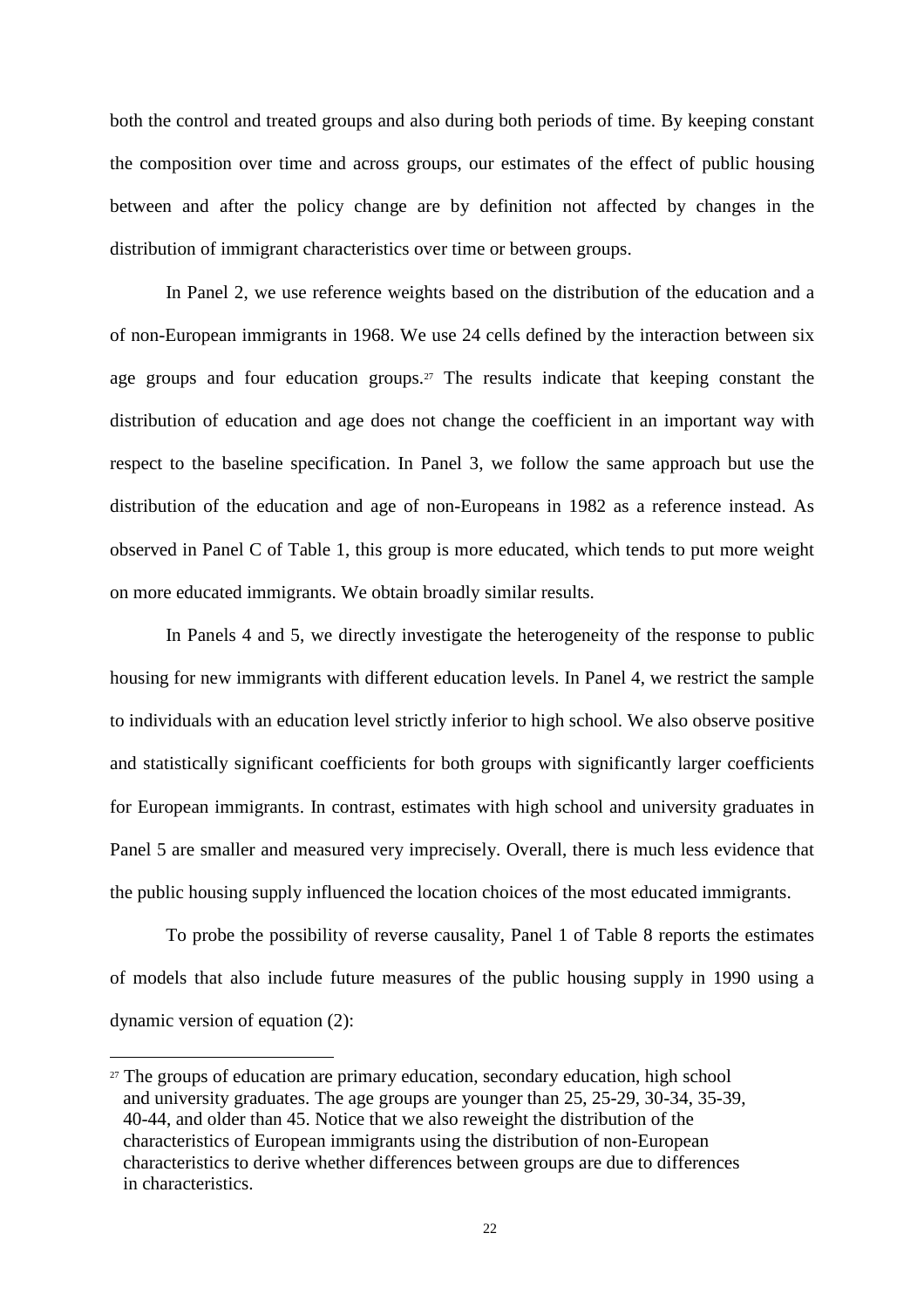$$
\hat{\gamma}_{kt}^c - \hat{\gamma}_{kt}^s = \delta_{82} p_{k,75} e_{82} + \delta_{lead} p_{k,90} e_{82} + \beta p_{k,t-1} + \Gamma_k + u_{kt}.
$$

Including the lead terms in the model enables a direct test of endogenous shifts in the public housing supply following immigration. If the estimation of the lead coefficient  $\delta_{lead}$  is significant and positive, this can be interpreted as evidence of reverse causality, while an estimate close to zero is consistent with the absence of such an effect. Reassuringly, for non-European immigrants, the results indicate that a lagged public housing supply appears to have the highest impact on the location choice. For European immigrants, the results are more difficult to interpret: the coefficients on the lead terms are large and negative but statistically insignificant. While these tests are not definitive, they do provide some evidence that the relationship between changes in the public housing supply per capita and immigrant inflows is not primarily driven by reverse causality.

Next, we investigate how much our results depend on the inclusion of large cities, which attract a disproportionate share of immigrants, in the sample. In Panel 2, we find that excluding the 10 largest cities from the sample does not change the results much. In Panel 3, we repeat the same analysis by using an unweighted regression, while in Panel 4, we use weights obtained from a feasible GLS procedure assuming a heteroskedastic error structure across cities with no cross-sectional correlation. In these specifications, we find that the main results are barely affected.

Next, we examine the potential bias that could arise if the family status of immigrants responds to differences in the public housing supply. One important issue is that that fertility decisions might be influenced by the public housing supply. For instance, individuals without children might respond in anticipation to differences in public housing if they plan to have children in the future. We can test whether endogenous fertility responses to public housing drive the previous results by estimating the model with the subsample of immigrants with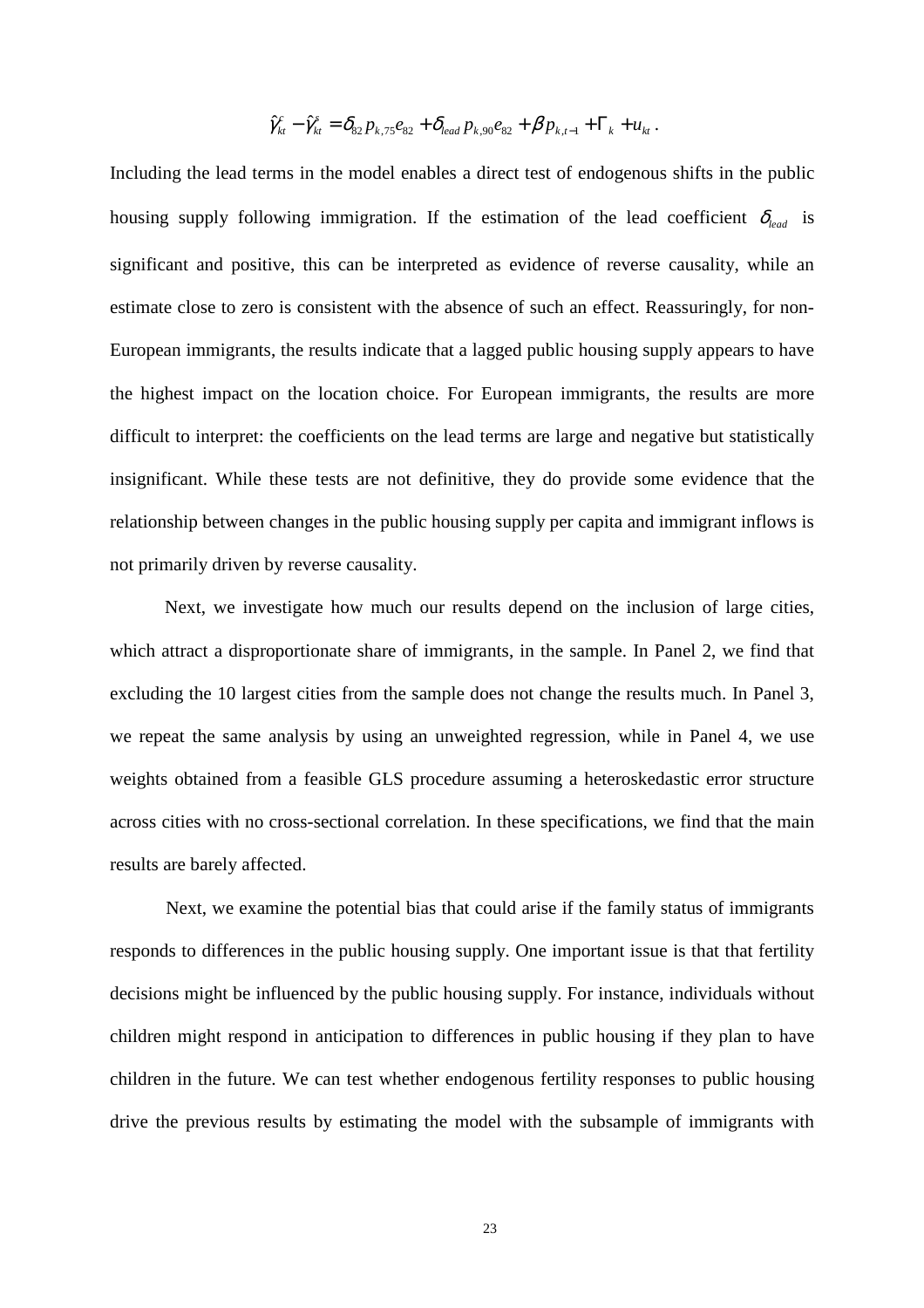children born before the arrival of the immigrants in France.<sup>28</sup> The results in Panel 5 present a reassuring picture: the parameter estimates are quite similar to those obtained previously for non-European immigrants while they are substantially larger for European immigrants.

In Panels 6 and 7, we test the robustness of our results to the use of different definitions of the control group. In Panel 6, we only include immigrants without children living as a couple in the control group. While these immigrants might be more similar than couples with children, they might react to public housing in anticipation. However, even if these estimates are a little more imprecise, they are consistent the previous results. In Panel 7, we only include singles in the control group. Singles are much less likely to be affected by public housing; however, they might not be attracted by the same factors as immigrants with children. Once again, our main conclusions remain unchanged even if the coefficients tend to be significantly larger in Panel 7.

Finally, in Panel 8, we include more recent data in the sample from the 1990 and 1999 Censuses. While we prefer evidence from a more limited period of time where unobserved urban area-level factors might not have changed too much before and after the policy change, these estimates are informative of whether the recent data also indicate a correlation between public housing supply and the location choice. We also find a positive impact of public housing on immigrants who arrived during the 1980s and the 1990s. For non-European immigrants, the coefficients on the more recent period are lower, especially in the 1990s where they are not statistically significant.

Taken together, these robustness checks suggest that the basic results are not driven by omitted variables. Although we cannot completely rule out the possibility of bias, the precise

<sup>&</sup>lt;sup>28</sup> Because we have no information on the exact arrival year, the sample contains households where the age of the oldest child is superior to the period of time elapsed since the previous census in which the immigrant reported that he was not living in France.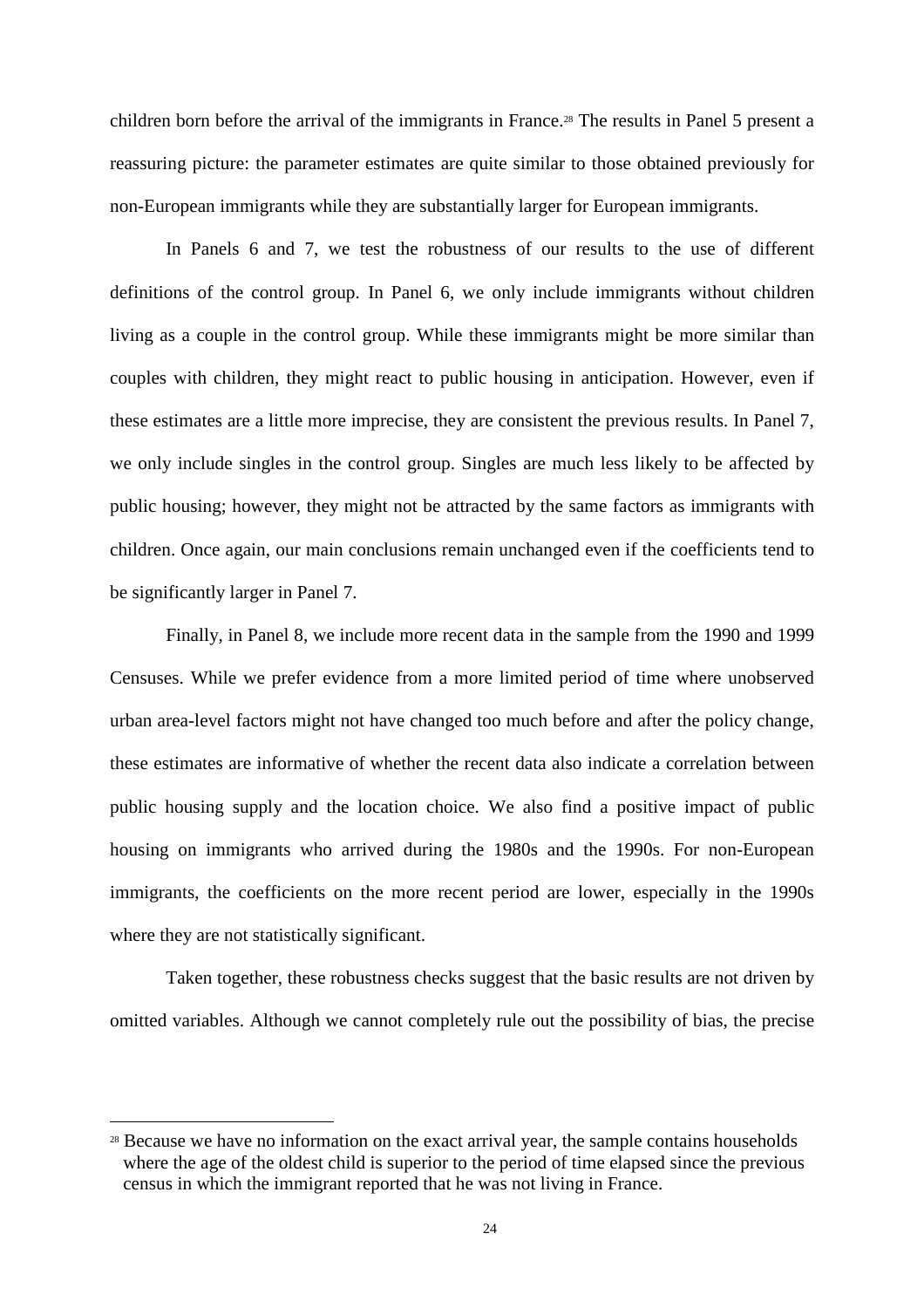pattern observed in the data is difficult to reconcile with an explanation unrelated to the effect of public housing.

# **VI. Mechanisms behind the Causal Relationship: Housing Quality,**

## **Labour Market Outcomes and Public Housing**

The focus of our empirical effort thus far has been to establish an important and previously unrecognised pattern: that public housing influences the location choices of immigrants. We argued that this causal relationship may be explained by the fact that public housing is more attractive to immigrants than the available alternatives in the private housing market. We provide some evidence in this section that this mechanism is at work by first investigating whether new immigrants enjoy higher housing quality in locations with a higher supply of public housing.

Specifically, we compute urban area-level measures of the share of households living in an overcrowded home for new immigrants using the 1982 Census. Overcrowding indexes are calculated by the French statistical institute by dividing the number of individuals by the number of rooms in the house (see Appendix). For each group of immigrants and each urban area, we compute the share of immigrants living in an overcrowded and severely overcrowded home that we adjust to take into account the differences in group characteristics across cities.<sup>29</sup> Overcrowding was quite frequent for non-European immigrants: 46% of non-European male new immigrants married with children lived in an overcrowded home, as compared to only 16% of natives.

Panel A of Table 9 shows the results of a regression of our overcrowding indexes on the supply of public housing in the urban area. Row 1 shows that there is a strong negative

<sup>29</sup> The shares are adjusted by using the estimated residuals from a regression of the probability that a new immigrant lives in an overcrowded home on a quadratic function of age, years of education, the number of children and four dummies capturing the employment level.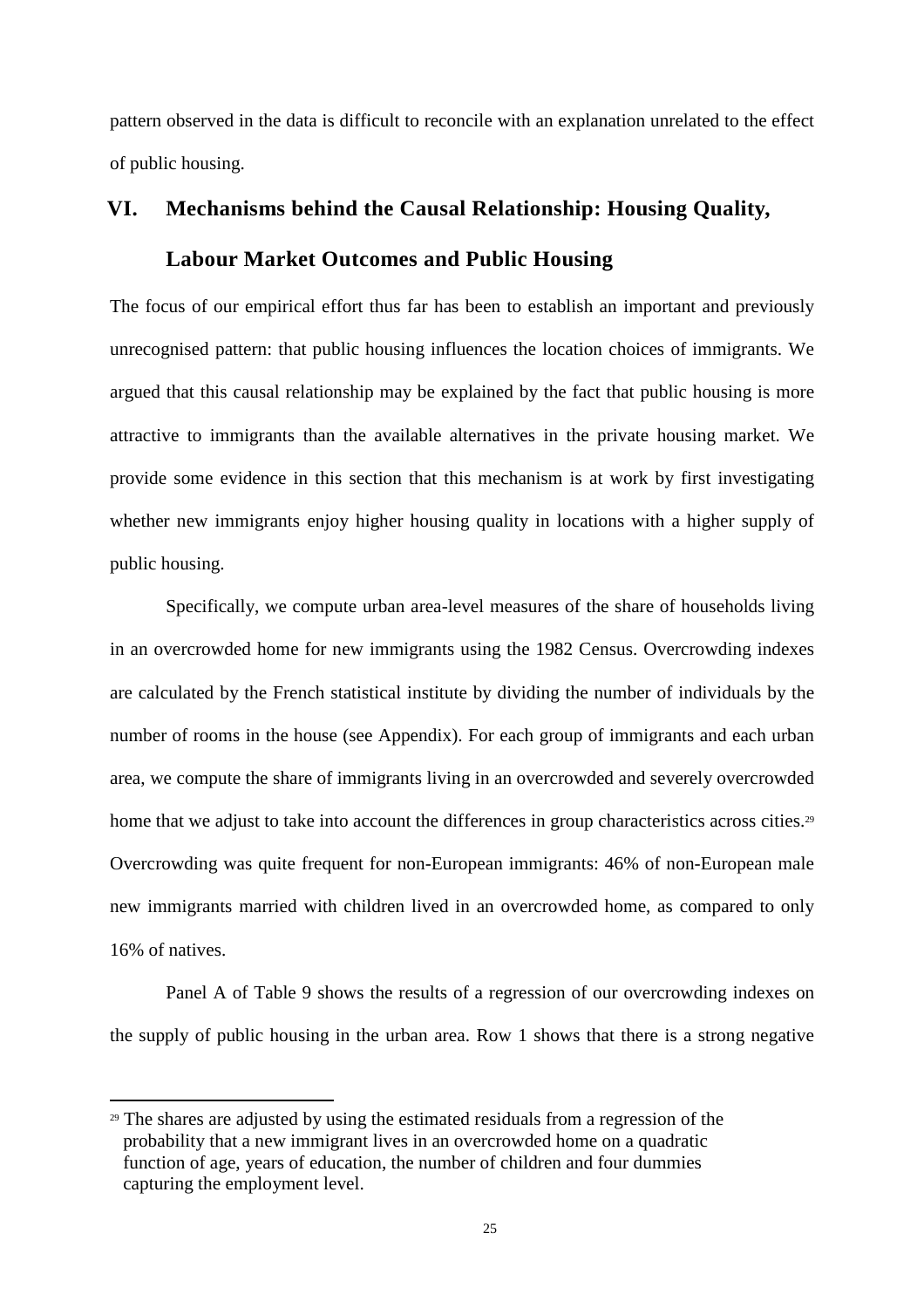correlation between the share of the group living in overcrowded homes and the supply of public housing for both non-European and European immigrants. Our estimate suggests that an increase of one standard deviation in the public housing supply decreases the probability of living in an overcrowded home by approximately 4% for non-Europeans and 3% for Europeans.

In Row 2, we perform a simple placebo test by regressing the share of non-European immigrants in overcrowded housing in 1968 on the public housing supply in 1982. Recall that new immigrants did not have access to public housing during the 1960s. If we were just picking up urban area-specific factors unrelated to public housing that are persistent over time, then we should also find a positive relationship between the housing quality in 1968 and the public housing supply in 1982. The results reject this hypothesis and indicate that there is no significant correlation between the housing quality in 1968 and the future public housing supply in 1982: the coefficients are negative but relatively small and statistically insignificant.

In Row 3, we use the differences in the share of those living in overcrowded housing between 1982 and 1968 as a dependent variable. By differencing, we eliminate all common urban area-level factors that similarly influence the housing quality of European and non-European new immigrants in both periods. We obtain negative coefficients that are relatively large but are measured imprecisely.

An important question is whether these improved housing conditions were obtained at the price of inferior labour market outcomes. In Panel B, we use the same methods to investigate the correlation between the (adjusted) employment outcomes of new immigrants and the public housing supply. We find some evidence in Row 1 that non-European new immigrants are more likely to be unemployed in cities with a larger share of public housing. The estimates indicate that an increase of one standard deviation in the public housing supply decreases the adjusted employment rate by approximately 3% for non-Europeans. For

26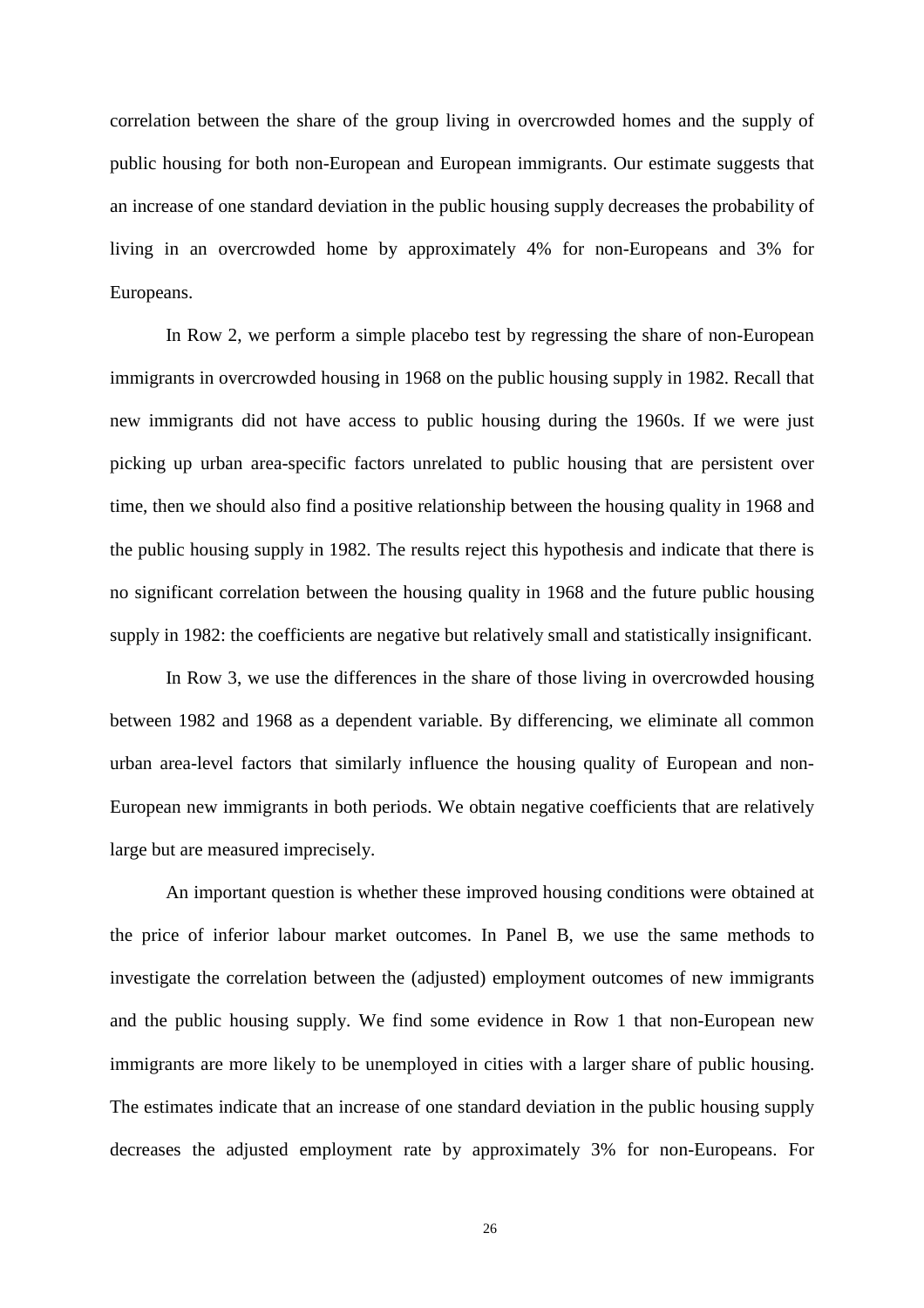European immigrants, the estimates are more inconclusive, with a positive parameter measured rather imprecisely. Row 2 indicates that no economically significant relationship is found between employment outcomes and the public housing supply in 1968 for both groups. In Row 3, using the difference between both periods, we find a negative coefficient for non-European immigrant which is statistically significant while we find no effect on European immigrants.

In sum, the patterns in Table 9 provide compelling evidence that new immigrants are less likely to live in overcrowded housing in cities offering a larger supply of public housing. We also find some evidence of a negative correlation between employment outcomes and the public housing supply across cities for non-European immigrants, which is suggestive of the fact that these immigrants might face a trade-off between housing quality and employment outcomes.

### **VII. Concluding Remarks**

Our study has examined the effect of public housing on the location choices of immigrants across urban areas in France. The unique features of our dataset, which contains precise information on public housing and the location choices of approximately one-fourth of the new immigrants who arrived in France from 1962 to 1999, have allowed us to present new evidence regarding the determinants of the location choices of immigrants. The novelty of our analysis lies in part in our empirical strategy, which exploits differences in the location patterns across groups of immigrants over time following a policy change in public housing accessibility. Doing so enables us to more effectively control for unobserved urban areaspecific factors that might be correlated with differences in the public housing supply.

Our results reveal relatively robust evidence that differences in the availability of public housing have influenced the location choices of new immigrants with children, who disproportionately live in public housing. We estimate that an increase of one standard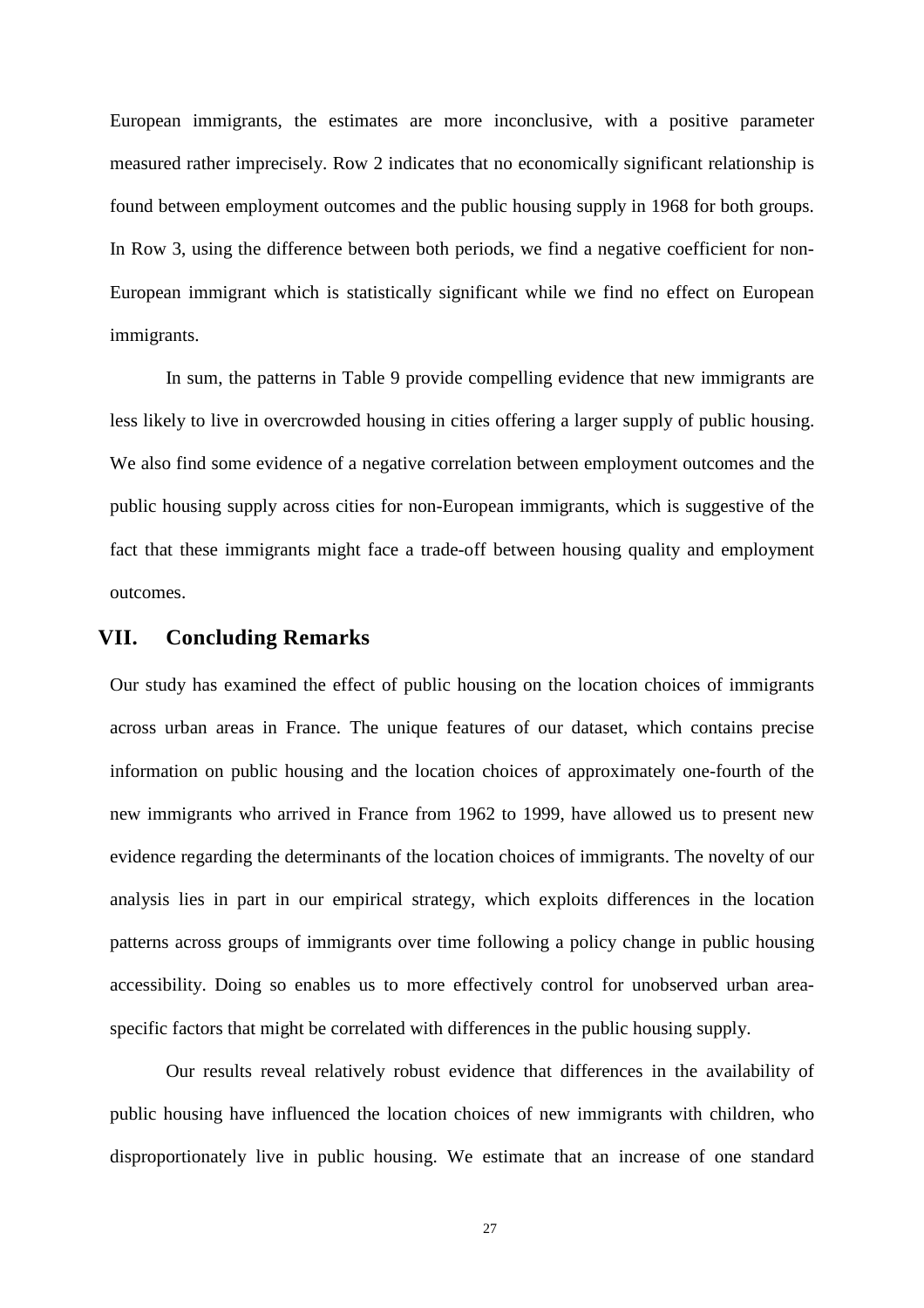deviation in the number of public housing units per household (approximately 9%) increases the probability of choosing the average urban area by approximately 1.2 p.p., from 3% to 4.2%. We also find that there is a correlation between housing quality and the supply of public housing at the urban area level: new immigrants who are married with children are much less likely to live in an overcrowded home in locations with a higher supply of public housing.

Although there are key advantages to our empirical approach, there are some important caveats. First, we only capture the effect of public housing on the *initial* location choice. The subsequent location choices or mobility decisions of immigrants might also be influenced by public housing availability.

Second, the impact of public housing on the initial location choice is an important concern only if the initial location choice is persistent. If immigrants are subsequently mobile once they assimilate into their host society, the determinants of their initial location choices are not very important. However, public housing inhabitants and immigrants in particular are much less mobile than average (Gobillon, 2001). In addition, the share of non-European immigrants living in public housing does not decrease much with the time spent in France (Verdugo, 2011b). These elements suggest there is a significant risk that immigrants in public housing may be trapped in cities with unfavourable labour market prospects. This mismatch between labour demand and the location choices of some immigrant groups at the regional level might help explain a significant share of the high unemployment rate of immigrants in France (Decreuse and Schmutz, 2012).

### **Appendix**

### *1. Additional details on the construction of the data*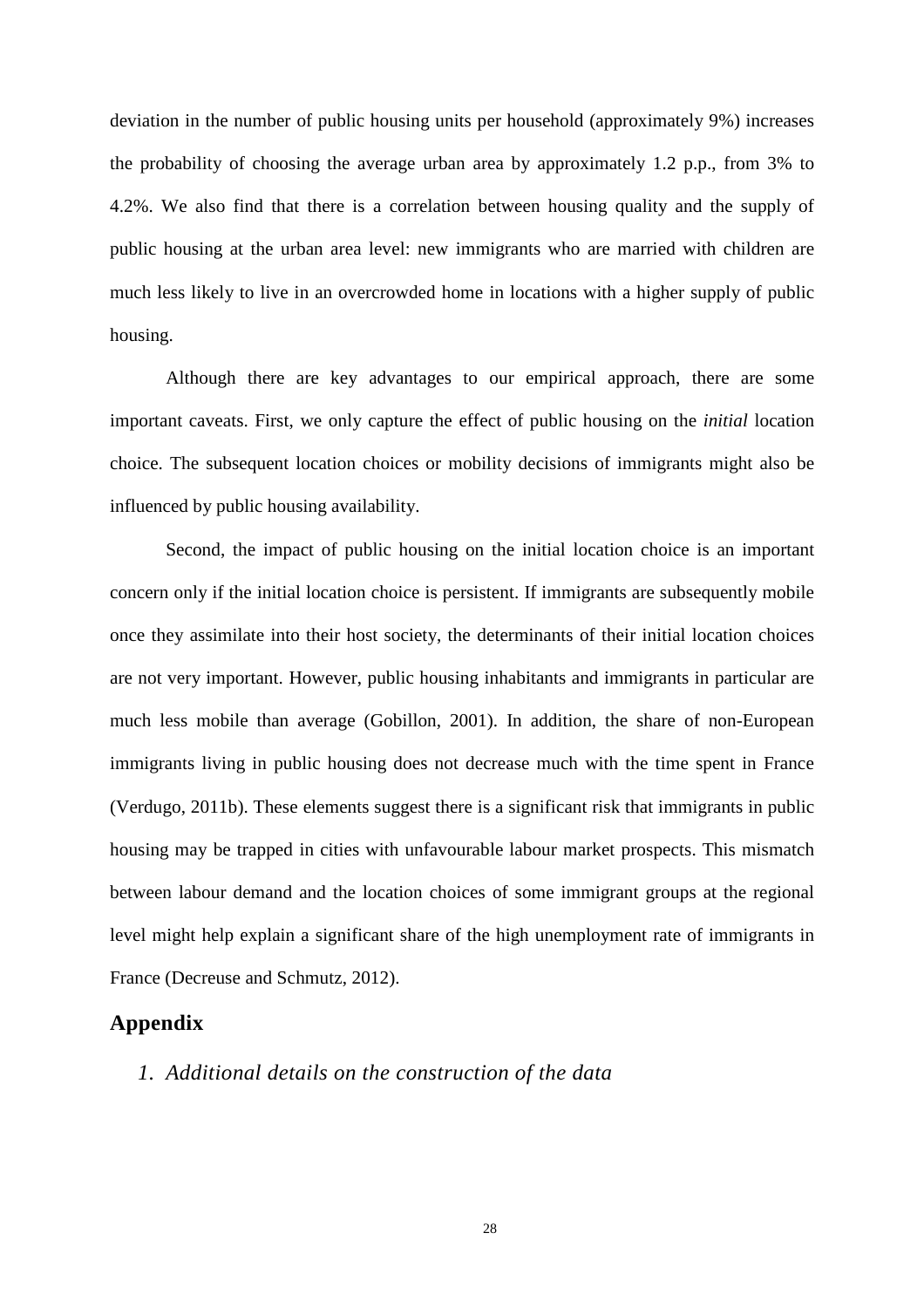*Immigrants:* As is conventional, an immigrant is defined as a foreign-born individual who is a non-citizen or a naturalised French citizen. We distinguish among 54 different countries of birth, which are always reported separately across censuses.

*Urban areas*: The boundaries of urban areas are kept constant across censuses by matching municipalities with the national municipality code. Each municipality has a unique administrative identifier held constant over time with very few exceptions, which have been accounted for. Arbitrarily, the main municipality of the urban area is defined as the most populated municipality of the area.

*Public housing supply*: We use the exhaustive dwelling files (100% extract) from the 1982, 1990 and 1999 Censuses to compute the number of public housing units per urban area.

*Urban areas wages and housing costs*: The Population Census does not contain any information on income, wages or housing costs. We rely on alternative sources to compute two control variables for housing costs and wages. These data are not available at the urban area level but only at the regional level. There are 22 regions in France. *Regional wages* are estimated by using the residuals of a regression of log wages on education, a quadratic of potential experience, and 10 variables for industries. The data used to compute the average wage across regions come from the 1970 and 1977 FQP survey and from the French labour force survey (LFS) of 1982 and 1990. *Housing Costs* are estimated by using the 1973, 1978 1984, and 1992 housing surveys and are matched with 1968, 1975, 1982 and 1990 Census data, respectively. We use the average rent for a dwelling with two bedrooms.

*Overcrowded housing*: The definition follows the French Statistical Institute. For each household, there should be a living room, a bedroom for each couple, a room for each single older than 19 years, a room for 2 children if they are of the same sex or a room for each child if they are of different sexes. If one room is missing, the dwelling is defined as moderately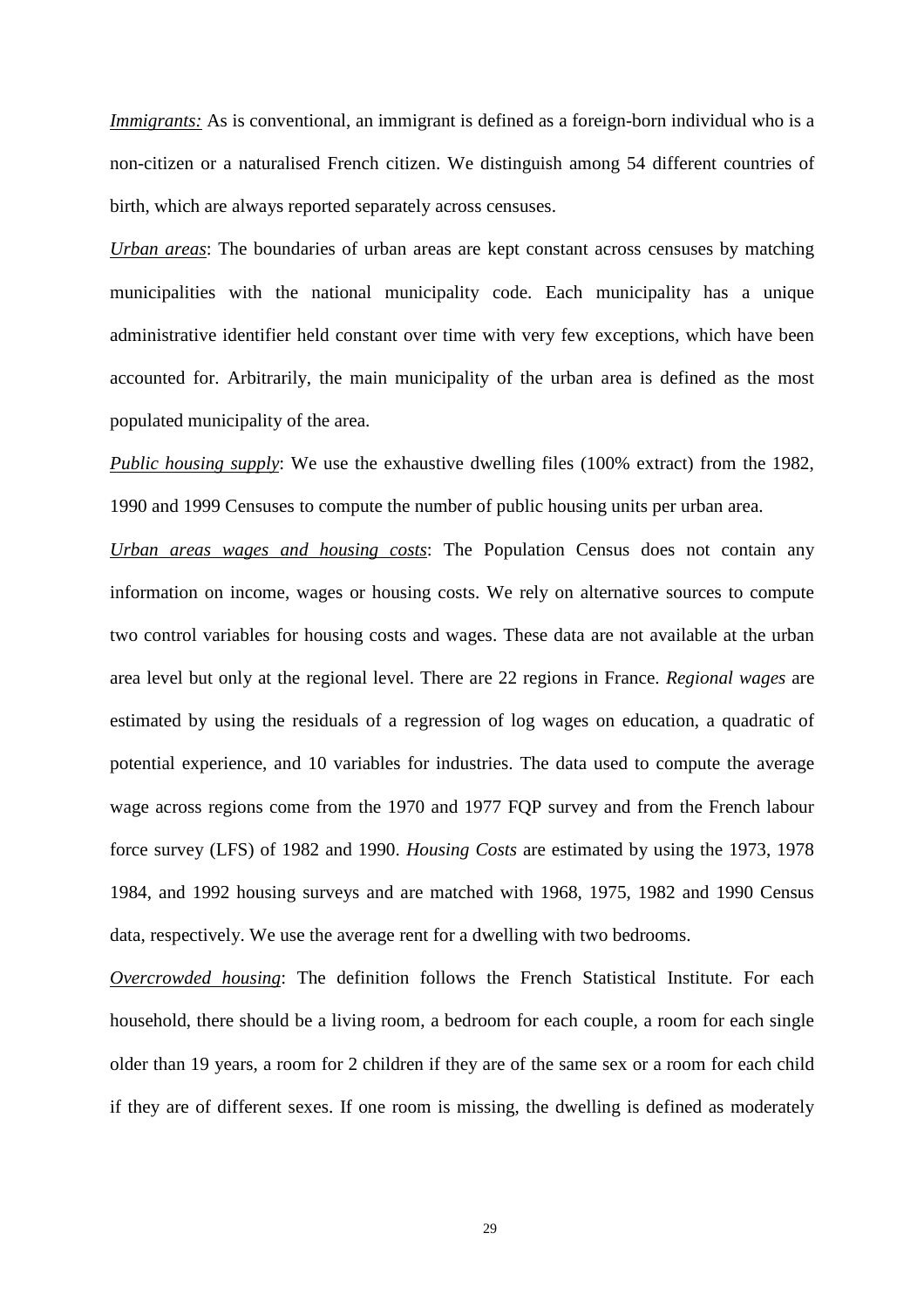overcrowded. If more than one room is missing, the dwelling is defined as severely overcrowded.

*Waiting times from the 1996 and 2002 Housing Condition Surveys (Figure 1)*: We focus on new public housing inhabitants living in urban areas with more than 100,000 inhabitants from the housing Census. For reasons of confidentiality, these surveys do not contain information on the urban areas. Four sparsely populated regions with fewer than 15 individual observations have been aggregated with the neighbouring regions. The final sample size is 2,490 observations.

# *2. Interpretation of parameters of conditional logit with standardised*

## *variables*

We show that the parameters of a conditional logit where the predictors have been standardised have a simple interpretation. Suppose the true model is  $U_{ij} = x_j \beta + e_{ij}$  for individual i and location j. Denote by *k k k*  $k = \frac{A}{j}$ *j x*  $x_i^k - \overline{x}$  $z_j^k = \frac{y}{\sigma}$ −  $=\frac{m_{1}}{m_{1}}$  the standardised variable of the predictor *k* for alternative *j*;  $\bar{x}^k$  and  $\sigma_{x^k}$  indicate the average and the standard deviation of the predictor *k* over the initial choice set, respectively. Because only differences in utility matter

(see Train, 2003, p. 23), the model can be rewritten as  $ZU_{ij} = z_j \gamma + e_{ij}$ , where the relation

between  $\beta$  and  $\gamma$  is given by *k*  $\alpha_k' = \frac{I_k}{I_k}$ *x*  $\beta_k = \frac{\gamma_k}{\sigma_k}$  for all predictors *k*. Let us consider the

counterfactual probability of choosing two alternatives not included in the initial choice set. The first is the 'average' urban area for which the characteristics are equal to the average of the *J* pre-existing alternatives. The second is identical to the 'average' urban area except that the characteristic *l* is equal to the average plus one standard deviation. When the predictors have been standardised, the characteristics of the average urban area are a vector of zero, whereas the vector of characteristics of the other additional alternative *z* is  $z^i = 1$  and  $z^k = 0$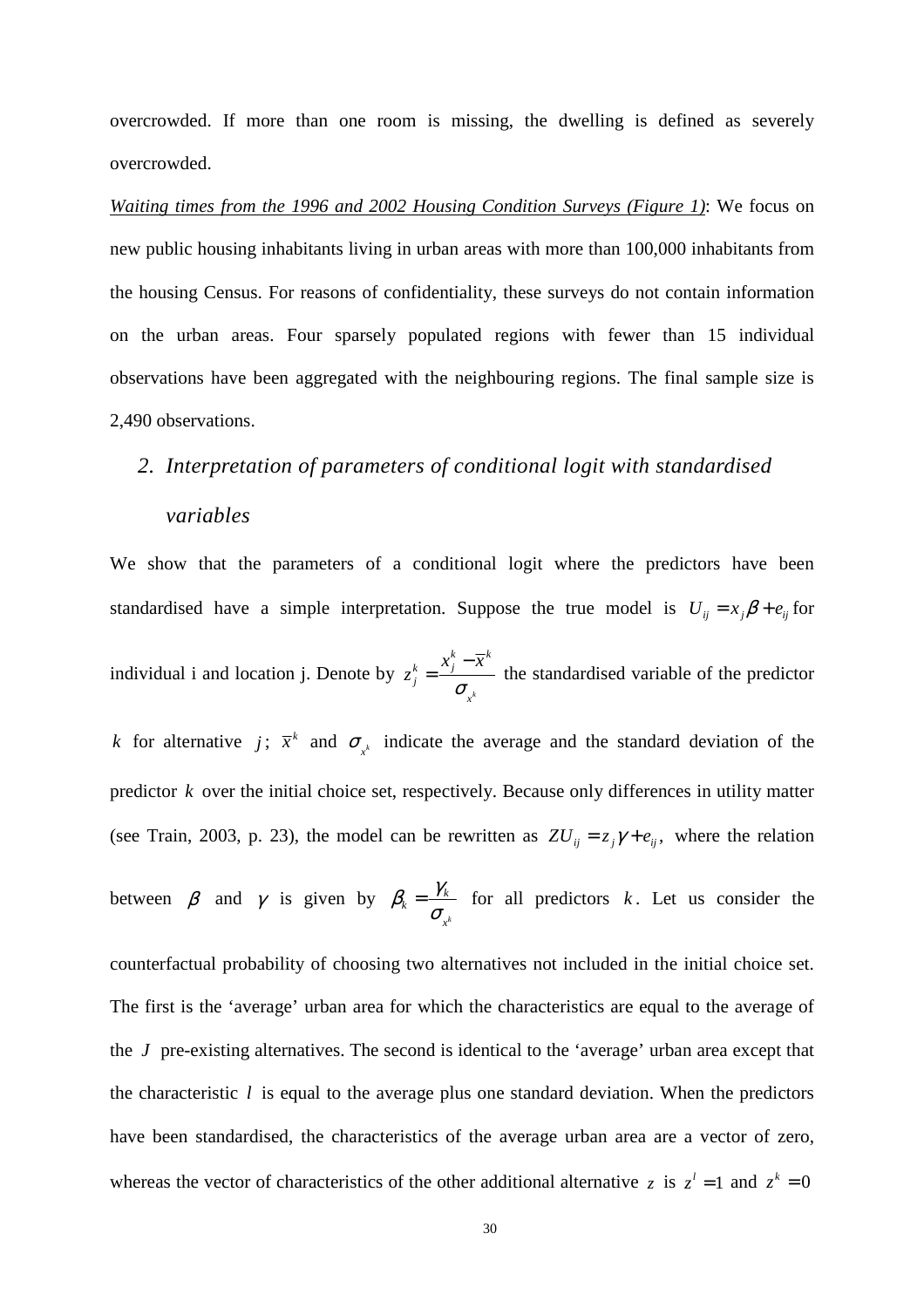for  $\forall k \neq l$ . The probability *P* of the average alternative is equal to 1  $1 + exp(\gamma_i) + \sum exp(z_i \gamma)$ *J*  $l^j$   $\perp$   $\epsilon \Lambda p(\kappa_j)$ *j P*  $exp(\gamma_i) + \sum exp(z_i \gamma_j)$ = +  $exp(\gamma_l)$  +  $\sum$ , whereas the probability  $P_l$  for the other alternative is

$$
P_l = \frac{exp(\gamma_l)}{1 + exp(\gamma_l) + \sum_{j}^{J} exp(z_j \gamma)}
$$
. This implies  $\frac{P_l}{P} = exp(\gamma_l)$  and  $log P_l - log P = \gamma_l$ . The

parameter  $\gamma$  is equal to the log difference between the probability of choosing the average urban area when the predictor *l* is higher by one standard deviation and the probability of choosing the 'average' urban area.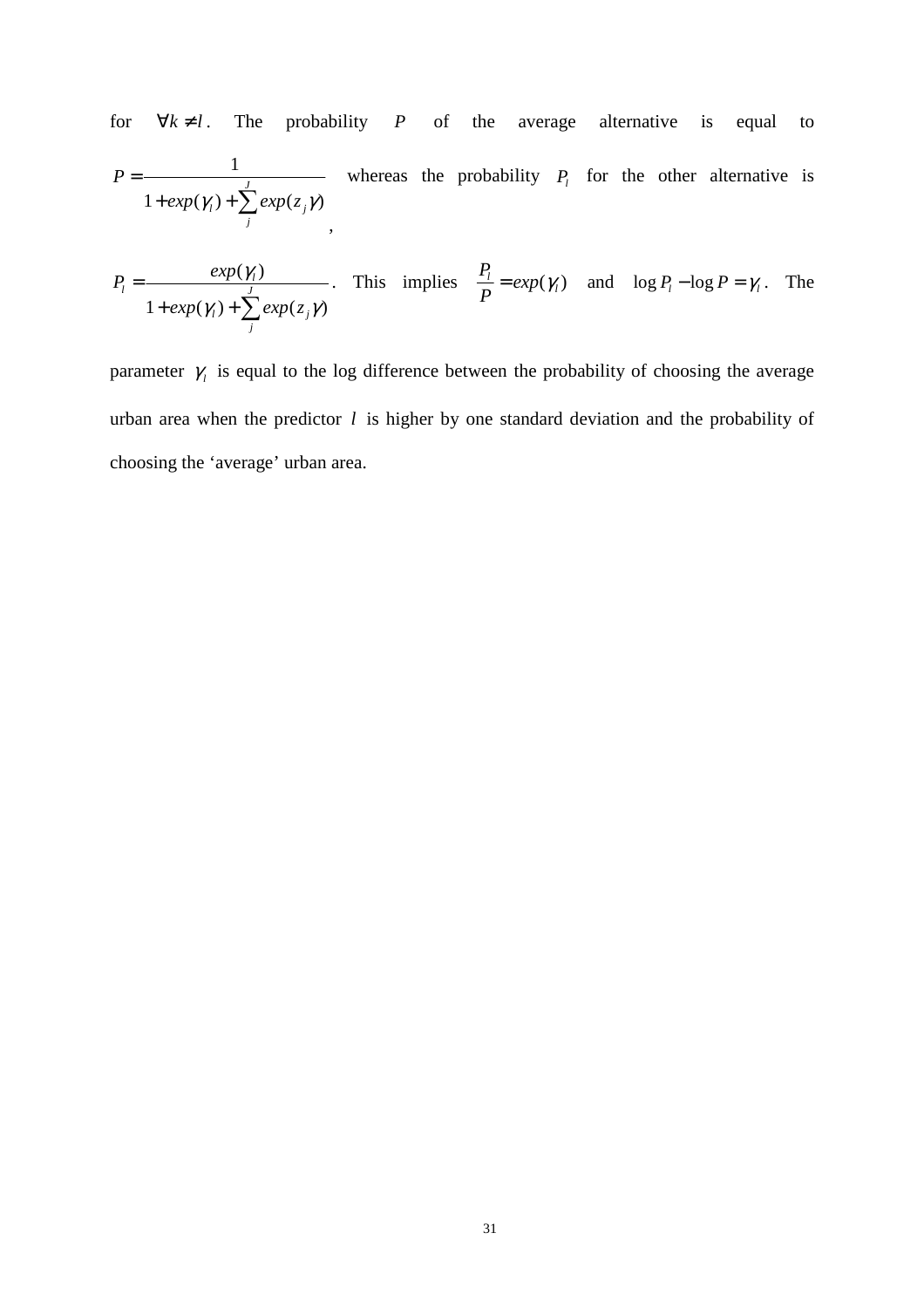### **References**

Abadie, Alberto, Alexis Diamond and Jens Hainmueller (2010), 'Synthetic control methods for comparative case studies: Estimating the effect of california's tobacco control program', *Journal of the American Statistical Association* 105(490).

Algan, Yann, Camille Hémet and David Laitin (2011), Diversity and Public Good in a Republican Setting.

Aydemir, Abdurrahman and George J. Borjas (2011), 'Attenuation bias in measuring the wage impact of immigration', *Journal of Labor Economics* 29(1): 69–112.

Bartel, Ann P. (1989), 'Where do the new u.s. immigrants live?', *Journal of Labor Economics* 7(4), 371–391.

Baum-Snow, Nathaniel and Justin Marion (2009), 'The effects of low income housing tax credit developments on neighborhoods', *Journal of Public Economics* 93(5-6): 654–666.

Bayer, Patrick, Fernando V. Ferreira and Robert McMillan (2007), 'A unified framework for measuring preferences for schools and neighborhoods', *Journal of Political Economy* 115(4): 588–638.

Bayer, Patrick and Robert McMillan (2012), 'Tiebout sorting and neighborhood stratification', *Journal of Public Economics* 96(11): 1129–1143.

Berry, Steven, James Levinsohn and Ariel Pakes (1995), 'Automobile prices in market equilibrium', *Econometrica* 63(4): 841–90.

Berry, Steven, Oliver Bruce Linton and Ariel Pakes (2004), 'Limit theorems for estimating the parameters of differentiated product demand systems', *Review of Economic Studies* 71: 613–654.

Borjas, George J. (1999), 'Immigration and welfare magnets', *Journal of Labor Economics* 17(4): 607–637.

Borjas, George J. (2001), 'Does immigration grease the wheels of the labor market?', *Brookings Papers on Economic Activity* (1): 69–119.

Bouvard, Laurence, Pierre-Philippe Combes, Bruno Decreuse, Benoît Schmutz Morgane Laouénan and Alain Trannoy (2009), 'Géographie du chômage des personnes d'origine africaine: Une discrimination sur le marché du logement ?', *Revue Française d'Économie* 23(1): 8–56.

Brakman, Steven, Harry Garretsen and Marc Schramm (2004), 'The strategic bombing of german cities during world war ii and its impact on city growth', *Journal of Economic Geography* 4(2): 201–218.

Cascio, Elizabeth U. and Ethan G. Lewis (2011), 'Cracks in the melting pot: Immigration, school choice, and segregation', *American Economic Journal: Applied Economics* .

Currie, Janet and Aaron Yelowitz (2000), 'Are public housing projects good for kids?', *Journal of Public Economics* 75(1): 99–124.

Davis, Donald R. and David E. Weinstein (2008), 'A search for multiple equilibria in urban industrial structure', *Journal of Regional Science* 48(1): 29–65.

Davis, Donald R. and David Weinstein (2002), 'Bones, bombs, and break points: The geography of economic activity', *American Economic Review* 92(5): 1269–1289.

Decreuse, Bruno and Benoit Schmutz (2012), 'Residential mobility and unemployment of african immigrants in france: a calibration approach', *Annales d'Économie et de Statistique* 107-108.

Desplanques, Guy and Nicole Tabard (1991), 'La localisation de la population étrangère', *Economie et Statistiques* 242 : 51–62.

Donald, Stephen G. and Kevin Lang (2007), 'Inference with difference-in-differences and other panel data', The *Review of Economics and Statistics* 89(2): 221–233.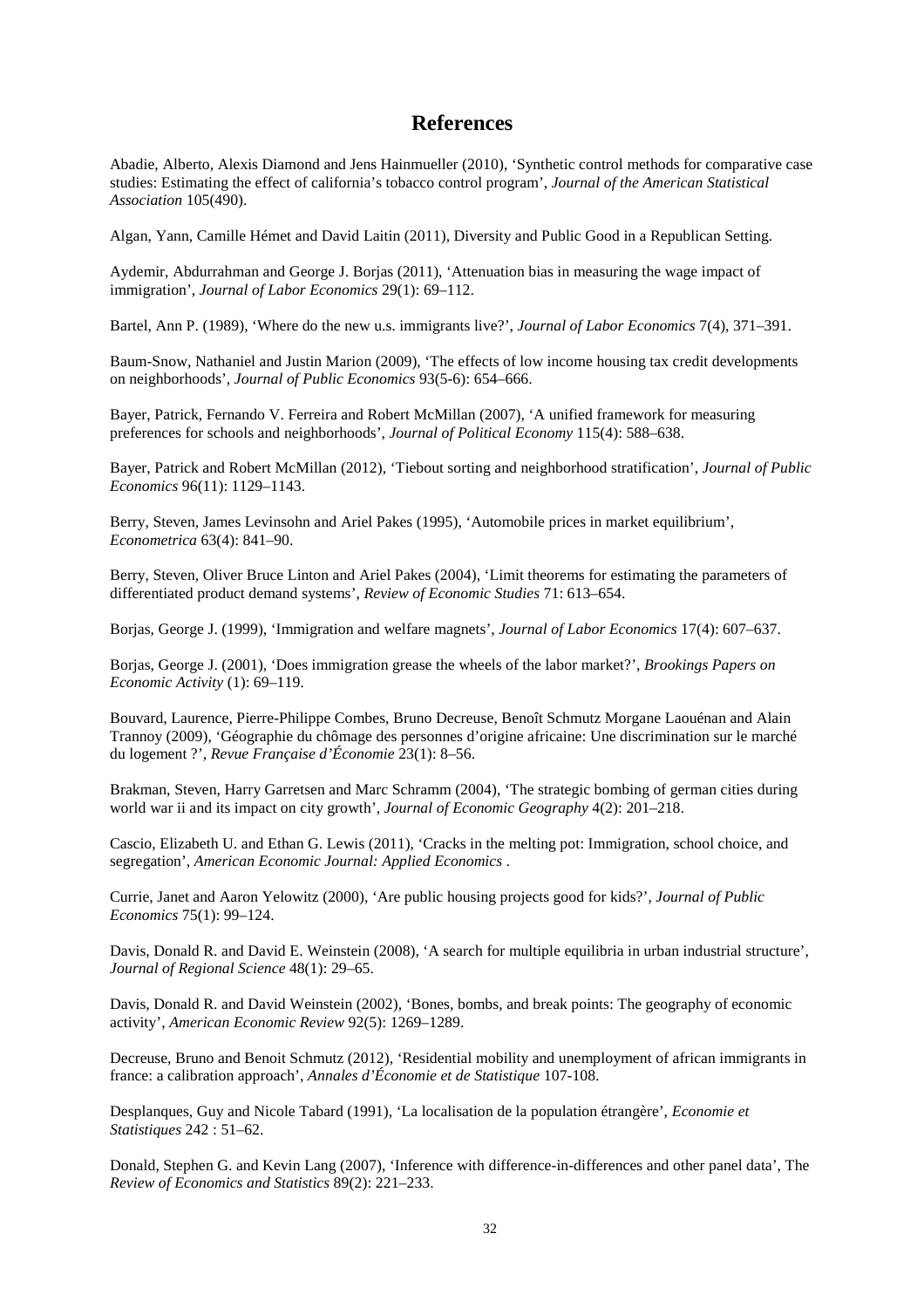Durif, Pierre and Olivier Marchand (1975), 'Les locataires des hlm en 1973', *Économie et Statistique* 73 : 3–20.

Florentin, Eddy (1997), Quand les Alliés bombardaient la France, 1940–1945, Paris, Perrin.

Giorgi, Giacomo De and Michele Pellizzari (2009), 'Welfare migration in europe', *Labour Economics* 16(4):  $353 - 363$ .

Gobillon, Laurent (2001), 'Emploi, logement et mobilité résidentielle', *Economie et statistique* 349(1): 77–98.

Guillouet, Jean-Jacques and Philippe Pauquet (2011), 'La demande de logements locatifs sociaux en Île-defrance en 2010', Institut d'Aménagement et d'Urbanisme d'Île de France .

Jacob, Brian A. (2004), 'Public housing, housing vouchers, and student achievement: Evidence from public housing demolitions in chicago', *American Economic Review* 94(1): 233–258.

Jaeger, David A. (2001), Local Labor Markets, Admission Categories, and Immigrant Location Choice. Hunter College and Graduate Center.

Jaeger, David A. (2008), 'Green Cards and the Location Choices of Immigrants in the United States, 1971- 2000', *Research in Labor Economics* 27(1): 131–183.

Jayet, Hubert and Nadiya Ukrayinchuk (2007), 'La localisation des immigrants en France: Une première approche', *Revue d'économie régionale et urbaine* 4(11): 625–649.

Kaushal, Neeraj (2005), 'New immigrants' location choices: Magnets without welfare', *Journal of Labor Economics* 23(1): 59–80.

Le Blanc, David, Anne Laferrère and Rémy Pigois (1999), 'Les effets de l'existence du parc hlm sur le profil de consommation des ménages', *Économie et Statistique* 8(328): 37–59.

Lequin, Yves (2006), Immigrés en ville, in Y.Lequin, ed., 'Histoire des Étrangers et de l'Immigration en France', Larousse, pp. 408–429.

Middlebrook, Martin and Chris Everitt (1990), The Bomber Command war diaries: an operational reference book, 1939-1945, Penguin Books.

Miguel, Edward and Gérard Roland (2011), 'The long-run impact of bombing vietnam', *Journal of Development Economics* 96(1): 1 – 15.

Mincer, Jacob (1978), 'Family migration decisions', *Journal of Political Economy* 86(5): 749–73.

Moretti, Enrico (2011), Chapter 14 - local labor markets, in O.Ashenfelter and D.Card, eds, 'Handbooks in Economics Handbook of Labor Economics, Vol 4B', Vol. 4, Part B of Handbook of Labor Economics, Elsevier, pp. 1237 – 1313.

Musterd, Sako and Rinus Deurloo (1997), 'Ethnic segregation and the role of public housing in Amsterdam', *Tijdschrift voor economische en sociale geografie* 88: 158–168.

Pinçon, Michel (1976), Les HLM: structure sociale de la population logée. Agglomération de Paris - 1968, Centre de sociologie urbaine, Paris.

Pischke, Jorn-Steffen and Johannes Velling (1997), 'Employment effects of immigration to germany: An analysis based on local labor markets', *The Review of Economics and Statistics* 79(4): 594–604.

Priemus, Hugo and Frans Dieleman (2002), 'Social housing policy in the European Union: past, present and perspectives', *Urban Studies* 39(2): 191–200.

Rutter, Jil and Maria Latorre (2008), Social housing allocation and immigrant communities, Equality and Human Rights Commission.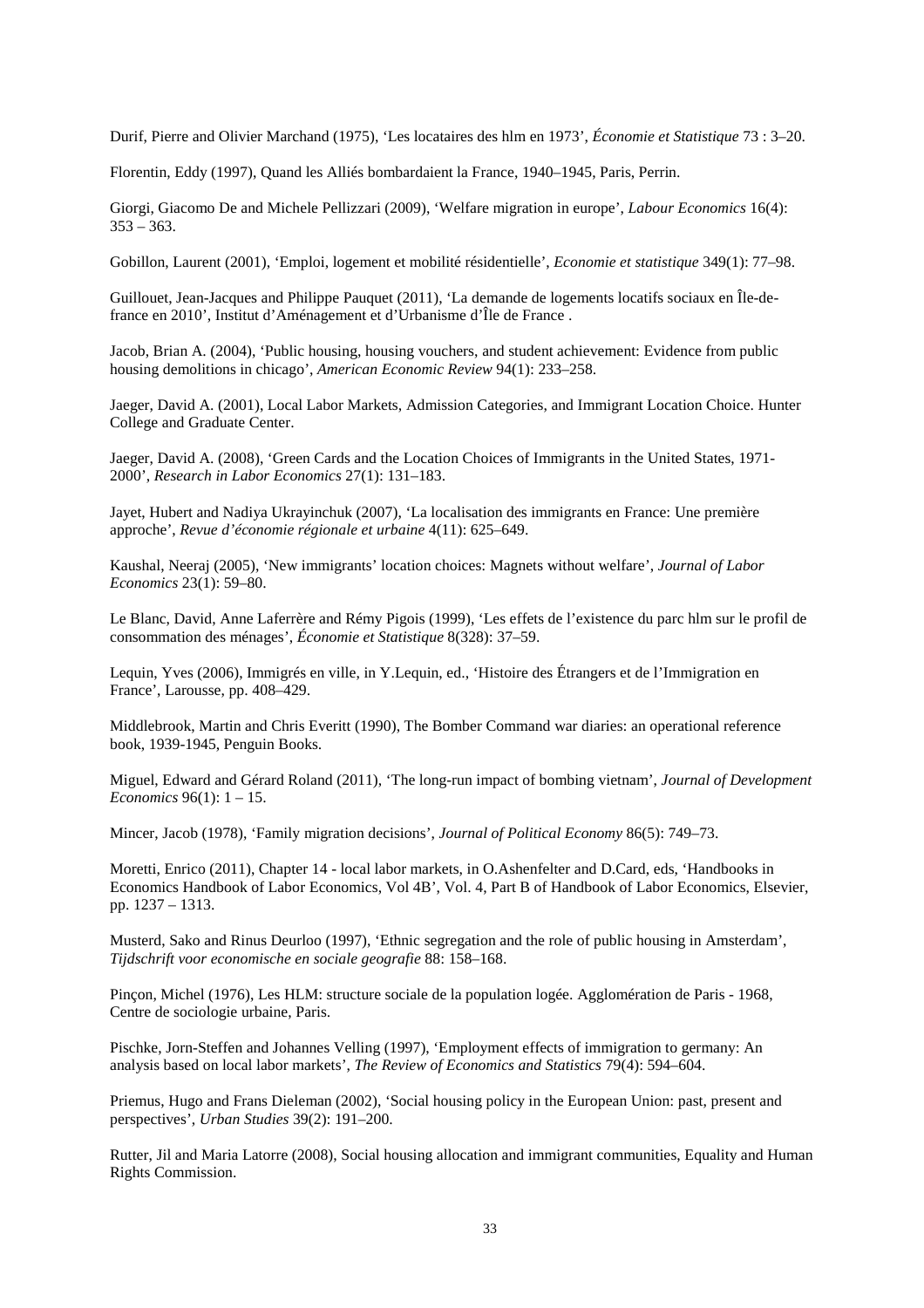Schor, Ralph (1996), Histoire de l'immigration en France de la fin du XIXe siècle a nos jours, Armand Colin.

Stébé, Jean-Marc (2007), Le logement social en France, PUF.

Train, Kenneth (2003), Discrete Choice Methods with Simulation, Cambridge University Press.

Trevien, Corentin (2013), 'Habiter en hlm: quels avantages, quelles différences?', *INSEE Analyses* 10.

Verdugo, Gregory (2009), Les immigrés et le marché du travail en france: quelques éléments descriptifs, in 'Immigrations, Qualifications et Marché du Travail', La Documentation Francaise, pp. 115–130.

Verdugo, Gregory (2011a), 'Fragmentation urbaine et chocs économiques : deux déterminants de l'offre de logement sociaux en France', *Économie et Statistiques* (446): 3–24.

Verdugo, Gregory (2011b), 'Public Housing and Residential Segregation of Immigrants in France, 1968-1999', *Population-E* (1).

Voldman, Danièle (1997), La reconstruction des villes françaises de 1940 à 1954: histoire d'une politique, L'Harmattan Edition.

Weil, Patrick (2005), La République et sa diversité: Immigration, intégration, discriminations, Seuil.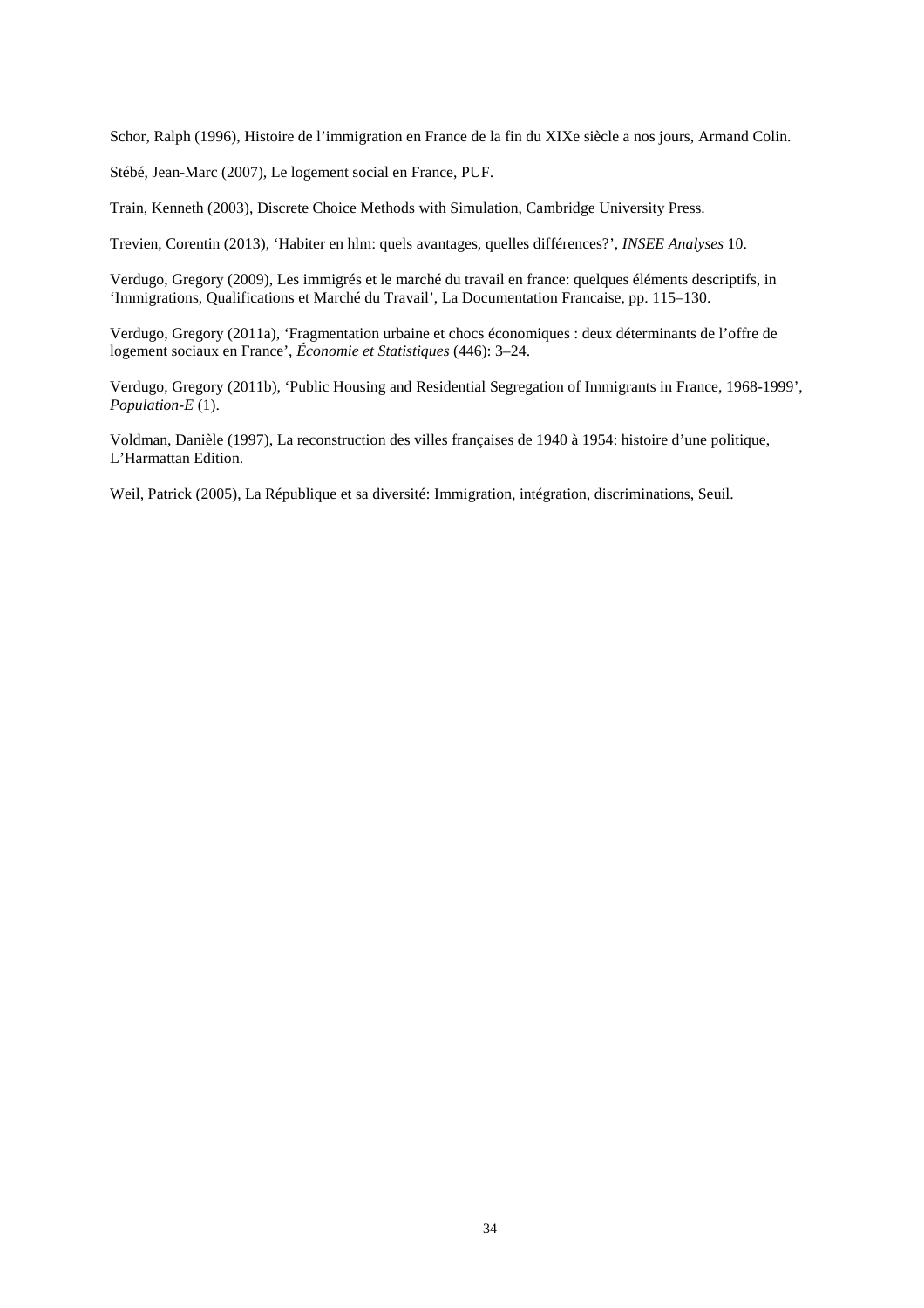

**Figure 1: Waiting Times and Public Housing Supply across Regions** 

*Notes:* the Figure plots the relationship between public housing per household and waiting times for public housing across French regions. *Sources:* Waiting times for public housing from the 1996 and the 2002 Housing Condition surveys. Public Housing per household from the 1999 Census.



**Figure 2: Public Housing Supply and Initial Immigrant Stock in 1968** 

*Notes:* The panel (a) plots the relationship between public housing per household and the share of immigrants in the population in 1968. The panel (b) plots the residual of a regression of these two variables on the war destruction index. *Sources:* Census of Population.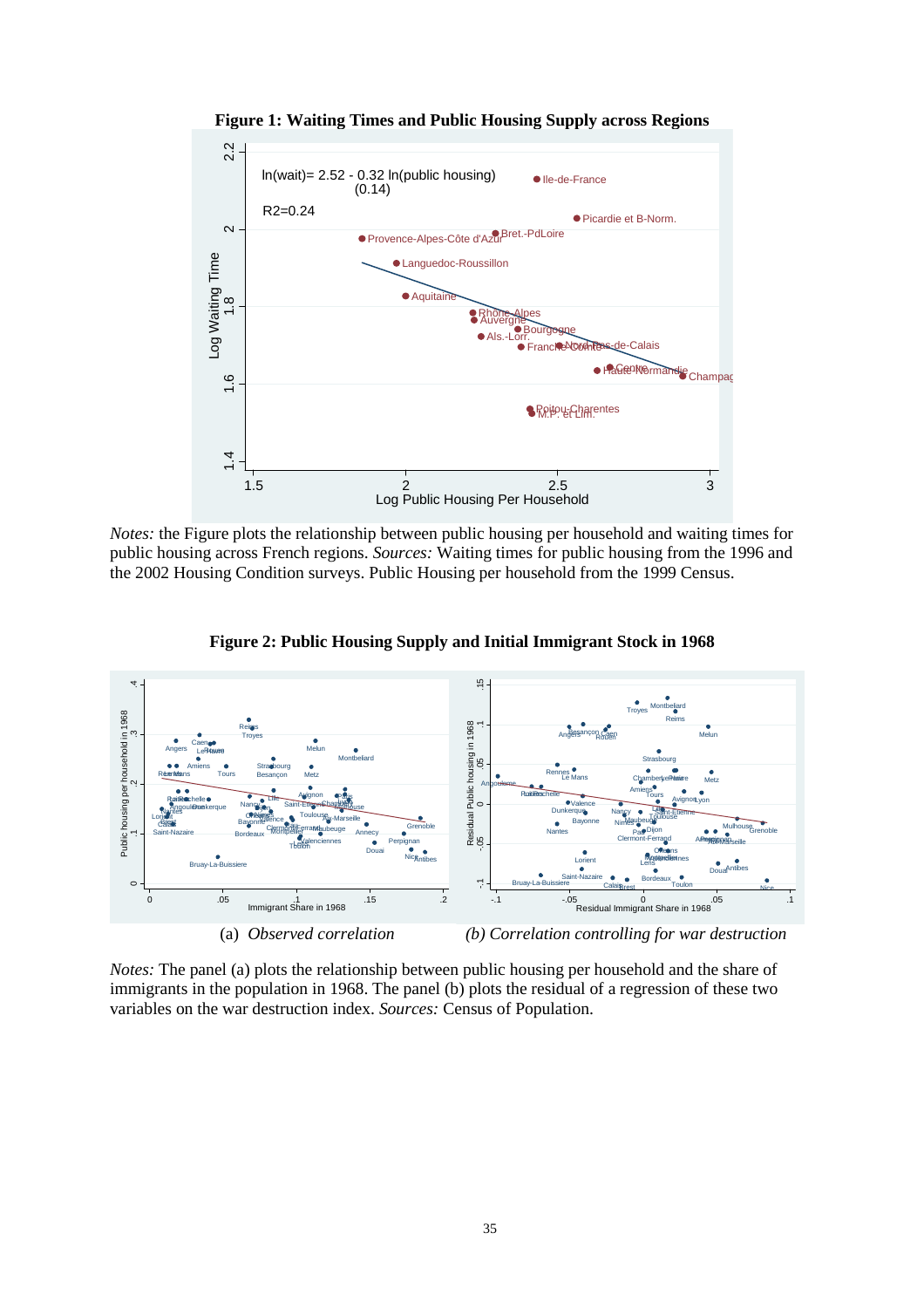

**Figure 3: Public Housing Supply in 1975 and War Destructions** 

Notes: the Figure plots the relationship between public housing per household in 1975 and the destruction index. The Destruction Index is the square root of the number of bombings during the Second World War in a given municipality of the urban area weighted by the population share of this municipality in 1936.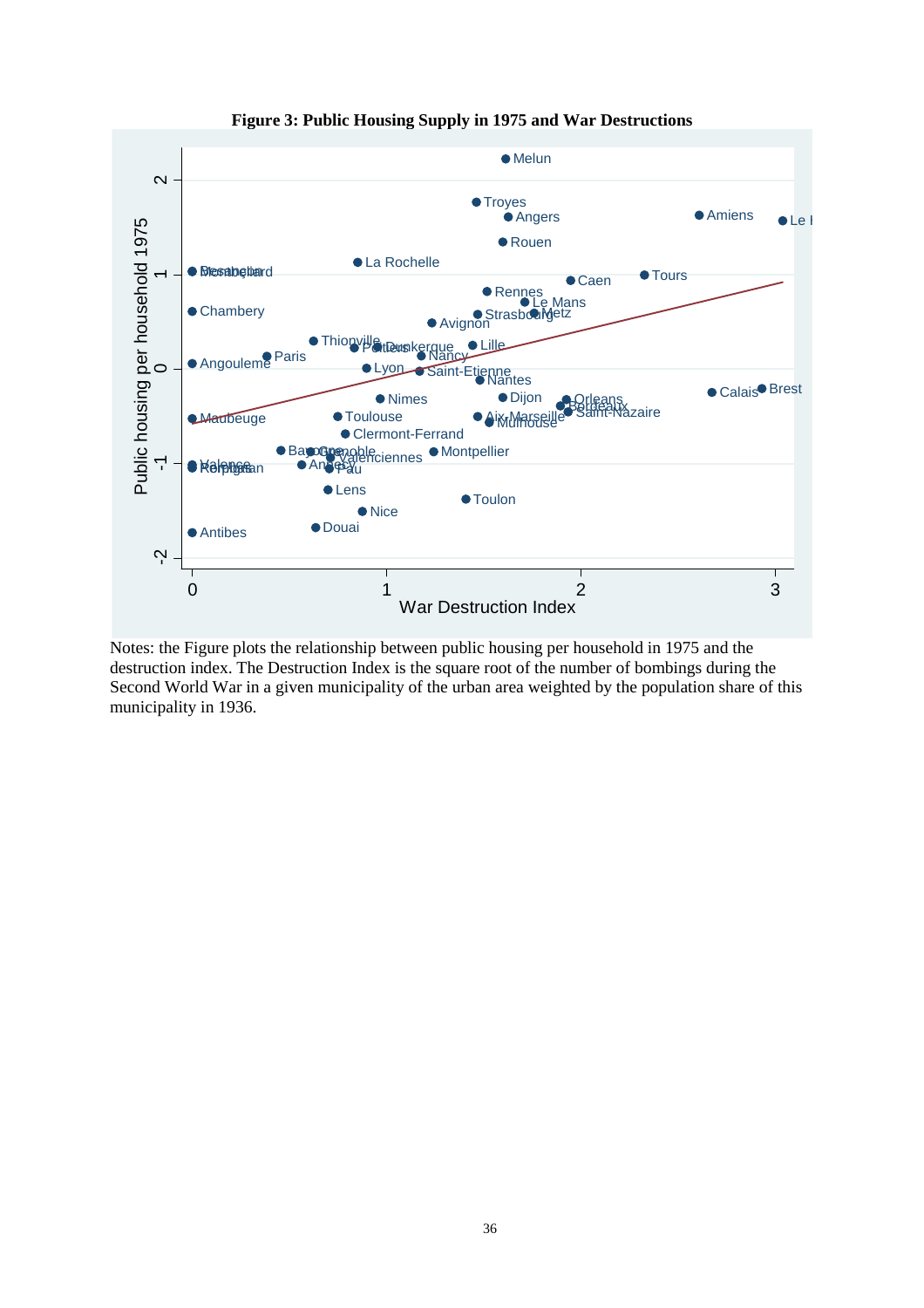

**Figure 4: Public Housing Supply and the differential location choice for non-European immigrants with and without children** 

Notes: the Figure plots the relationship between centered differences in location choice of non-European new immigrants married with and without children and public housing per household. Location probabilities are estimated using the conditional logit model of equation (1). Panel A uses arrivals during the period 1962-1968 while panel B uses arrival during the period 1975-1982. Public Housing per Household is normalized to have an average of zero and a standard deviation of one in each year.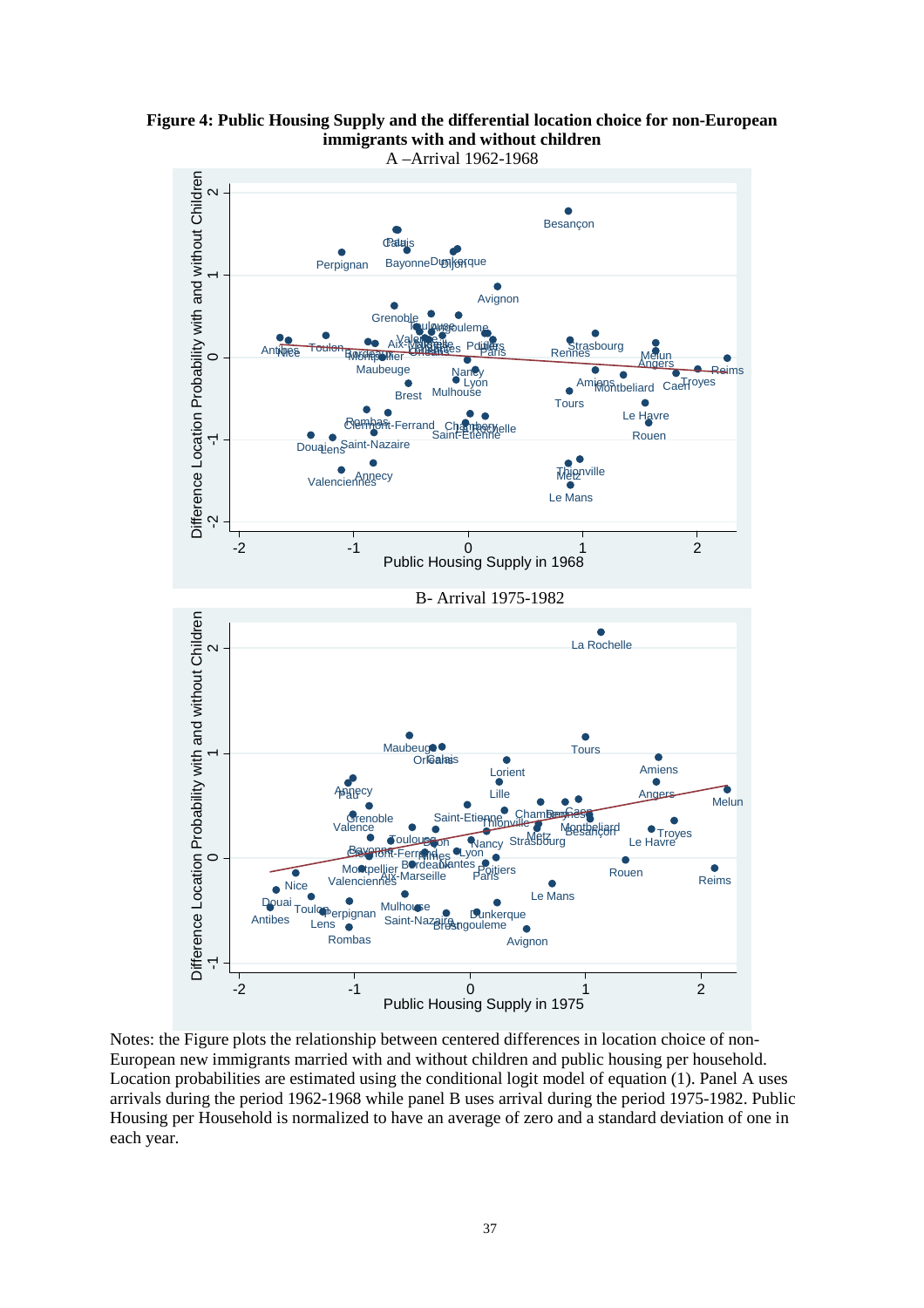| A. New Immigrants Inflows in France 1968-1999 |                                                  |                                       |               |           |                  |
|-----------------------------------------------|--------------------------------------------------|---------------------------------------|---------------|-----------|------------------|
| <b>Arrival Period</b>                         | 1962-68                                          | 1968-75                               | 1975-82       | 1982-90   | 1990-99          |
| <b>Total Number</b>                           | 915                                              | 1 0 5 3                               | 707           | 663       | 689              |
| (in thousands)                                |                                                  |                                       |               |           |                  |
| Number per year                               | 152                                              | 150                                   | 101           | 95        | 77               |
|                                               |                                                  | B. Male new immigrant characteristics |               |           |                  |
|                                               | Non-Europeans                                    |                                       |               | Europeans |                  |
|                                               | with children                                    | without                               | with children |           | without children |
|                                               |                                                  | children                              |               |           |                  |
|                                               |                                                  | Arrivals 1962-1968                    |               |           |                  |
| Share High-School                             | 14.5                                             | 12.9                                  |               | 7.8       | 5.5              |
| graduates                                     |                                                  |                                       |               |           |                  |
| Average age                                   | 39.2                                             | 31.2                                  |               | 36.7      | 32.2             |
|                                               |                                                  | <b>Arrivals 1975-1982</b>             |               |           |                  |
| Share High-School                             | 27.2                                             | 20.2                                  |               | 27.5      | 29.5             |
| graduates                                     |                                                  |                                       |               |           |                  |
| Average age                                   | 37.4                                             | 32.7                                  |               | 35.4      | 33.2             |
|                                               | C. Estimated Changes in Public Housing 1968-1999 |                                       |               |           |                  |
| Year                                          | PH Units                                         | Nb per                                | Pct Change    |           | PH               |
|                                               | Stock (in                                        | years                                 |               |           | per Household    |
|                                               | thousands)                                       |                                       |               |           |                  |
| 1945                                          | 275                                              |                                       |               |           |                  |
| 1968                                          | 1 3 9 5                                          |                                       |               | 400%      | 17%              |
| 1975                                          | 2 2 3 9                                          | 121                                   |               | 60        | 25               |
| 1982                                          | 2725                                             | 69                                    |               | 22        | 27               |
| 1990                                          | 3 0 9 3                                          | 46                                    |               | 14        | 30               |

*Notes*: New immigrants are immigrants who declared to have been abroad during the previous census year. In panel C, only primary residences are included in the calculations. *PH per household* reports respectively the average of the public housing supply per household across the 57 cities with more than 100 000 inhabitants in 1990. Author's tabulations from 1999 Census of Housing and the 1968, 1975, 1982, 1990 and 1999 Censuses of Population.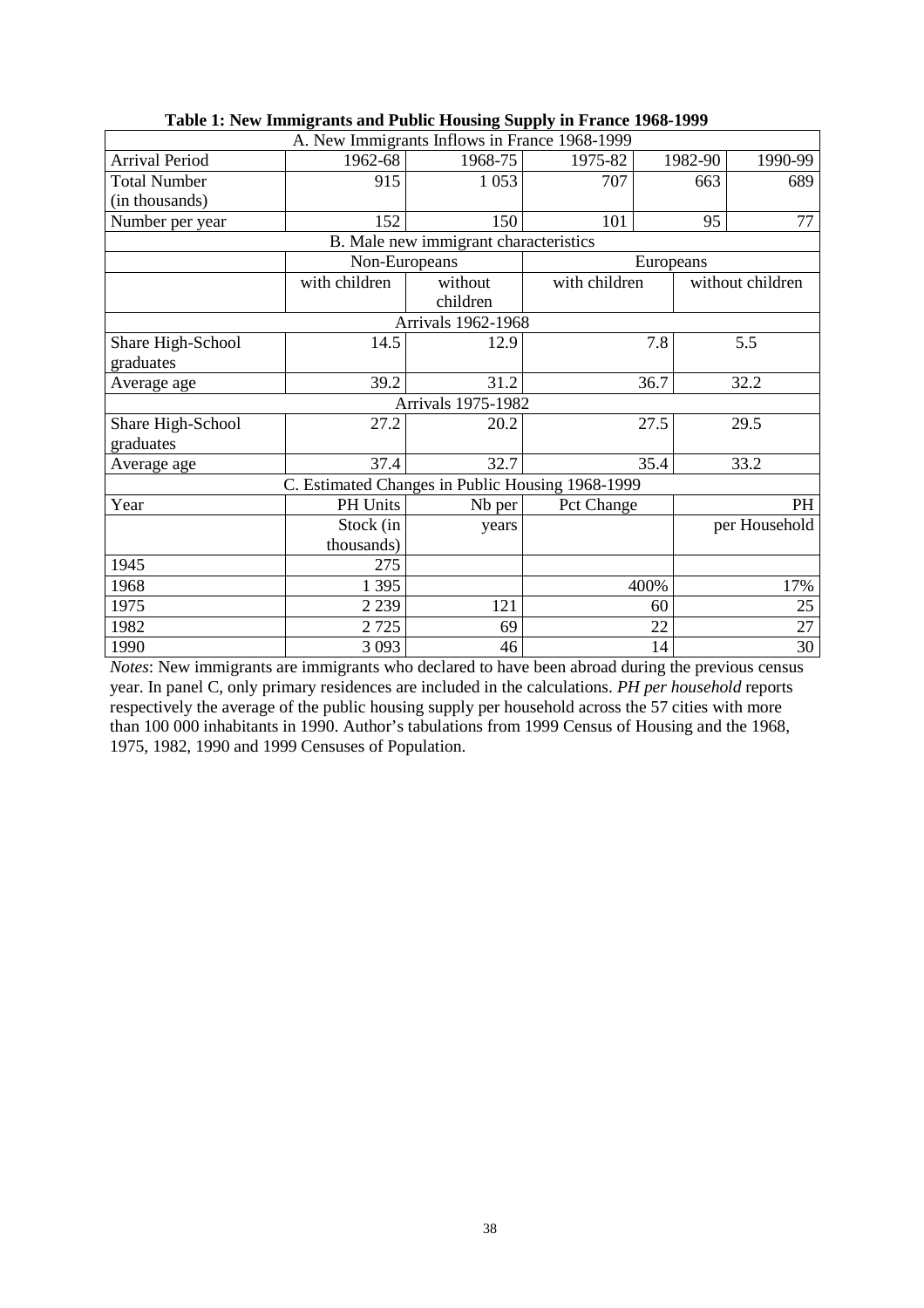| Urban area      | Total<br>Population | Public Housing<br>per Household | Immigrants to<br>Population | Share of New<br>Immigrants | Share<br>of Natives |
|-----------------|---------------------|---------------------------------|-----------------------------|----------------------------|---------------------|
| Paris           | 9316                | 28%                             | 19.3%                       | 51.8%                      | 25.5%               |
| Lyon            | 1 262               | 21.9                            | 14.7                        | 3.5                        | 3.5                 |
| Aix-Marseille   | 1 2 3 0             | 27.6                            | 11.6                        | 2.5                        | 3.4                 |
| Lille           | 959                 | 31.9                            | 9.8                         | 1.7                        | 2.6                 |
| <b>Bordeaux</b> | 696                 | 23.7                            | 7.6                         | 1.4                        | $\overline{c}$      |
| Toulouse        | 649                 | 21.2                            | 10.1                        | 1.6                        | 1.9                 |
| Nice            | 517                 | 12.5                            | 13.8                        | 1.6                        | 1.4                 |
| <b>Nantes</b>   | 495                 | 25.0                            | 3.8                         | 0.6                        | 1.5                 |
| Toulon          | 437                 | 16.0                            | 8.9                         | 0.5                        | 1.2                 |
| Grenoble        | 404                 | 18.9                            | 15.8                        | 1.1                        | 1.1                 |
| Strasbourg      | 387                 | 29.2                            | 14.4                        | 1.6                        | 1.1                 |
| Rouen           | 380                 | 41.4                            | 6.7                         | 0.6                        | 1.1                 |
| Valenciennes    | 338                 | 28.6                            | 6.5                         | 0.3                        | 0.9                 |
| Antibes         | 335                 | 10.2                            | 15.5                        | 1.3                        | 0.9                 |
| Nancy           | 329                 | 28.6                            | 7.7                         | 0.6                        | 0.9                 |
| Lens            | 323                 | 22.0                            | 4.2                         | 0.1                        | 0.9                 |

**Table 2: Major Urban Areas Characteristics in 1990** 

*Notes*: Only primary residence and inhabited housing are included in the calculations. In other columns, the population is restricted to men and women between 16 and 60 not in school and not in the military. *Sources*: 1990 Census. Author's calculation.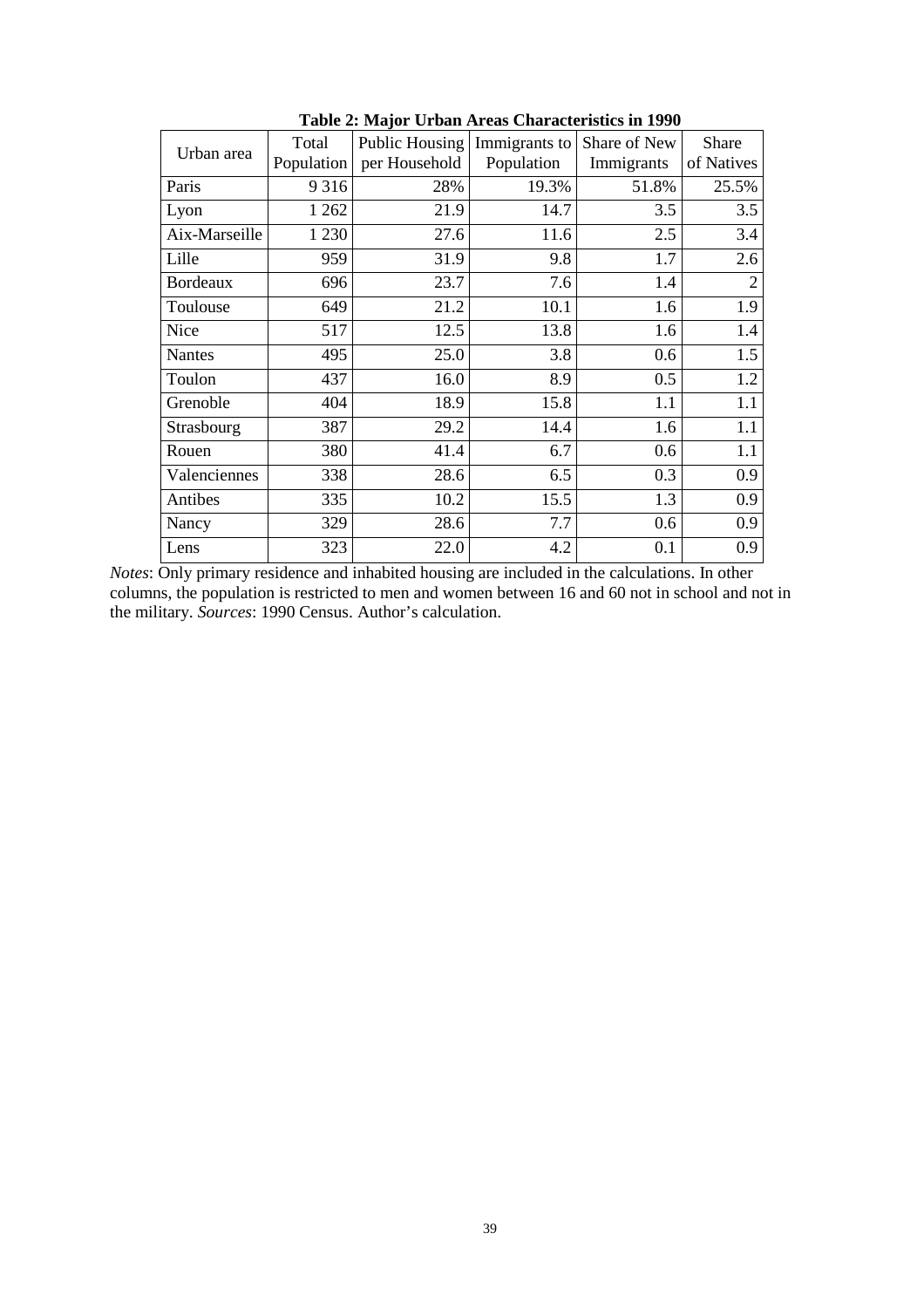| A. Participation rates per Nationality        |                                            |       |                      |       |  |
|-----------------------------------------------|--------------------------------------------|-------|----------------------|-------|--|
|                                               | 1990<br>1982                               |       |                      | 1999  |  |
| <b>Natives</b>                                | 13.6%                                      | 14.0% |                      | 15.7% |  |
| Immigrants                                    | 22.9                                       | 25.8  |                      | 30.6  |  |
| New Immigrants                                | 27.6                                       | 22.2  |                      | 24.6  |  |
| Share of Immigrants in Public Housing from    |                                            |       |                      |       |  |
| Europe                                        | 16.0%                                      | 15.8% |                      | 16.3% |  |
| Africa                                        | 33.1                                       | 39.1  |                      | 46.4  |  |
| Algeria                                       | 42.5<br>34.8                               |       |                      | 49.7  |  |
| Morocco                                       | 37.3                                       | 43.1  |                      | 48.3  |  |
| Tunisia                                       | 27.6                                       | 43.1  |                      | 39.2  |  |
| B. Participation Rates of Male New Immigrants |                                            |       |                      |       |  |
|                                               | per Education and Household Status in 1982 |       |                      |       |  |
| Education                                     | Inferior to High-                          |       | At least High-School |       |  |
|                                               | School                                     |       | Graduates            |       |  |
| Married with children                         |                                            |       |                      |       |  |
| Non-European                                  | 43.1                                       |       | 26.8                 |       |  |
| European                                      | 20.4                                       |       | 9.7                  |       |  |
| Other immigrants                              |                                            |       |                      |       |  |
| Non-European                                  | 10.6                                       |       | 13.3                 |       |  |
| European                                      | 8.7                                        |       | 6.4                  |       |  |

**Table 3: Share Living in Public Housing among Different Groups**

Source: 1982, 1990 and 1999 Censuses. Author's tabulations.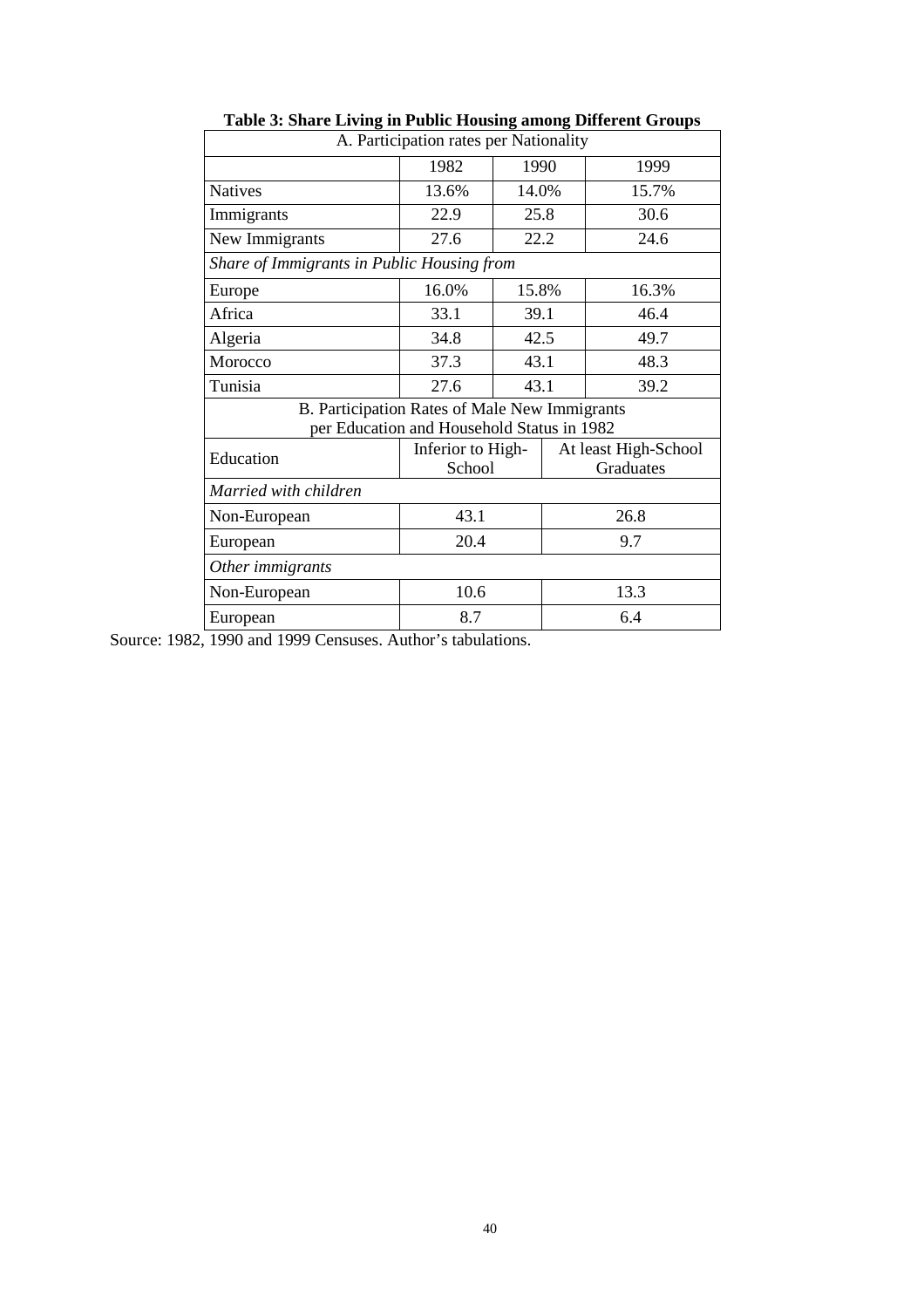|                            | Arrivals 1962-1968       |                     |                          | Arrival 1975-1982   |
|----------------------------|--------------------------|---------------------|--------------------------|---------------------|
|                            | Couples with<br>Children | Other<br>households | Couples with<br>Children | Other<br>households |
|                            |                          |                     |                          |                     |
| Share national group       | $0.430***$               | $0.420***$          | $0.446***$               | $0.481***$          |
| in urban area population   | (0.010)                  | (0.006)             | (0.013)                  | (0.009)             |
| Average age of             | $-0.256***$              | $-0.434***$         | $-0.164***$              | $-0.215***$         |
| national group             | (0.018)                  | (0.010)             | (0.020)                  | (0.015)             |
| Years of education of the  | $0.040**$                | $-0.049***$         | $-0.181***$              | $-0.254***$         |
| national group             | (0.020)                  | (0.014)             | (0.021)                  | (0.017)             |
| Share national group       | $0.178***$               | $-0.376***$         | $-0.002$                 | $-0.147***$         |
| in household with children | (0.016)                  | (0.009)             | (0.021)                  | (0.016)             |
| N Individuals              | 15 379                   | 49829               | 11848                    | 20 848              |
| Urban area Fixed Effects   | Yes                      | Yes                 | Yes                      | Yes                 |

#### **Table 4: Conditional Logit Estimation Results: Location choice of new immigrants across 57 cities**

*Notes:* Within each panel, each column presents estimates of a separate conditional logit model on the indicated variable. The dependant variable is the choice of one of 57 cities. Each model includes urban area fixed effects. Only male new immigrants are included in the sample. For each arrival period, the model is estimated separately for individuals living as couples with children and other individuals. Robust heteroscedastic standard errors are reported in parenthesis.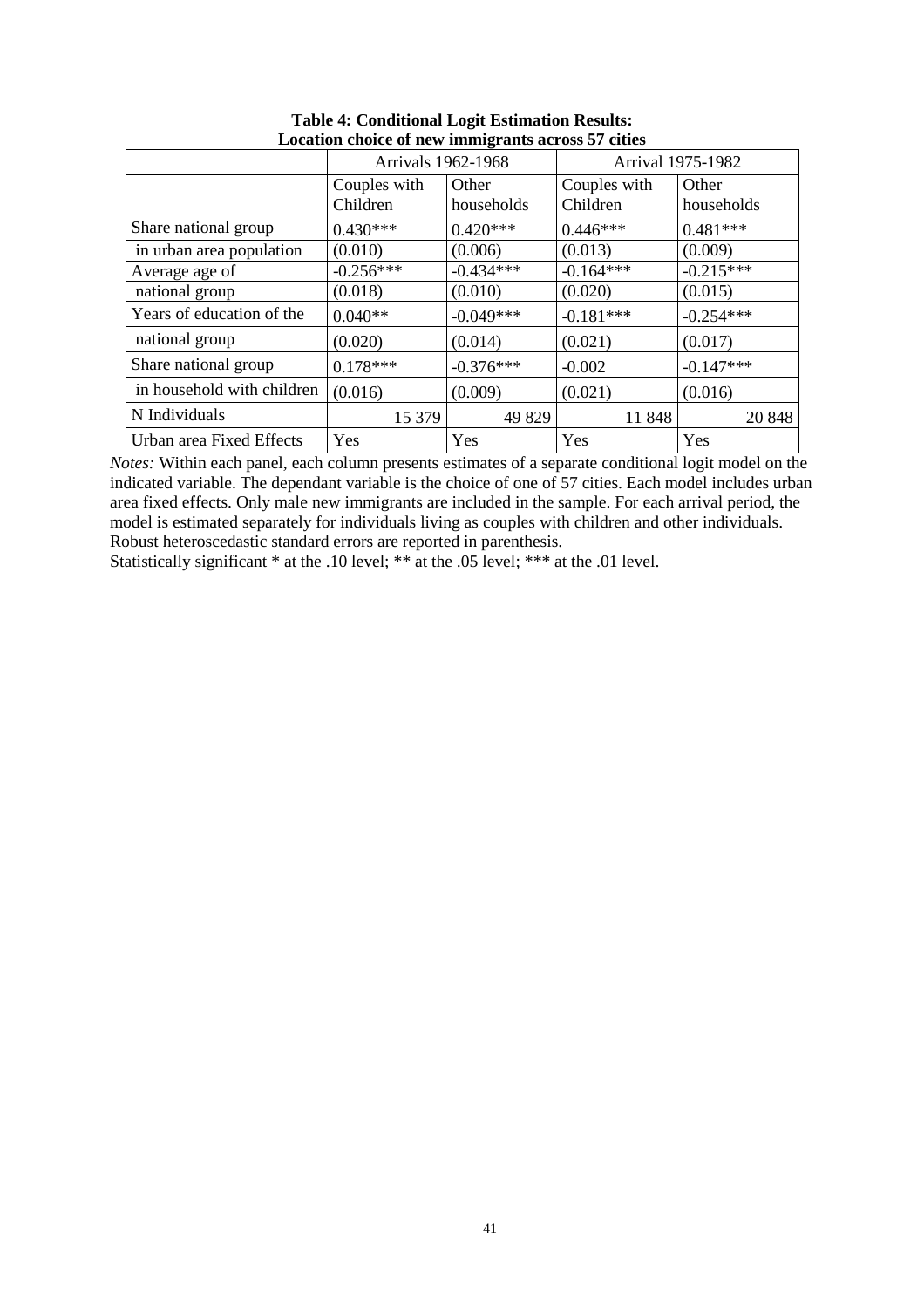| Arrival 1962-68 and 1975-1982, 57 cities |             |                       |            |             |                  |            |                                                           |                |           |
|------------------------------------------|-------------|-----------------------|------------|-------------|------------------|------------|-----------------------------------------------------------|----------------|-----------|
|                                          | (1)         | (2)                   | (3)        | (4)         | (5)              | (6)        | (7)                                                       | (8)            | (9)       |
|                                          |             | Couples with Children |            |             | Other Households |            | Difference (Couples with<br>Children - Others Immigrants) |                |           |
| Public<br>Housing $(75)$                 | $0.136**$   | $0.119*$              | $0.183***$ | 0.082       | 0.000            | $-0.023$   | 0.112                                                     | $0.147*$       | $0.206**$ |
| x Arrival 75-82                          | (0.063)     | (0.070)               | (0.068)    | (0.101)     | (0.097)          | (0.102)    | (0.081)                                                   | (0.079)        | (0.091)   |
| <b>Public Housing</b><br>$(t-1)$         | $-0.294***$ | $-0.035$              | 0.098      | $-0.319***$ | 0.067            | 0.085      | 0.012                                                     | $-0.049$       | 0.042     |
|                                          | (0.104)     | (0.127)               | (0.177)    | (0.094)     | (0.111)          | (0.294)    | (0.072)                                                   | (0.071)        | (0.324)   |
| Share Immigrants                         |             | $0.633***$            | $0.516**$  |             | $0.654***$       | $1.212***$ |                                                           | 0.018          | $-0.626*$ |
|                                          |             | (0.201)               | (0.241)    |             | (0.171)          | (0.397)    |                                                           | (0.066)        | (0.329)   |
| Share<br>Manufacturing                   |             | $-0.311**$            | 0.073      |             | $-0.082$         | $-0.045$   |                                                           | $-0.166***$    | 0.17      |
|                                          |             | (0.127)               | (0.261)    |             | (0.118)          | (0.535)    |                                                           | (0.061)        | (0.472)   |
| Log population                           |             | $0.006***$            | $0.116**$  |             | $0.006***$       | $0.179**$  |                                                           | 0.000          | $-0.056$  |
|                                          |             | (0.001)               | (0.054)    |             | (0.001)          | (0.070)    |                                                           | (0.000)        | (0.047)   |
| Average wage                             |             | 0.021                 | $-0.113$   |             | 0.068            | $-0.150$   |                                                           | $-0.082$       | 0.048     |
|                                          |             | (0.140)               | (0.124)    |             | (0.130)          | (0.215)    |                                                           | (0.057)        | (0.175)   |
| Average rent                             |             | $-0.047$              | $-0.010$   |             | $-0.116$         | $-0.011$   |                                                           | 0.075          | 0.009     |
|                                          |             | (0.122)               | (0.104)    |             | (0.114)          | (0.184)    |                                                           | (0.060)        | (0.119)   |
| Unemployment<br>rate                     |             | 0.128                 | 0.120      |             | $0.250**$        | 0.150      |                                                           | $-0.073*$      | $-0.027$  |
|                                          |             | (0.104)               | (0.082)    |             | (0.104)          | (0.125)    |                                                           | (0.044)        | (0.124)   |
| Urban area Fixed<br>Effects              | No          | No                    | Yes        | No          | N <sub>0</sub>   | Yes        | N <sub>0</sub>                                            | N <sub>0</sub> | Yes       |
| N                                        | 112         | 112                   | 112        | 112         | 112              | 112        | 112                                                       | 112            | 112       |

| Table 5: The Effect of Public Housing on the Location Choice of Immigrants |  |  |
|----------------------------------------------------------------------------|--|--|
|----------------------------------------------------------------------------|--|--|

*Notes:* In columns 1-6, the dependant variable is the log of the adjusted location probability of choosing one of the 56 urban areas with respect to the reference urban area. This probability was estimated using a separate conditional logit model for each group and year. In columns 7-9, the dependent variable is the difference between the adjusted probability for new immigrants with children and other new immigrants. Each regression is weighted using the inverse of the standard deviation of the estimates of the dependant variable. See text for details. Standard errors clustered at the urban area level are reported in parenthesis.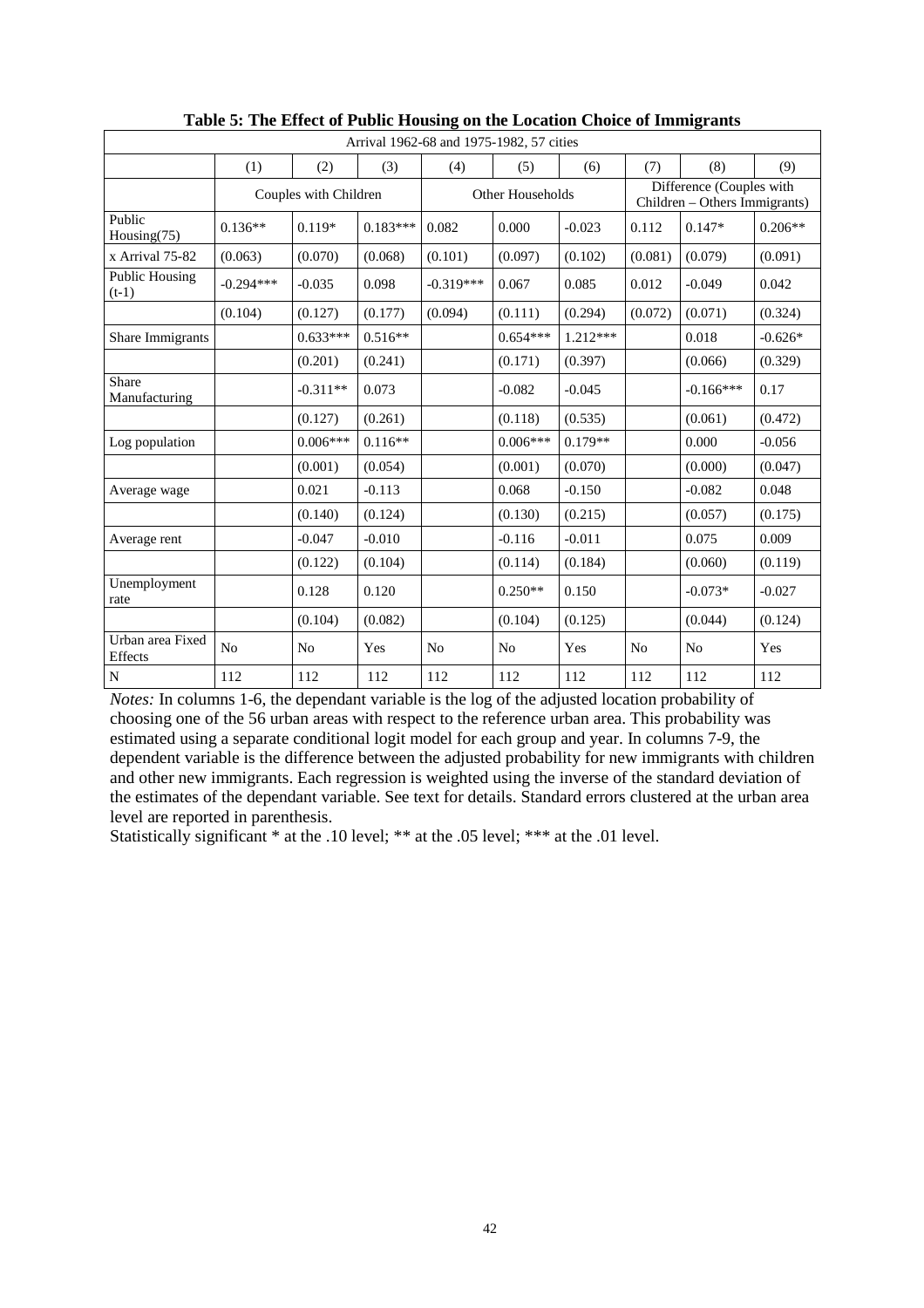| Arrival 1962-68 and 1975-1982, 57 cities                                   |                                                |                |            |                |                |            |
|----------------------------------------------------------------------------|------------------------------------------------|----------------|------------|----------------|----------------|------------|
| Dependent variable: Difference (Couples with Children – Others Immigrants) |                                                |                |            |                |                |            |
|                                                                            | $\left(1\right)$                               | (2)            | (3)        | (4)            | (5)            | (6)        |
|                                                                            | Non-European Immigrants<br>European Immigrants |                |            |                |                |            |
| Public Housing(75)                                                         | $0.465**$                                      | $0.489**$      | $0.496**$  | $0.347***$     | $0.384***$     | $0.369***$ |
| x Arrival 75-82                                                            | (0.222)                                        | (0.243)        | (0.211)    | (0.088)        | (0.110)        | (0.101)    |
| Public Housing $(t-1)$                                                     | $-0.051$                                       | 0.027          | $-0.342$   | $-0.242***$    | $-0.009$       | $-0.186$   |
|                                                                            | (0.088)                                        | (0.130)        | (0.610)    | (0.051)        | (0.098)        | (0.462)    |
| Additional covariates                                                      | N <sub>0</sub>                                 | <b>Yes</b>     | Yes        | N <sub>0</sub> | Yes            | Yes        |
| Urban area Fixed<br><b>Effects</b>                                         | N <sub>0</sub>                                 | N <sub>0</sub> | <b>Yes</b> | N <sub>0</sub> | N <sub>0</sub> | Yes        |
| N                                                                          | 112                                            | 112            | 112        | 112            | 112            | 112        |

### **Table 6: European and non-European immigrants**

Notes: In each column, the dependent variable is the difference in the log adjusted location probability between new immigrants with children and other new immigrants. This probability was estimated using a separate conditional logit model for each group and year. Each regression is weighted using the inverse of the standard deviation of the estimates of the dependant variable. Standard errors clustered at the urban area level are reported in parenthesis.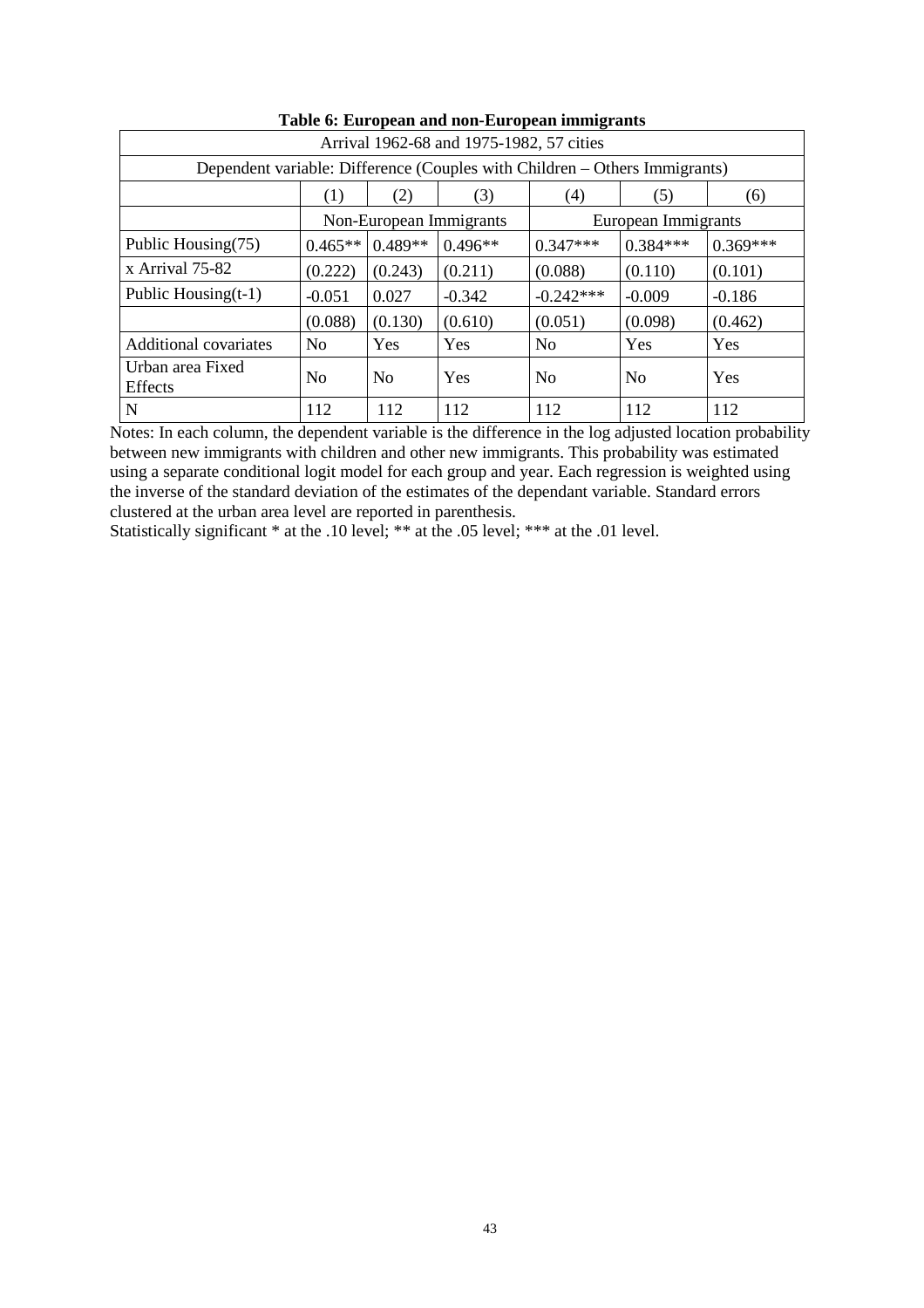|                                                      | adon Choice of mining and<br>Dependant variable: |            |  |  |  |
|------------------------------------------------------|--------------------------------------------------|------------|--|--|--|
| Difference Location Choice (Children - Others)       |                                                  |            |  |  |  |
|                                                      | 1. IV regressions                                |            |  |  |  |
|                                                      | non-European                                     | European   |  |  |  |
| Public Housing(75)                                   | $0.473*$                                         | $0.250*$   |  |  |  |
| x Arrival 75-82                                      | (0.251)                                          | (0.143)    |  |  |  |
| First-stage Ficher                                   | 9.8                                              | 10.6       |  |  |  |
|                                                      | 2. Constant Distribution Education and Age       |            |  |  |  |
| Reference group: Non-Europeans with children in 1968 |                                                  |            |  |  |  |
| Public Housing(75)                                   | $0.522***$                                       | $0.358***$ |  |  |  |
| x Arrival 75-82                                      | (0.193)                                          | (0.119)    |  |  |  |
|                                                      | 3. Constant Distribution Education and Age       |            |  |  |  |
| Reference group: Non-European with children in 1982  |                                                  |            |  |  |  |
| Public Housing(75)                                   | $0.529***$                                       | $0.353***$ |  |  |  |
| x Arrival 75-82                                      | (0.191)                                          | (0.113)    |  |  |  |
|                                                      | 4. Education < High School                       |            |  |  |  |
| Public Housing(75)                                   | $0.519**$                                        | $0.617***$ |  |  |  |
| x Arrival 75-82                                      | (0.228)                                          | (0.224)    |  |  |  |
| 5. Education $\geq$ High School                      |                                                  |            |  |  |  |
| Public Housing(75)                                   | 0.189                                            | 0.233      |  |  |  |
| x Arrival 75-82                                      | (0.668)                                          | (0.725)    |  |  |  |
| <b>Additional Controls</b>                           | Yes                                              | Yes        |  |  |  |
| Urban area FE                                        | Yes                                              | Yes        |  |  |  |
| $\mathbf N$                                          | 112                                              | 112        |  |  |  |

#### **Table 7: Further Evidence on the Effect of Public Housing on the Location Choice of Immigrants**

Notes: In each column, the dependent variable is the difference in the log adjusted location probability between new immigrants with children and other new immigrants. This probability was estimated using a separate conditional logit model for each group and year. Each regression is weighted using the inverse of the standard deviation of the estimates of the dependant variable. Standard errors clustered at the urban area level are reported in parenthesis.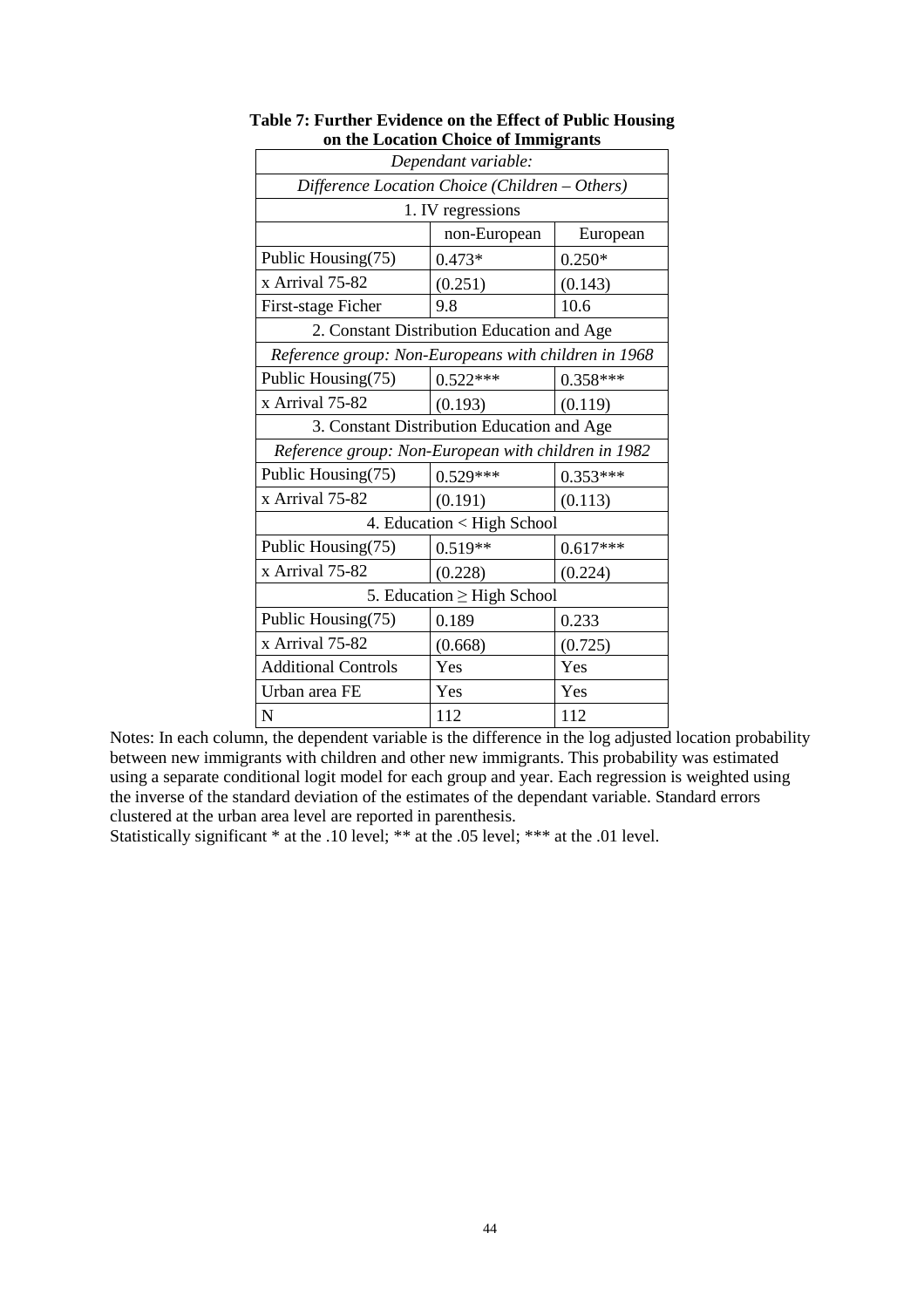|                                                       | non-<br>European                     | European   | N   |  |  |  |  |
|-------------------------------------------------------|--------------------------------------|------------|-----|--|--|--|--|
| 1. Lead test                                          |                                      |            |     |  |  |  |  |
| Public Housing 75                                     | 0.676                                | 0.867      | 112 |  |  |  |  |
| x Arrival 75-82                                       | (0.631)                              | (0.861)    |     |  |  |  |  |
| Public Housing 90                                     | $-0.159$                             | $-0.867$   |     |  |  |  |  |
| x Arrival 75-82                                       | (0.462)                              | (0.874)    |     |  |  |  |  |
| 2. Excluding 10 Largest Cities from the Sample        |                                      |            |     |  |  |  |  |
| Public Housing(75)                                    | $0.633**$                            | $0.390***$ | 92  |  |  |  |  |
| x Arrival 75-82                                       | (0.273)                              | (0.133)    |     |  |  |  |  |
|                                                       | 3. Un-weighted regressions           |            |     |  |  |  |  |
| Public Housing(75)                                    | $0.655**$                            | $0.429***$ | 112 |  |  |  |  |
| x Arrival 75-82                                       | (0.262)                              | (0.154)    |     |  |  |  |  |
|                                                       | 4. Feasible GLS estimates            |            |     |  |  |  |  |
| Public Housing(75)                                    | $0.577***$                           | $0.568***$ | 112 |  |  |  |  |
| x Arrival 75-82                                       | (0.029)                              | (0.056)    |     |  |  |  |  |
|                                                       | 5. Household with an old child       |            |     |  |  |  |  |
| Public Housing(75)                                    | $0.528*$                             | $0.987**$  | 112 |  |  |  |  |
| x Arrival 75-82                                       | (0.276)                              | (0.464)    |     |  |  |  |  |
| 6. Only couples without children in the control group |                                      |            |     |  |  |  |  |
| Public Housing(75)                                    | 0.444                                | 0.889*     | 112 |  |  |  |  |
| x Arrival 75-82                                       | (0.339)                              | (0.484)    |     |  |  |  |  |
|                                                       | 7. Only singles in the control group |            |     |  |  |  |  |
| Public Housing(75)                                    | $0.772**$                            | $0.957**$  | 112 |  |  |  |  |
| x Arrival 75-82                                       | (0.313)                              | (0.426)    |     |  |  |  |  |
| 8. Effect on 1990 & 1999                              |                                      |            |     |  |  |  |  |
| Public Housing(75)                                    | $0.569**$                            | $0.371***$ | 224 |  |  |  |  |
| x Arrival 75-82                                       | (0.267)                              | (0.098)    |     |  |  |  |  |
| Public Housing(82)                                    | $0.201*$                             | $0.451***$ |     |  |  |  |  |
| x Arrival 82-90                                       | (0.118)                              | (0.124)    |     |  |  |  |  |
| Public Housing(90)                                    | 0.126                                | $0.267*$   |     |  |  |  |  |
| x Arrival 90-99                                       | (0.096)                              | (0.151)    |     |  |  |  |  |
| <b>Additional Controls</b>                            | Yes                                  | Yes        |     |  |  |  |  |
| Urban area FE                                         | Yes                                  | Yes        |     |  |  |  |  |

**Table 8: Further Evidence on the Effect of Public Housing on the Location Choice of Immigrants**

Notes: In each column, the dependent variable is the difference in the log adjusted location probability between new immigrants with children and other new immigrants. This probability was estimated using a separate conditional logit model for each group and year. Each regression is weighted using the inverse of the standard deviation of the estimates of the dependant variable. Standard errors clustered at the urban area level are reported in parenthesis.